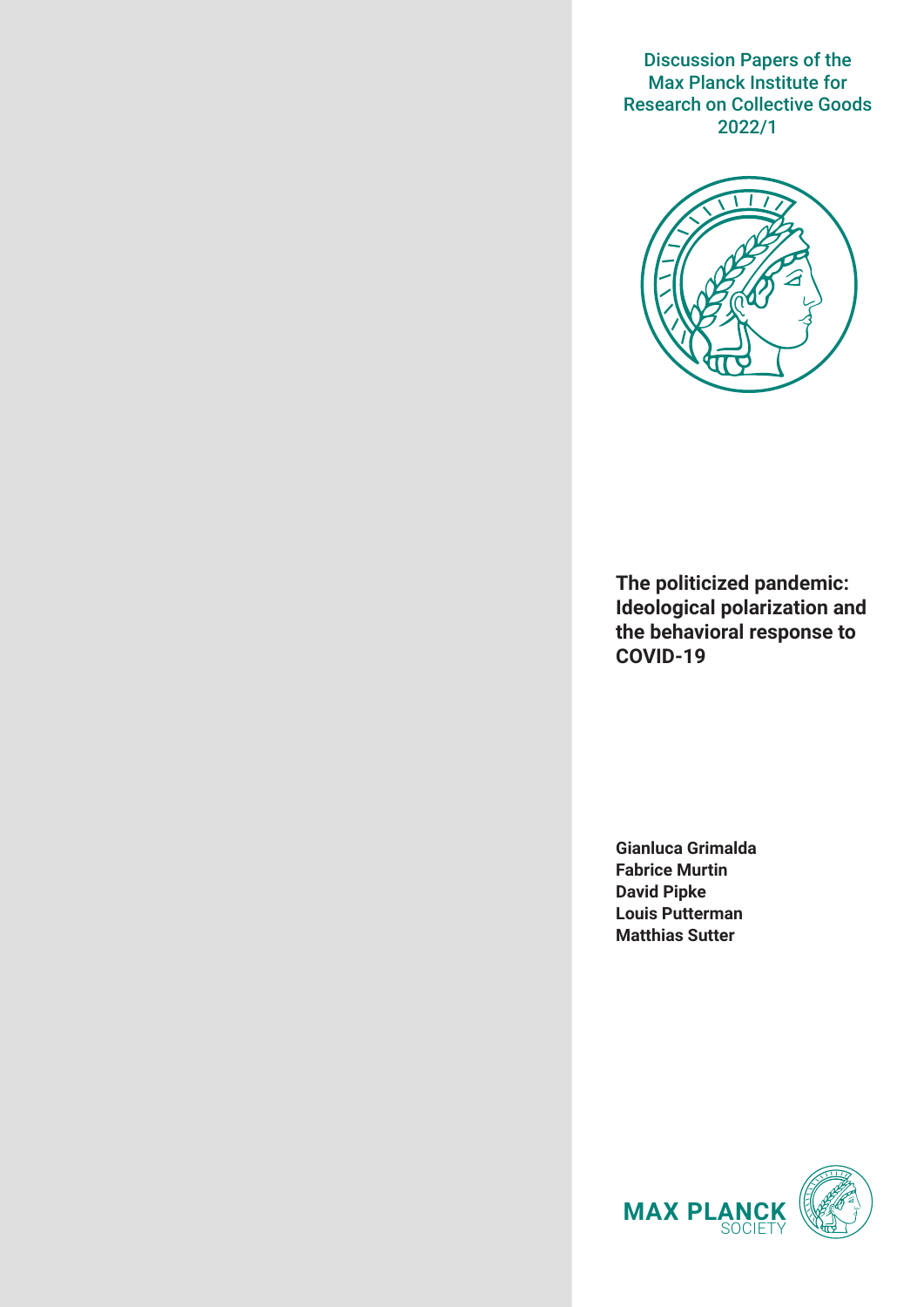

# **The politicized pandemic: Ideological polarization and the behavioral response to COVID-19**

**Gianluca Grimalda / Fabrice Murtin / David Pipke / Louis Putterman / Matthias Sutter**

January 2022

Max Planck Institute for Research on Collective Goods, Kurt-Schumacher-Str. 10, D-53113 Bonn https://www.coll.mpg.de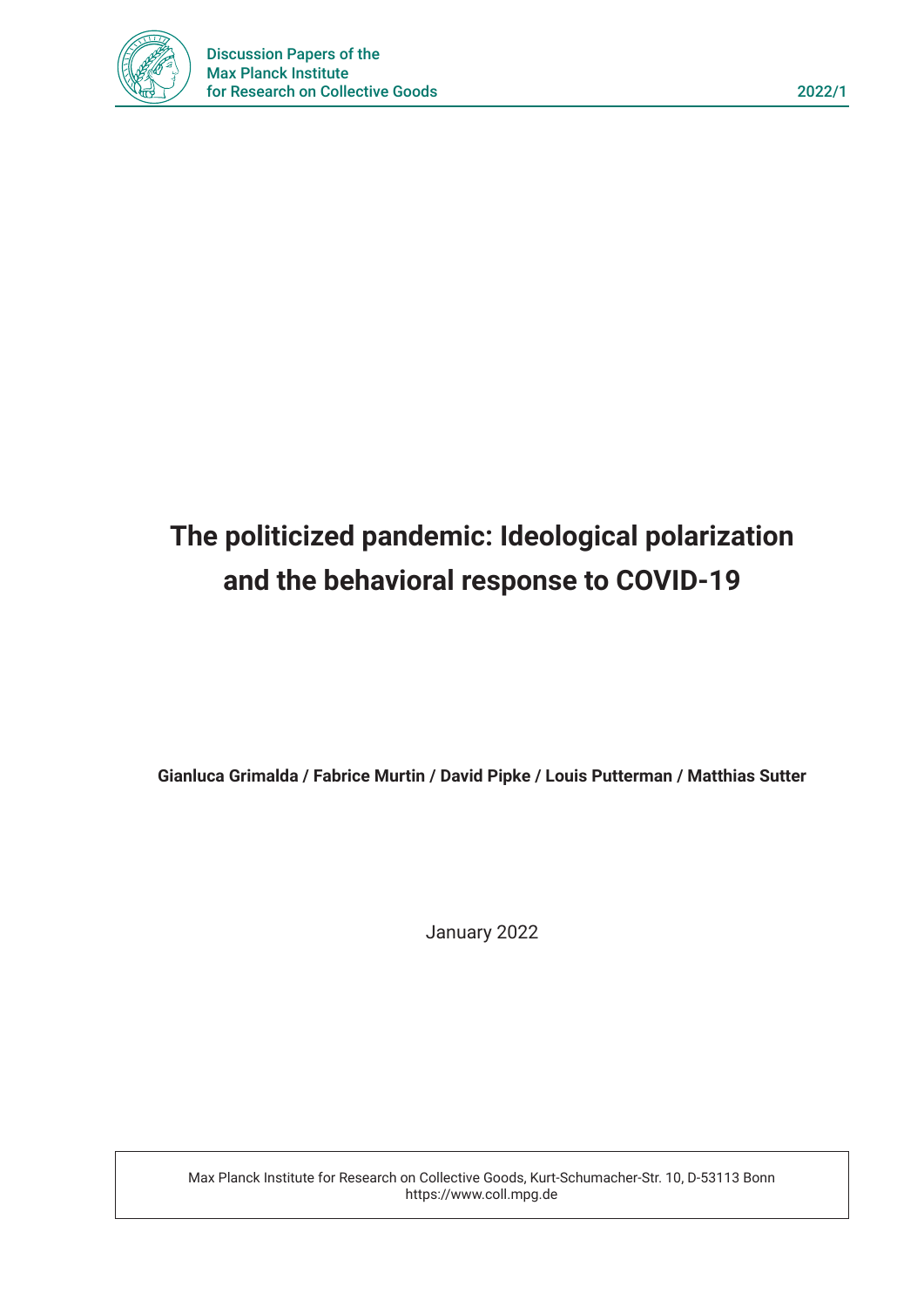## The politicized pandemic: Ideological polarization and the behavioral response to COVID-19<sup>∗</sup>

Gianluca Grimalda, Fabrice Murtin, David Pipke, Louis Putterman, Matthias Sutter

January 19, 2022

#### **Abstract**

We investigate the relationship between political attitudes and prosociality in a survey of a representative sample of the U.S. population during the first summer of the COVID-19 pandemic. We find that an experimental measure of prosociality correlates positively with adherence to protective behaviors. Liberal political ideology predicts higher levels of protective behavior than conservative ideology, independently of the differences in prosociality across the two groups. Differences between liberals and conservatives are up to 4.4 times smaller in their behavior than in judging the government's crisis management. This result suggests that U.S. Americans are more polarized on ideological than behavioral grounds.

*JEL Codes:* D01, D72, D91, I12, I18, H11, H12

*Keywords:* Polarization, Ideology, Trust in politicians, COVID-19, Prosociality, Health behavior, Worries

<sup>∗</sup>We thank the University of Cologne (through the Hans Kelsen Prize) and the Max Planck Society for funding. Grimalda: Kiel Institute for the World Economy (gianluca.grimalda@ifw-kiel.de); Murtin: OECD Statistics and Data Directorate (fabrice.murtin@oecd.org); Pipke: Kiel Institute for the World Economy (david.pipke@ifw-kiel.de); Putterman: Brown University (louis\_putterman@brown.edu); Sutter (Corresponding Author): Max Planck Institute for Research on Collective Goods, University of Cologne, University of Innsbruck, and IZA (matthias.sutter@coll.mpg.de).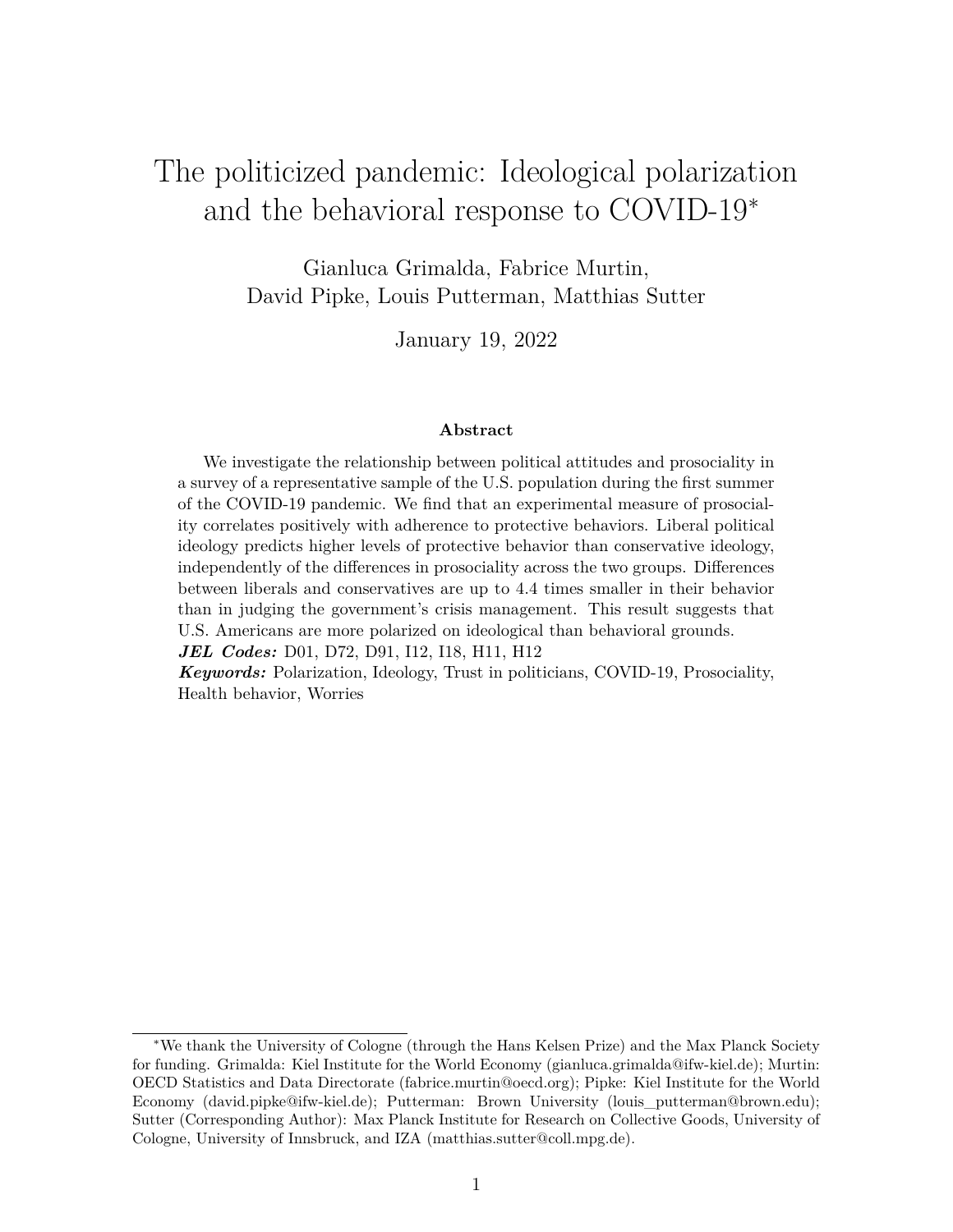## **1 Introduction**

Political polarization is on the rise in the US as well as Western democracies (Waller and Anderson, 2021; Pew Research Center, 2019) and has been blamed to be a disruptive force for democracies worldwide (Iyengar et al., 2019; Svolik, 2019; Gidron, Adams and Horne, 2020; Foa and Mounk, 2017, 2021; McCoy and Somer, 2021). The share of World Value Survey respondents thinking that a political system with "a strong leader who does not have to bother with parliament and elections" is "very good" or "fairly good" has been growing in most Western countries (see Table B.13 in the Online Appendix). In the U.S., the share achieved an all-time high of 37.1% in 2017, close to the share found in Russia  $(39.4\%)$ .<sup>1</sup> Political polarization has also been evident during the COVID-19 pandemic (Bobba and Hubé, 2021; Bruine de Bruin, Saw and Goldman, 2020; Kerr, Panagopoulos and van der Linden, 2021), in spite of calls not to politicize the virus.<sup>2</sup> Political leaders and partisan media have spread conflicting messages and misinformation about the virus threat, which have likely affected their followers' views (Simonov et al., 2020; Bursztyn et al., 2020). Political polarization has then been blamed for impeding efforts to fight the pandemic (Allcott et al., 2020; Gollwitzer et al., 2020) The reason is that adherence to public health policies to control the virus - such as wearing face masks or obeying stay-at-home policies - is fundamentally a large-scale cooperation problem (van Bavel et al., 2020; Nielsen and Lindvall, 2021; Campos-Mercade et al., 2021). Both reduced trust in politicians and reduced prosociality may thus negatively affect the capacity to fight the COVID-19 pandemic (Bargain and Aminjonov, 2020).

This study contributes to understanding the interplay between political polarization, prosociality and trust in politicians, and compliance with COVID-19-related behavioral restrictions, using data from an online experiment run on a representative sample of 1,120 U.S. Americans. The survey was conducted during the summer of 2020 when cases and deaths in the U.S. reached a second peak. At the psychological and behavioral levels, we find that participants with conservative political orientation, on average, worried less about the spread of the virus and reported lower levels of both self-quarantining and face masks wearing than participants with liberal political orientation. However, when it comes to assessing trust in the political elite and their crisis management capacity, we observe considerably higher polarization across ideological camps. For example, differences between conservatives and liberals in judging the political control of the pandemic are up to five times as large as differences in self-reported worries and the behavioral measures. This result suggests that political polarization is considerably larger than behavioral polarization. We also find that experimental measures of prosociality obtained in standard dictator games and public good games correlate positively with protective behavior and worries about the local spread. Previous studies analyzed the impact of either political ideology or (experimentally measured) prosociality on

<sup>&</sup>lt;sup>1</sup>The share of respondents agreeing that a system with a strong leader is good for one's country ranges from 72.6% in Romania to 14.6% in Norway (see Table B.13). Again, compared with other highly developed countries, the U.S. stands out for its high share of respondents accepting the idea of a strong leader. For instance, in Germany and Spain, such shares are 20.9% and 22.9%, respectively.

<sup>2</sup>Tedros Ghebreyesus, Director-General of the WHO, said yet in April 2020 "Please don't politicize this virus. It exploits the differences you have at the national level. [...] The unity of your country will be very important to defeat this dangerous virus." (WHO, 2020*b*).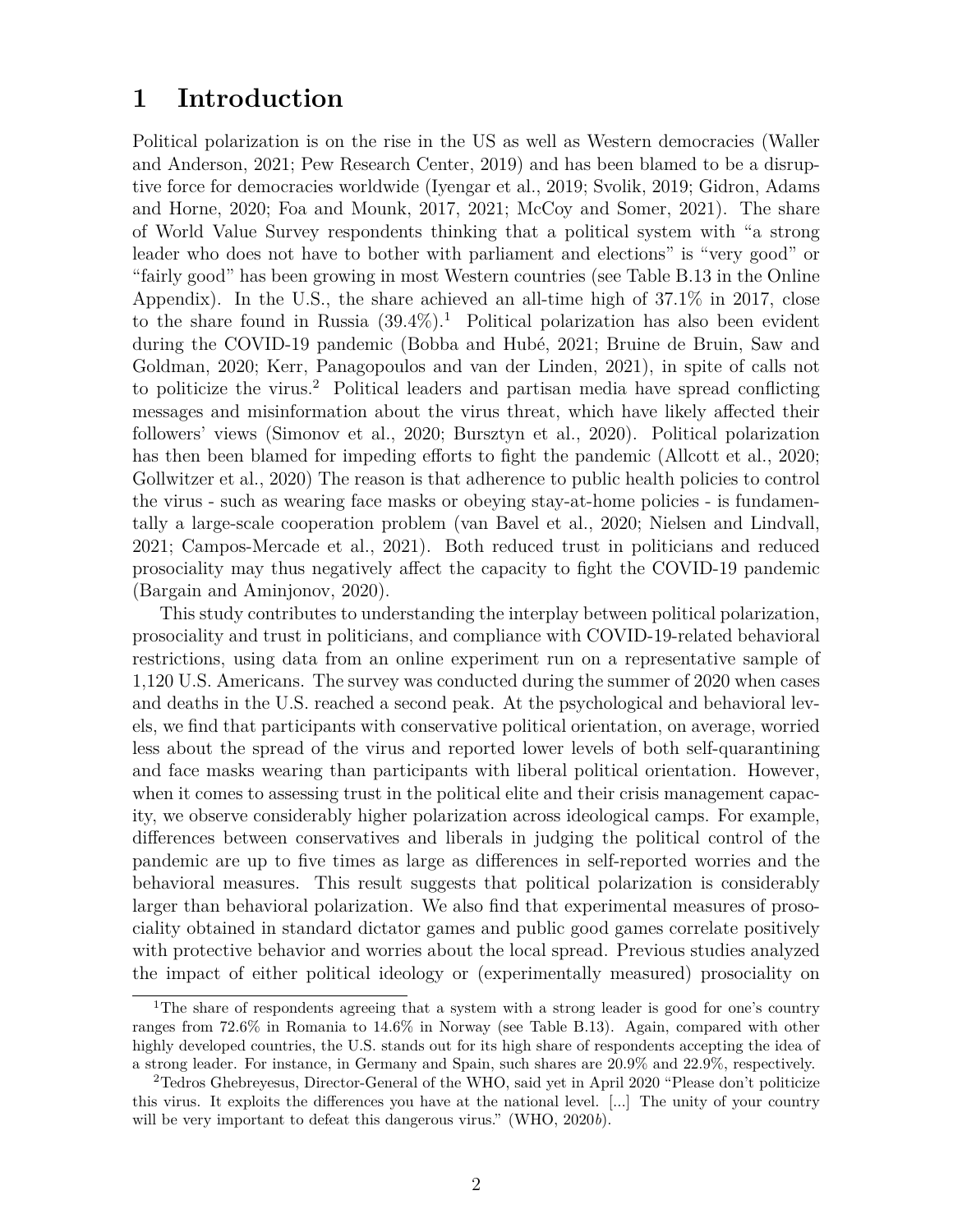protective behavior separately. Our data enable us to investigate both aspects simultaneously. Remarkably, prosociality and political ideology are somewhat independent in affecting health-related behavior. This finding suggests that liberals' higher compliance with COVID-19 regulations is not due to their different degrees of prosociality. Instead, more prosocial people show a stronger tendency to comply with regulations independently of their political ideology.

As for studies focusing on the relationship between political polarization and COVID-19-health related behavior, several studies use aggregated data comparing the development of cases and deaths in geographical areas differing in their average political preferences (Gollwitzer et al., 2020; Grossman et al., 2020; Allcott et al., 2020). For example, Gollwitzer et al. (2020) use geo-tracking data of 14 million smartphones finding that counties voting for Donald Trump over Hillary Clinton in the 2016's election engage in less physical distancing. Similarly, Grossman et al. (2020) found that state governments' leaders' recommendations to stay at home to reduce mobility were more effective in Democratic-leaning counties. Interestingly, stay-at-home recommendations by Republican governors reduced mobility in Democratic-leaning counties relatively more strongly than recommendations by a Democratic governor. Results by Allcott et al. (2020) confirm this. Gadarian, Goodman and Pepinsky (2021) analyzed survey data from the early days of the pandemic in March 2020, finding that Republicans were less likely to follow health guidelines, were less worried, but yet supported presidential proclamations to limit entry to the United States to a more considerable extent than Democrats. Similarly, Bruine de Bruin, Saw and Goldman (2020) find Democrats to perceive risks associated with the pandemic higher than Republicans. Kerr, Panagopoulos and van der Linden (2021) provide further evidence that liberals engage in a more significant number of health-protective behaviors than conservatives and are more critical about the response by the government. Overall, our investigation of differences across political ideology confirms these results, offering evidence for polarized engagement in protective behavior and, to an even more significant extent, in the assessment of political crisis management. An essential extension of this literature is that our results suggest that the effects of political ideology on the outcome variables are relatively independent of prosociality as both mediate the other only to a minor extent.

Several studies examine the interplay between economic preferences and COVID-19 health related behavior (Huynh, 2020; Campos-Mercade et al., 2021; Müller and Rau, 2021; Cappelen et al., 2021; Chavarría et al., 2021; Romano et al., 2021; Thunström et al., 2021).<sup>3</sup> Campos-Mercade et al. (2021) show that an experimental measure of prosociality can explain several dimensions of COVID-relevant health behavior (physical distancing, follow stay home requirements, and face mask buying). Their measure is based on a game where other people can be put at risk for personal benefit, thus resembling the individual decision situation whether one follows public health guidelines

<sup>3</sup>Chavarría et al. (2021) do not find predictive power of trust, risk, and time preferences on protective behavior, namely physical distancing, hygiene rules, and wearing of face masks, in Indonesia. Thunström et al. (2021) conduct a survey experiment to investigate COVID-19 testing behavior finding that people who have more contacts – potential supers-spreaders – are more inclined to do a costless test. A treatment increasing potential private costs of testing (due to an obligatory quarantine away from home in case of a positive result) does not affect testing behavior. The authors conclude that COVID-19 testing is a largely selfless behavior. Cappelen et al. (2021) show that priming respondents with information about the COVID-19 crisis affects preferences for redistribution.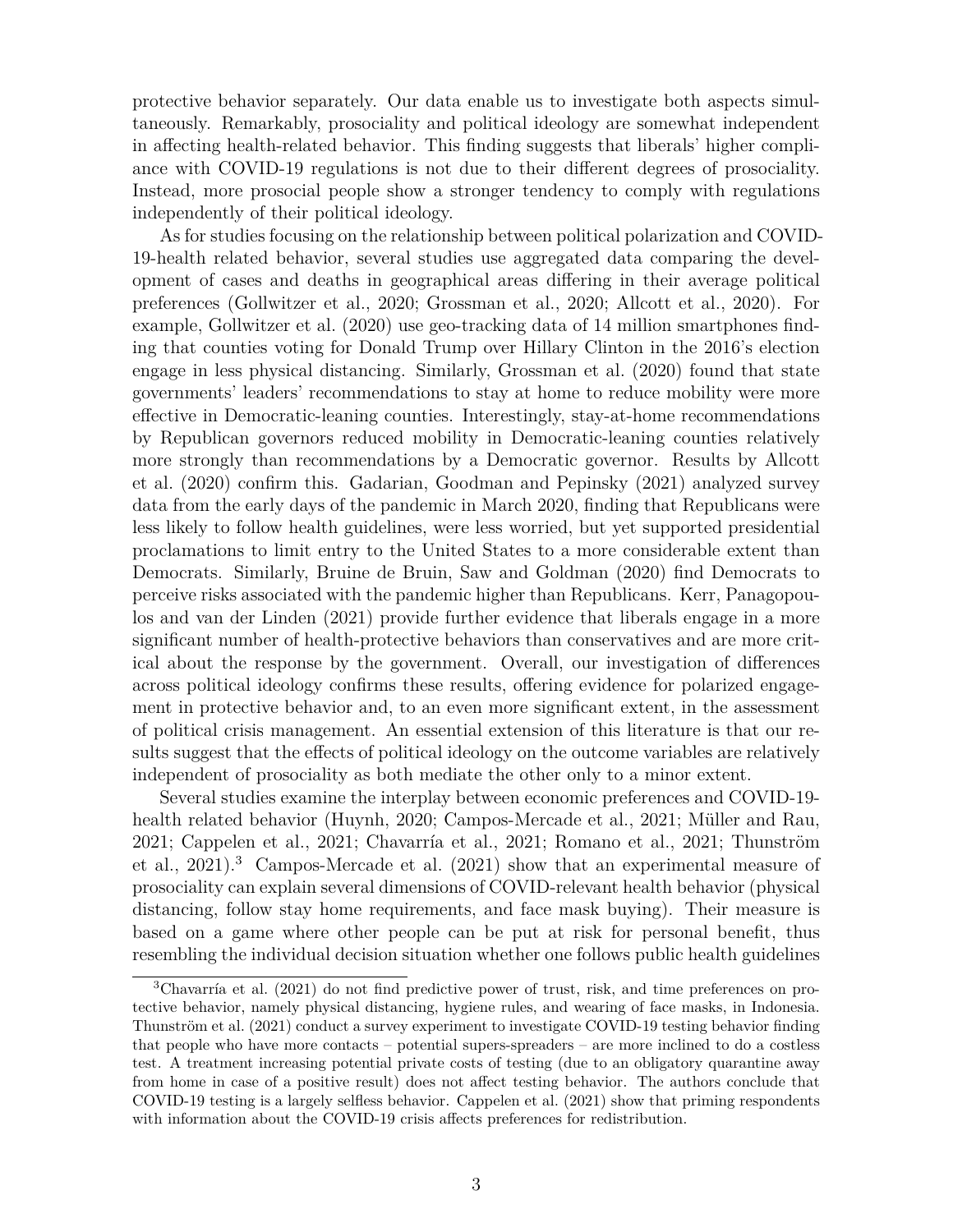that aim to reduce the spread of COVID-19. Based on another index of prosociality from a survey conducted two years before on a subgroup of the same broadly representative sample from Sweden, they find that prosociality is a stable long-term predictor of this behavior. Concordantly, Müller and Rau (2021) study whether non-monetarily incentivized survey measures of pre-crisis economic preferences and social responsibility in a student sample of 185 subjects can predict pandemic behavior and compliance with COVID-19 containment policies. They find that risk preferences are negatively related to physical distancing and panic buying while finding no significant association of protective behavior with measures of trust and honesty. On the contrary, a measure of social responsibility is positively related to physical distancing (Müller and Rau, 2021).

Our paper complements this literature in two directions, adding to the evidence of social preferences and their implications for real-world behavior (Levitt and List, 2007; Franzen and Pointner, 2013; Galizzi and Navarro-Martinez, 2019). First, we measure prosociality in standard economic games (dictator and public goods games) and find that our measure of prosociality positively correlates with protective behavior and worries about the pandemic. Second, however, our findings document that this correlation is mainly independent of political ideology, a fact that has not been established before to the best of our knowledge.

The remainder of this paper is structured as follows. Section 2 explains the design of the study and lays out our hypotheses. Section 3 outlines the results. Section 4 discusses the findings and concludes.

## **2 Study design and hypotheses**

### **2.1 Design and data**

Our analysis primarily draws from data of the second wave of the Trustlab initiative conducted in the United States (Murtin et al., 2018). This initiative combines largescale incentivized economic experiments with a survey on a broad range of questions on the determinants of trust. The data collection of the second wave of the Trustlab started on the 12th of June 2020, at a time when Corona cases and deaths in the U.S. were quickly growing and was completed on the 7th of September in the same year. The questionnaire of this second wave of the Trustlab captured a set of questions related to the COVID-19 pandemic which constitute our main variables of interest, ranging from self-reported (protective) behavior over worries about the spread in the local community to opinions about the political management of the crisis.<sup>4</sup>The sample contains 1,120 participants and is broadly representative of the U.S. working-age population<sup>5</sup> in terms of age, gender, and income, thus overcoming a frequent criticism of experimental approaches relying on, e.g., student samples (Cappelen et al., 2015). Summary statistics for demographic characteristics are provided in Table 1.

We retrieved additional data from several sources to control for variables related to the pandemic intensity and the political environment. To control for local and temporal

<sup>4</sup>See the Online Appendix Section B.5 for details.

 ${}^{5}$ Table A.2 in the Appendix provides a detailed overview on the sample characteristics along with population means taken from representative sources.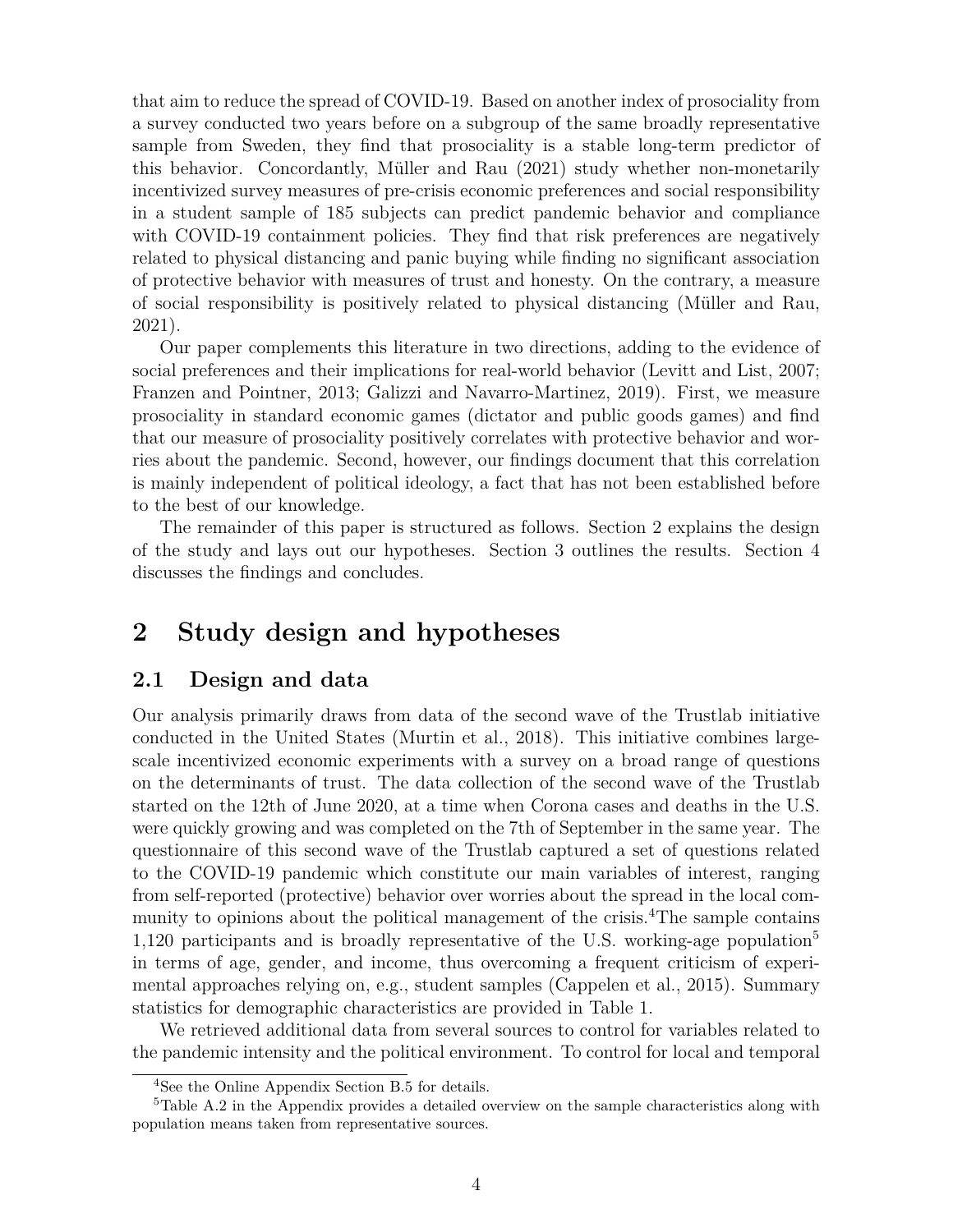| Variable                                                              | Mean                 | SD                   | Min                                              | Max | N                    |
|-----------------------------------------------------------------------|----------------------|----------------------|--------------------------------------------------|-----|----------------------|
| Demographics                                                          |                      |                      |                                                  |     |                      |
| Female<br>Age                                                         | 0.55<br>47.96        | 0.50<br>16.50        | $\theta$<br>18                                   | 80  | 1120<br>1120         |
| Income                                                                |                      |                      |                                                  |     |                      |
| Low income category<br>Medium income category<br>High income category | 0.43<br>0.22<br>0.35 | 0.50<br>0.42<br>0.48 | $\left( \right)$<br>$\Omega$<br>$\left( \right)$ |     | 1120<br>1120<br>1120 |

**Table 1:** Sample Characteristics

Notes: Table shows means, standard deviations, minimum and maximum values, and number of observations for the Trustlab (second wave) sample characteristics. Female is a dummy for female sex. Age is the age in years. The medium income category is the third quintile. Low (high) income category refers to the two bottom (top) income quintiles.

infection rates, we matched the data from the Trustlab based on participants' ZIP codes<sup>6</sup> with COVID-19 statistics on cases and deaths from the New York Times<sup>7</sup> at the level of counties (where the Trustlab participants live) using the R package "covdata" (Healy, 2020).<sup>8</sup> We also matched the Trustlab data with data on general election results at the county level compiled by McGovern et al. (2020) and added indicators for whether the state governor was from the Democrats or Republicans at the time of the survey.

*Outcome variables. —* This paper focuses on the correlational analysis of a set of COVID-19 related variables. More specifically, we explore the domain of protective behavior by two questions that asked participants whether they engaged in self-quarantine and how often they wore a face mask when going out. Another item asks whether they were worried about the spread in their local community. Finally, three questions on a 0-to-10 Likert scale focused on assessing the policy response to the pandemic. We asked participants to state whether the provision of adequate relief, has been timely and efficient, where 0 was "Not at all timely and efficient" and 10 "Extremely timely and efficient." In two questions, we asked how respondents' trust in politicians evolved for handling the crisis, both at the state and the national level, where respondents could place their views between 0 ("Decreased"), 5 ("Stayed stable"), and 10 ("Increased").

Our main explanatory variables are an index of prosociality measured by economic

<sup>6</sup>Seven participants in the second wave of the Trustlab did not enter a valid ZIP code. We were able to recover the location of 6 of them by using an IP-based geolocation tool. The remaining participant is excluded from analyses controlling for geographical variables.

<sup>7</sup>The New York Times provides data on cumulative coronavirus cases and deaths at the county level. The five boroughs (the counties New York, Kings, Queens, Bronx, and Richmond) of New York City are aggregated to an artificial county, which we have to follow.

<sup>8</sup>The counties where participants live were obtained via the crosswalk between 5-digit ZIP codes and counties provided by the R package "zipcodeR" (Rozzi, 2021). We retrieved data on counties' total numbers of population which allows us to compute the number of cases and deaths per 100,000 inhabitants, and data on population density (population per square mile) from the United States Census Bureau (2021).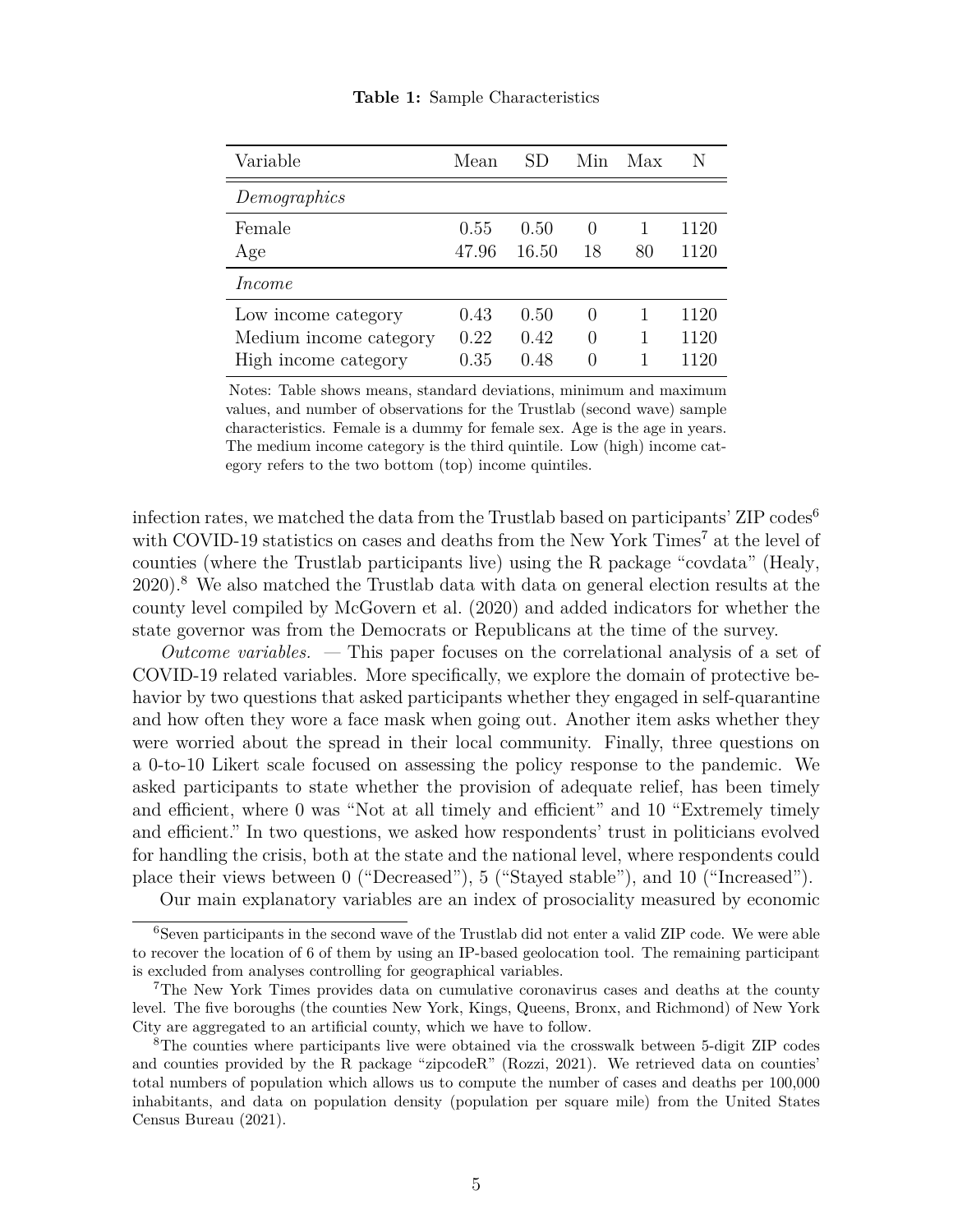games and self-reported political ideology. Furthermore, we control for a broad set of demographic and environmental variables such as gender and the local and temporal intensity of the COVID-19 pandemic measured by the reported number of deaths per 100,000 inhabitants at the level of counties in the seven days preceding the survey.

*Prosociality. —* The index of prosociality is based on the decisions in standard versions of the dictator game (DG) and the public goods game (PGG). In the DG, the participants had an initial endowment of 10 USD, of which they could transfer any share in multiples of 1 USD to another participant from the U.S. In the PGG, participants had an endowment of 10 USD and were informed that they played with three other participants who could transfer any share of their endowment into a joint project. The total amount of money transferred to the joint project would be multiplied by 1.6 and split equally between all 4 group members independent of their contribution. To construct the index of prosociality, we standardized both original variables, took the average, and standardized again.

*Political ideology. —* Political ideology was measured by the question "In political matters, people often talk of 'Liberal' and 'Conservative.' Generally speaking, how would you place your views on this scale?" where participants could place themselves between 0 ("very liberal") and 10 ("very conservative").<sup>9</sup> To ensure a straightforward interpretation, we dichotomized the ideology scale. We categorized respondents who placed their ideology below or equal to 3 as "Liberals". Participants with a score of 7 or above were labeled as "Conservatives" and the rest as "Moderates."

The economic games were placed before the survey questions. There was no mention of the COVID-19 pandemic before the last module of the survey to minimize any repercussions of the COVID-19 crisis on the measurement of social preferences. The survey instruments and experiment instructions are available at https://osf.io/ebnm8.

### **2.2 Hypotheses**

The data analyzed in this paper are part of a project aiming to compare prosociality and ingroup bias before and during the COVID-19 pandemic. We pre-registered hypotheses relative to this project at the AEA repository (AEARCTR-0005995). The hypotheses relative to the present paper only refer to the second wave of this project and have not been pre-registered. They are, however, straightforward inferences from existing theory and empirical evidence.

From the beginning of the pandemic, protective measures such as self-quarantining and wearing a face mask were linked to prosocial behavior (Betsch et al., 2020; van Bavel et al., 2020) as public messaging about them emphasized the protection they offered to others as well as to oneself (WHO,  $2020a$ ; CDC,  $2021$ ).<sup>10</sup> These measures, if carefully followed, have the potential to strongly decrease the spread of the virus in a society (Mitze et al., 2020; Wellenius et al., 2021; Howard et al., 2021) but, undoubt-

<sup>9</sup>Our results are equivalent using the scale "In political matters, people often talk of "the left" and "the right." How would you place your views on this scale, generally speaking?" where 0 is "left" and 10 is "right". However, this variable contains a larger number of missing values. Corresponding results using this alternative question are available upon request.

<sup>&</sup>lt;sup>10</sup>Early WHO guidelines even advised against using masks for the general public because they could provide a false sense of security, whereas later guidelines recommended their use primarily to protect others (WHO, 2020*b*,*a*).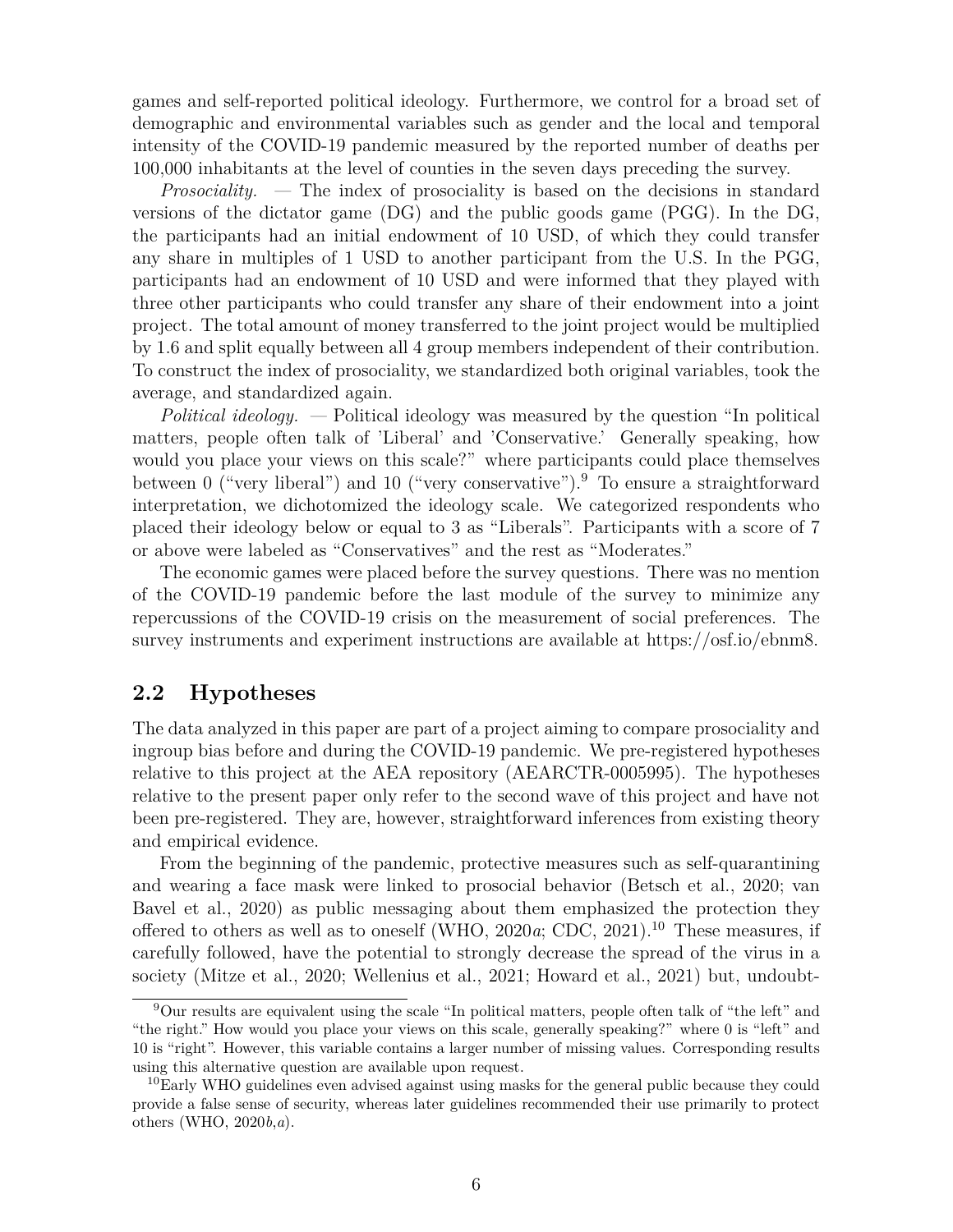edly, also imposed costs on individuals, like discomfort when wearing a face mask, and selfish people may be inclined to free-riding on other people's selfless behavior. The connection of prosociality with worrying about the virus' spread in the local community is likely multi-faceted. On the one hand, these worries can be purely selfish as one wants to protect one's health. On the other hand, we expect that this measure also captures motives related to caring about other people. Therefore, we expect that prosociality is positively associated with protective behavior and worrying about the local community's spread. However, we do not predict the effect of prosociality on how respondents assess the political management of the crisis.

• *Hypothesis 1: Stronger prosociality is positively correlated with protective behavior and worries about the spread in participants' local communities.*

Political polarization in the United States has deepened over the last decades (Boxell, Gentzkow and Shapiro, 2020; Pew Research Center, 2014). Ideological differences are remarkable over a wide range of (socio-economic) topics (Sterling, Jost and Hardin, 2019) as well as in faith in science (Pittinsky, 2015; Jost et al., 2018). Deepened affective polarization has increased distrust between parties and hostility between political opponents (Iyengar et al., 2019). In the COVID-19 pandemic, adherents of the Democrats and the Republicans often use different information channels, likely resulting in diverging beliefs about its threat (Simonov et al., 2020). For instance, recent studies found strong polarization in how newspapers in the U.S. covered the COVID-19 pandemic (Hart, Chinn and Soroka, 2020; Motta, Stecula and Farhart, 2020). In addition, political leaders of both parties sent conflicting messages, likely influencing their supporters (Grossman et al., 2020). For instance, former President Donald Trump repeatedly downplayed the riskiness of COVID-19 (Yamey and Gonsalves, 2020). This attitude is consistent with previous research findings that Republicans perceive lower health risks from COVID-19 than Democrats (Dryhurst et al., 2020; Bruine de Bruin, Saw and Goldman, 2020; Kerr, Panagopoulos and van der Linden, 2021). As such, we expect that political ideology is an important predictor of (protective) behavioral variables, worries about the spread in the local community, and the assessment of political crisis management.

- *Hypothesis 2a: Conservatives report lower adherence with self-quarantine and face mask wearing than liberals.*
- *Hypothesis 2b: Conservatives worry less about the spread of the coronavirus in their local community than liberals.*
- *Hypothesis 2c: Conservatives assess the political management and relief provision by the government more positively than liberals, in particular at the national level.*
- *Hypothesis 2d: Within groups of political ideology, conservatives (liberals) assess the political management at the state-level more positively (negatively) in case their governor is from the Republican party.*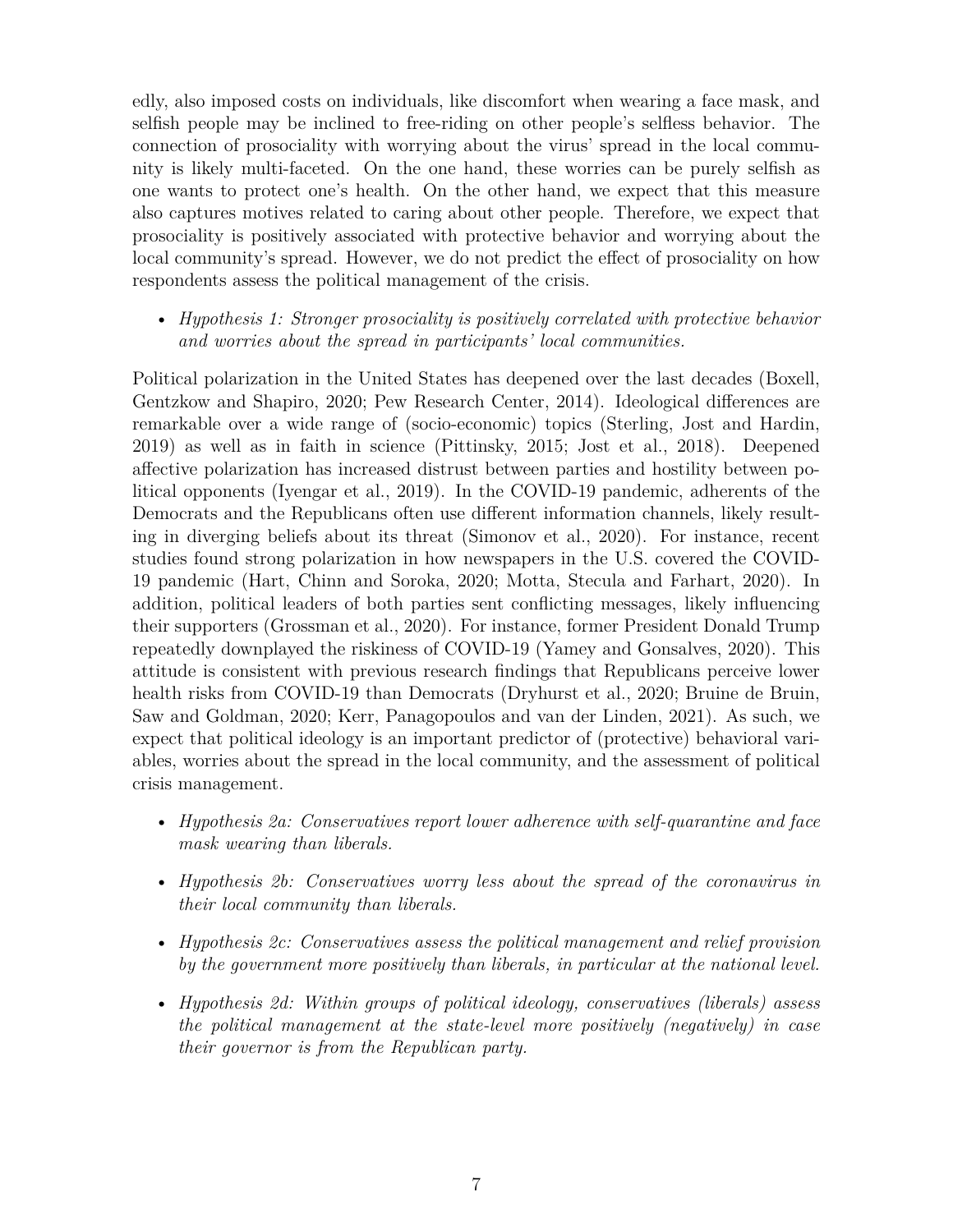## **3 Results**

### **3.1 Descriptive statistics**

Table A.1 in the Appendix presents descriptive statistics for the variables serving as dependent variables in our regression analysis as well as for the variables used as explanatory variables therein. Histograms are provided in Section B.2 of the Online Appendix.

A brief glimpse at our dependent variables indicates that the COVID-19 pandemic had a high impact on people's lives at the time of the survey. 79.9% of the participants reported to have engaged in self-quarantine to at least a limited extent and 81.6% stated that they often or always wear their face masks. 54.3% stated to worry most of the time or always about the spread of COVID-19 in their local community. From the whole sample perspective, the assessment of how the political elite managed the crisis seems to be relatively neutral on average. The mean score of the 0-to-10 Likert scale variable for the assessment of the relief provided by the government lies slightly to the left of the center with a mean value of  $4.81$  (sd = 3.2). On average, participants stated a higher score in the question asking for the evolution of trust in politicians (whether it increased, decreased, or stayed stable for the handling of the crisis) at the state-level (mean = 5.3, sd = 2.9) than at the national level (mean = 4.3, sd = 3.1) ( $p < 0.001$ , two-sided t-test).

On average, participants sent almost half of their 10 USD endowment in the DG (mean  $= 4.9$ , sd  $= 2.9$ ) and contributed roughly 61 percent of their endowment to the common project in the PGG (mean  $= 6.1$ , sd  $= 3.2$ ). In both games, sending half of the endowment is the modal choice, and only a small share of people keeps everything for themselves (9.1 percent in the DG and 5.1 percent in the PGG).

A potential concern is that prosociality itself might have been significantly affected by the COVID-19 pandemic (Campos-Mercade et al., 2021; Cappelen et al., 2021; Grimalda et al., 2021; Terrier, Chen and Sutter, 2021). We address this concern by comparing the prosociality index in the second wave to the index based on the same experimental decisions from the first wave of the Trustlab conducted in 2017. We find that the prosociality index is only marginally larger in the second wave than in the first (pre-COVID) wave ( $p = 0.265$ , two-sided t-test). Reported income changes because of COVID-19 and expectations about the financial situation of the participants' households indicate a considerable level of economic instability affecting the survey respondents' lives. 38.8% of the participants report that they lost income during the COVID-19 pandemic whereas 53.3% of the sample report that their income stayed stable. On average, expectations about the household income in the next year are worse "now that the COVID-19 pandemic has arrived" than the value when asking them for their expectations "prior to the COVID-19 pandemic" ( $p < 0.001$ , two-sided t-test). According to the political ideology scale, our sample mean is slightly leaning toward conservatism (mean  $= 5.6$ , sd  $= 2.9$ ).<sup>11</sup> Applying the dichotomization to simplify the interpretation of results, 24.5 (40.7) percent of the sample are counted as liberals (conservatives).

<sup>&</sup>lt;sup>11</sup>Similarly, the alternative scale of political orientation between 0 (left) and 10 (right) has a mean value of 6.06 with a standard deviation of 2.92.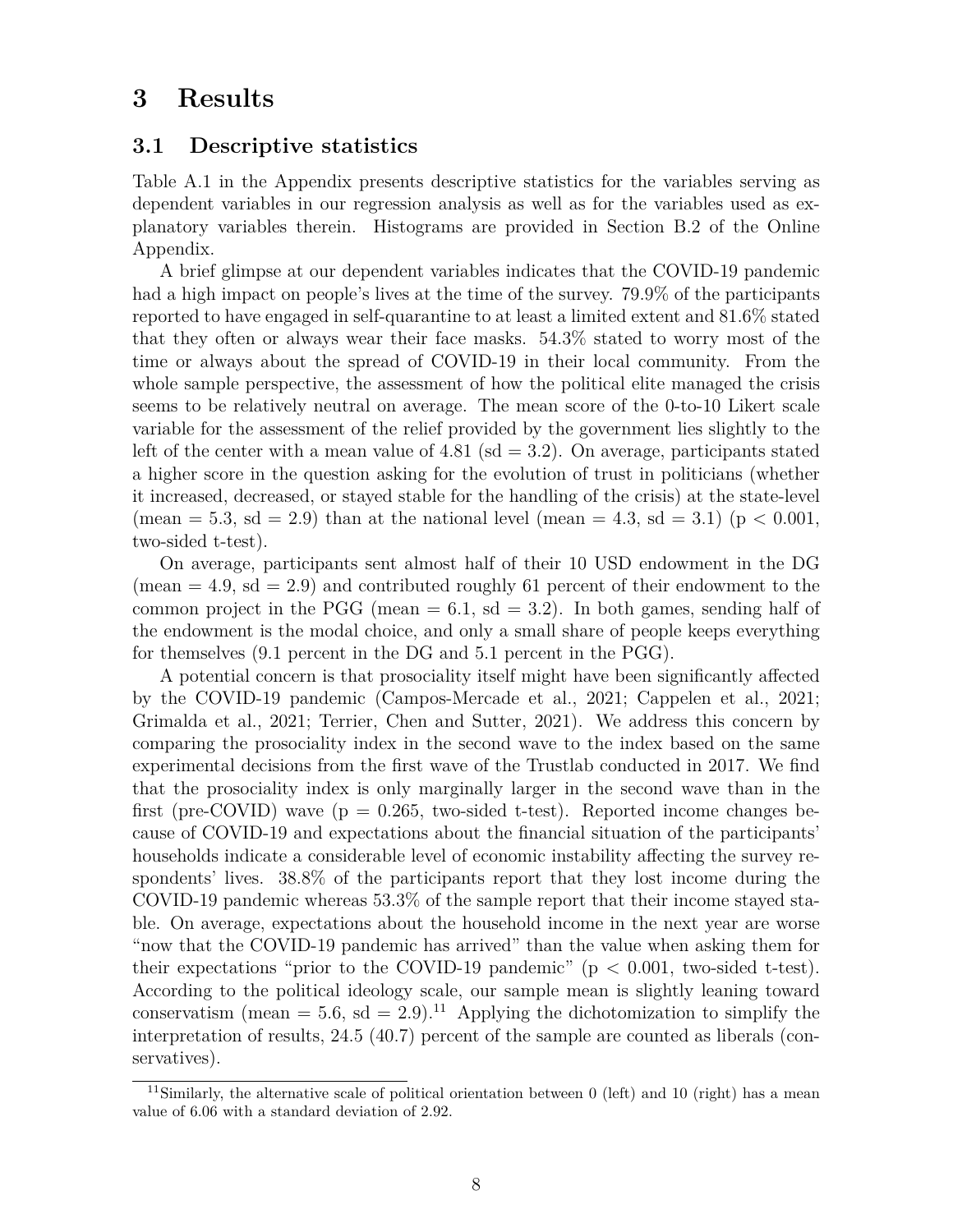### **3.2 Main results**

We address our hypotheses through a linear regression model having as dependent variable each of the outcome variables described in Section 2.1. Each regression includes the prosociality, liberal, and conservative ideology variables, a set of control variables, and a constant. In addition, we control for the participant's age in years, the age-squared, a dummy for the female gender, dummies for ethnic groups (African Americans, Hispanics, and other ethnicities, relative to white ethnicity) dummies for the high (low) income categories defined as the top (bottom) two quintiles of household income, dummies for medium (vocational education or community college degree) and high education (University degree), two dummies for the highest education level attained by participants' parents, a dummy for parents being immigrants, two dummies for urbanization categories (town and city, relative to rural), and the date of the survey. We further control for the natural logarithm of deaths per 100,000 inhabitants during the last 7 days in the participant's county as a measure of the current intensity of the pandemic, the natural logarithm of the county's total population, and the natural logarithm of the county's population density (people per square mile).

Figure 1 depicts OLS regression coefficients and their 95 percent confidence intervals for the prosociality index, liberal political ideology, and conservative political ideology. The dependent and explanatory variables are standardized, except for the political ideology indicator variables, thus contrasting "conservatives" and "liberals" relative to "moderates". In the following, coefficients named b  $(\beta)$  indicate standardization of the dependent (and explanatory) variable. Standard errors are clustered at the state level.

Beginning with the prosociality index, we note a statistically significant, positive association with all the dependent variables. A one standard deviation increase in prosociality is associated with a 0.11 standard deviation increase in engagement in selfquarantine ( $\beta = 0.11$ ,  $p = 0.001$ ). The effects are of comparable size for the wearing of face masks ( $\beta = 0.09$ ,  $p = 0.004$ ), and worrying about the virus' spread in the local community  $(\beta = 0.12, p = 0.001)$ , thus supporting our first hypothesis. There is also a positive and statistically significant correlation of prosociality with the assessment of political crisis management, i.e. respondents who are more prosocial, ceteris paribus, report higher satisfaction with politics (see Table B.4 for the underlying regressions).

• Result 1: Prosociality is positively associated with protective behavior and worrying about the local spread of COVID-19 (Hypothesis 1 confirmed). Stronger prosociality also correlates with a more positive assessment of political crisis management.

Along the political ideology scale, we observe strong signs of polarization. Consistent with Hypotheses 2a, conservatives report significantly lower engagement in selfquarantine (b = -0.22, p = 0.005) and wearing of face masks (b = -0.32, p < 0.001) than moderates, with the differences relative to liberals being also statistically significant (p < 0.001 for both dependent variables, Wald tests). The effect of conservative ideology on worrying about the local spread only reaches marginal statistical significance relative to moderates (b =  $-0.14$ , p = 0.090) but statistical significance at the 5 percent level relative to liberals ( $p = 0.023$ , Wald test), hence overall supporting Hypothesis 2b. Liberal ideology does not reveal any significant effect relative to moderate ideology for the three items.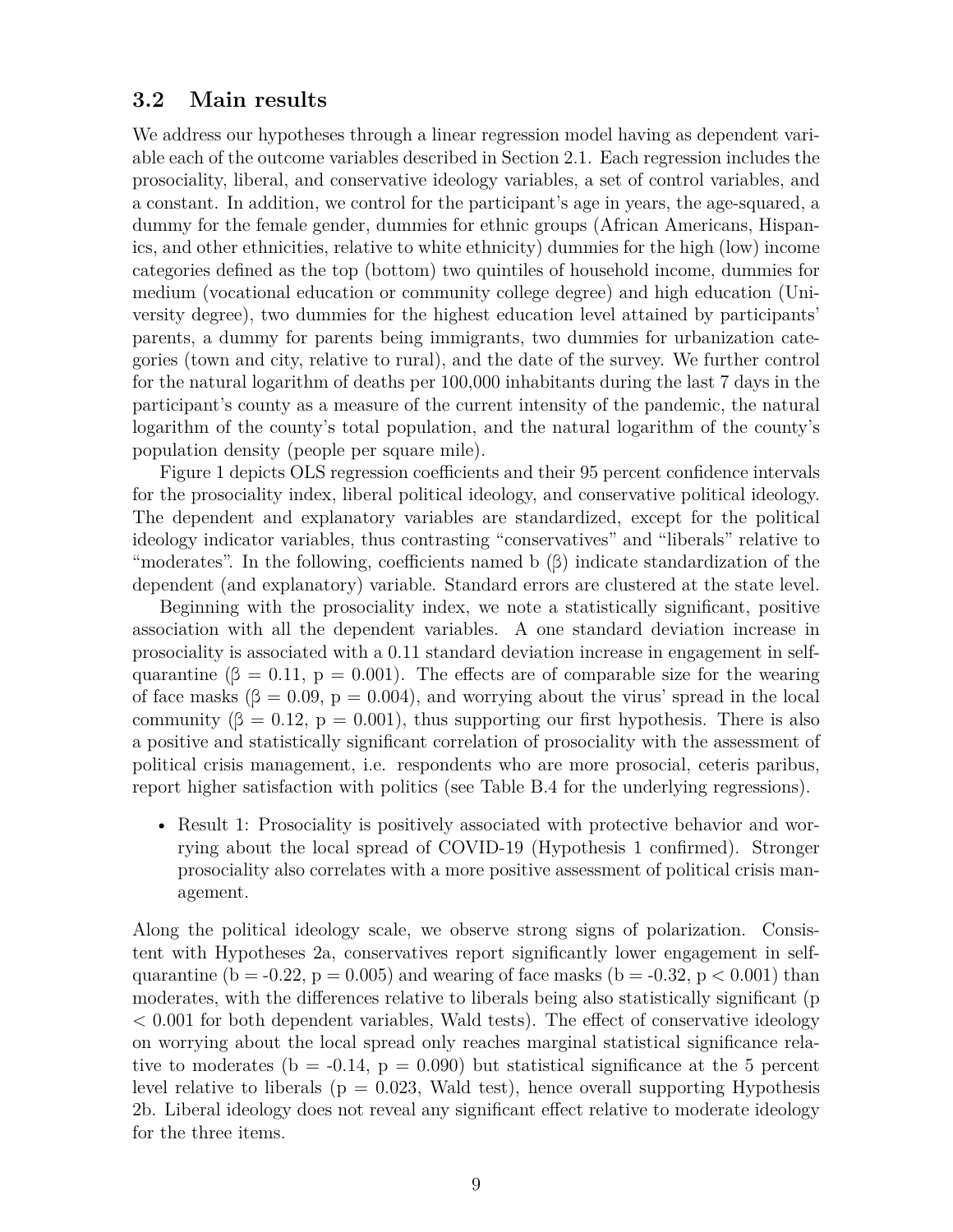

**Figure 1:** Regression Coefficients of Core Variables

Note: This figure shows OLS regression coefficients and 95 percent confidence intervals (standard errors clustered at the state-level) for the set of explanatory variables listed in the legend. The dependent variables are indicated on the y-axis. All regressions include individual-level controls for age, sex, ethnicity, education, income, and urbanization level at the respondents' places of residence. Environmental and situational controls for the natural logarithm of the county population and population density (people per square mile), date of survey, and the natural logarithm of the number of deaths due to COVID-19 per 100k inhabitants during the last 7 days. (\*\*\*\*, \*\*\*, \*\*, \*, °) indicate two-sided p-values below 0.001, 0.01, 0.05, 0.1, and 0.2, respectively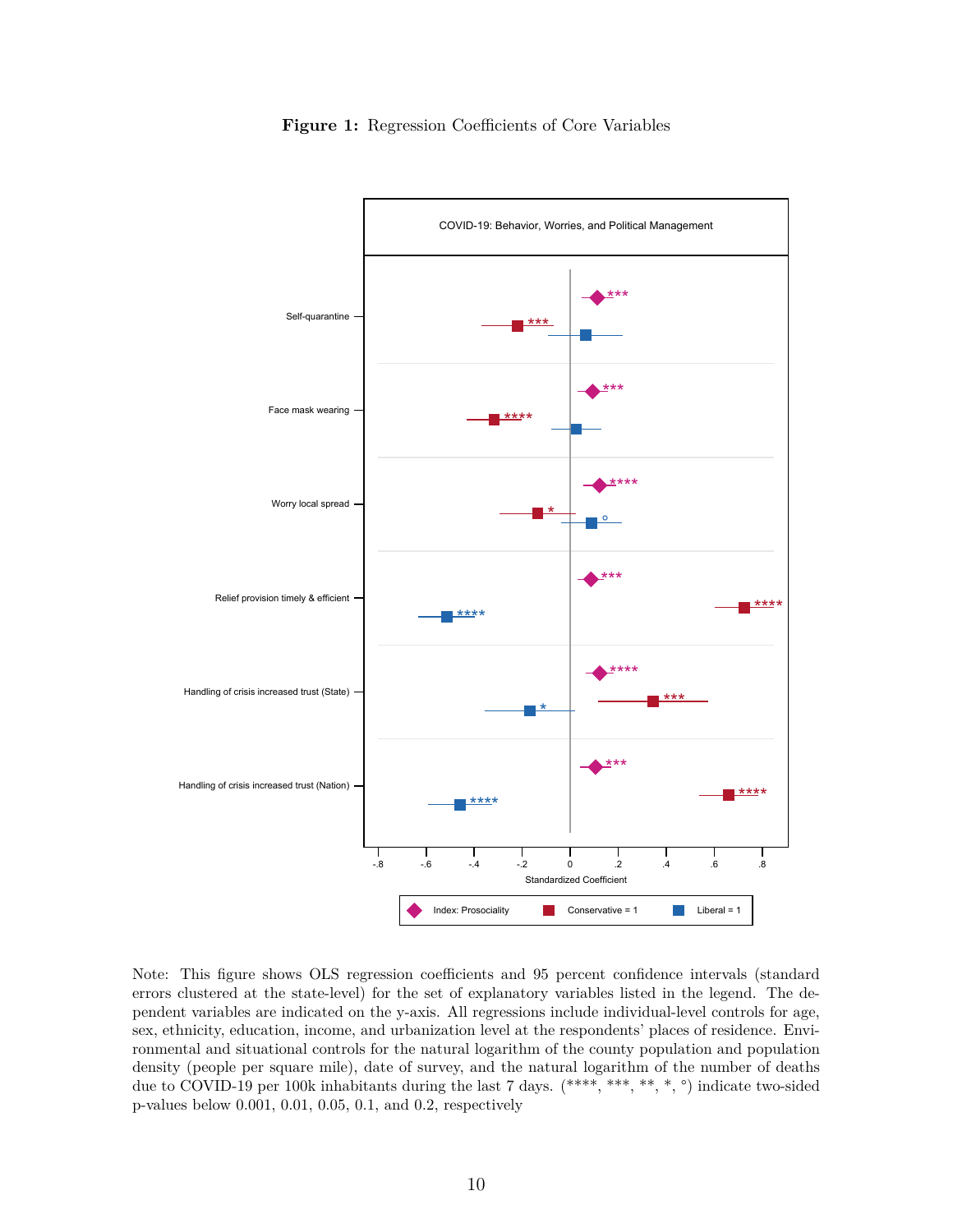• Result 2: Conservatives report lower levels of protective behavior (self-quarantine, wearing of face maks) and worry less about the spread in their local community than liberals (Hypotheses 2a and 2b confirmed).

The differences between political camps are most strongly pronounced in the realm of questions related to the political management of the crisis. Liberals assess the relief provided by the government as being significantly less timely and efficient than moderates ( $b = -0.51$ ,  $p < 0.001$ ). Conservatives assess the relief significantly more timely and efficient than moderates ( $b = 0.73$ ,  $p < 0.001$ ). The difference of 1.2 standard deviations between liberals and conservatives is highly significant ( $p < 0.001$ , Wald test). The results are very similar concerning the evolution of trust in politicians (whether it increased, decreased, or stayed stable) at the national level. Liberals (conservatives) score significantly lower (higher) than moderates (b = -0.46, p < 0.001, b = 0.66, p < 0.001, respectively). Therefore, differences between liberals and conservatives are up to roughly four (five) times as large when assessing the government's crisis management as when reporting their behavior (worry) in response to the crisis.<sup>12</sup> In other words, liberals and conservatives appear much closer in their behavior than in their opinions about the government.

• Result 3: Conservatives and liberals differ strongly in their assessment of political crisis management, with the conservatives being more positive (Hypothesis 2c confirmed). Differences between conservatives and liberals in their assessment of politics are larger than in the measures of protective behavior and worrying.

The third result also holds for the evolution of trust in politicians at the state level to a minor degree. Conservatives report a significantly more positive evolution of trust in politicians than moderates ( $b = 0.35$ ,  $p = 0.004$ ). Liberals report a slightly more negative score than moderates ( $b = -0.17$ ,  $p = 0.078$ ), with the difference relative to conservatives being highly significant ( $p = 0.003$ , Wald test). However, this difference of roughly 0.5 of a standard deviation in the dependent variable masks substantial heterogeneity concerning the party affiliation of the contemporary governor. We explored this heterogeneity by adding interactions of the dummies for liberal and conservative ideology with a variable equal to one in case the governor in the participant's state was from the Republican party at the time of the survey (see Online Appendix Table B.9). We find that in states with a Democratic governor, there is virtually no difference between conservatives and liberals in the evolution of trust in politicians ( $b = 0.024$  for both ideological groups relative to moderates,  $p = 0.995$ . On the contrary, when the governor is from the Republican party, liberals report a significantly lower score than conservatives (1.1 of a standard deviation in the dependent variable,  $p < 0.001$ ).

- Result 4: There is no significant difference in the reported evolution of trust in politicians at the state level between liberals and conservatives when the current governor is from the Democratic party.
- Result 5: When the state's governor is from the Republican party, conservatives report a significantly more favorable evolution of trust in politicians at the state level than liberals.

 $12$ Differences in the dependent variables between conservatives and liberals are 0.28 of a standard deviation for self-quarantine, 0.23 for worries about the local spread, and 1.24 in assessing the relief provided by the government (see Table B.4).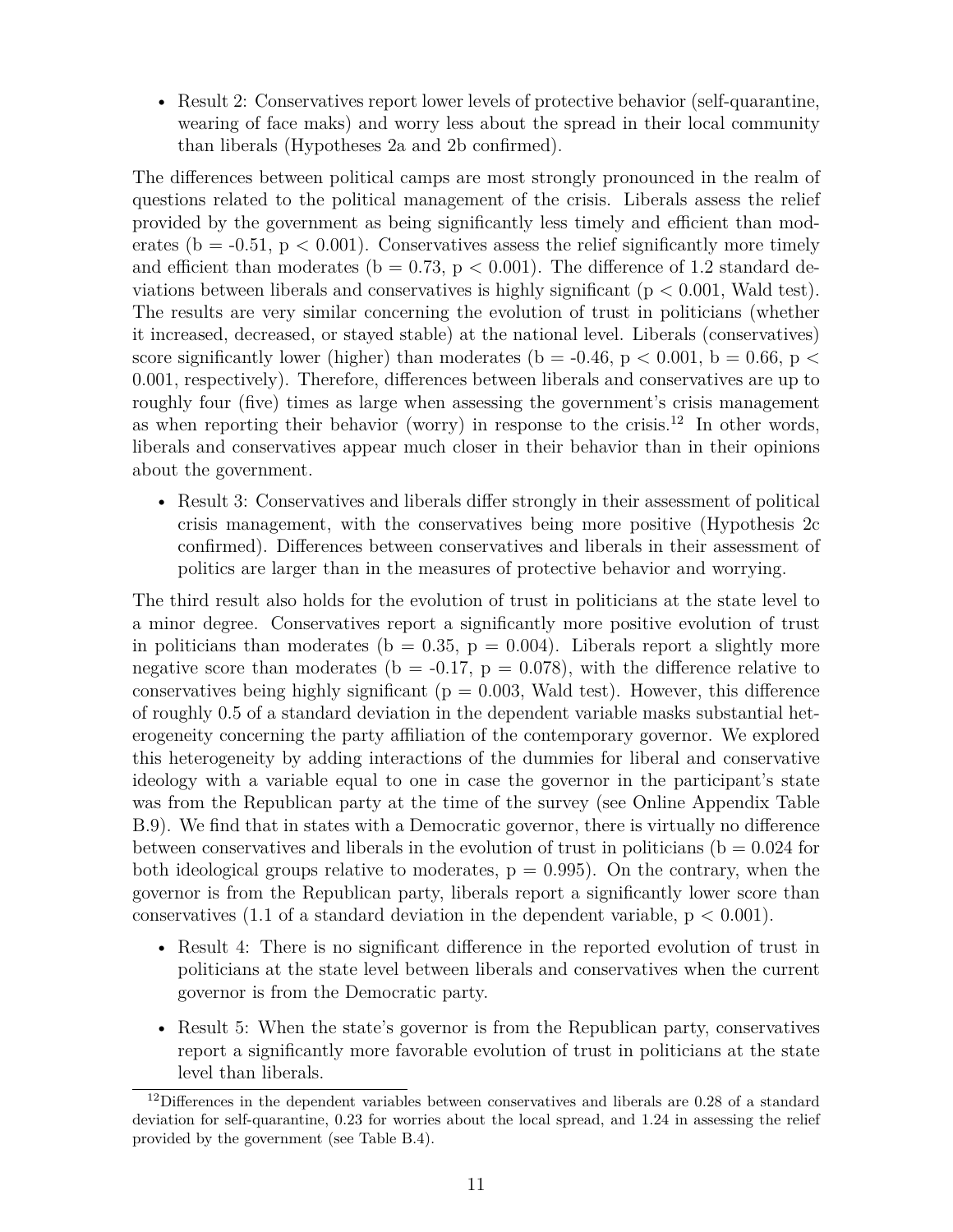There is also substantial heterogeneity within the camps of political ideology. Liberals living in a Republican-controlled state report a significantly lower score for the evolution of trust in politicians due to their handling of the crisis than liberals in a Democraticcontrolled state ( $b = -0.41$ ,  $p = 0.014$ ). Inversely, conservatives report higher increases in trust if their governor is from the Republicans instead of the Democratic party ( $b =$ 0.69,  $p < 0.001$ ).<sup>13</sup>

• Result 6: Conservatives (liberals) living in a state whose current governor is from the Republicans (Democrats) assess the political crisis management more positively than conservatives (liberals) whose governor is from the Democrats (Republicans) (Hypothesis 2d confirmed).

We further show (in Table B.11 in the Online Appendix) that the effects of prosociality and political ideology are each only very slightly mediated by the presence of the other in the regression model, suggesting that both are relatively independent in their explanatory power on the outcome variables. In particular, the differences in protective behavior between liberals and conservatives do not seem to be driven by differences in prosociality. Interaction effects (see Table B.9) of the prosociality index with ideology dummies do not reveal statistically significant differences in the effect of prosociality on protective behavior. The only statistically significant heterogeneity concerning our main outcome variables is that conservatives entirely drive the positive effect of prosociality on worrying about the local spread (b =  $-0.06$  vs. b = 0.20, p = 0.004, for liberals and conservatives, respectively).

### **3.3 Robustness checks**

Our main results are robust to different model specifications and estimators.<sup>14</sup> We show that our results are qualitatively equivalent in terms of the direction of effects and their statistical significance applying ordered logit regressions (see Online Appendix Table B.10) as well as when only the core variables prosociality and political ideology are included in the regression model (see Online Appendix Table B.5). Figures B.8 and B.9 in the Online Appendix depict the means of the dependent variables for each quartile of the core explanatory variables alongside a linear fit of the dependent variables on the explanatory variables, illustrating the correlational relationship, e.g. that higher levels of prosociality are associated with more self-reported engagement in self-quarantining.

The data allows us to show that our results are stable using an alternative measure of prosociality. Participants in the Trustlab were asked whether they would like to donate any part of their earnings to UNICEF. As earnings are not equal across participants, we use the share of earnings that participants chose to donate. The average share donated was 0.31 (sd = 0.41,  $N = 685$ ).<sup>15</sup> Consistent with our previous results,

<sup>&</sup>lt;sup>13</sup>There is also some heterogeneity concerning the question whether the relief provided by the government has been timely and efficient. This question does not explicity state whether it refers to the state's or national government. Conservatives report a larger score ( $b = 0.28$ ,  $p = 0.021$ ) when the governor is from the Republicans than when he or she is not.

 $14$ In the Online Appendix, we also show in Section B.1 that potential experimenter demand effects are unlikely to have had an influence on our results.

<sup>&</sup>lt;sup>15</sup>The voluntary donation variable has 485 missing values. Results are equivalent and remain statistically significant coding missing values as zero donations.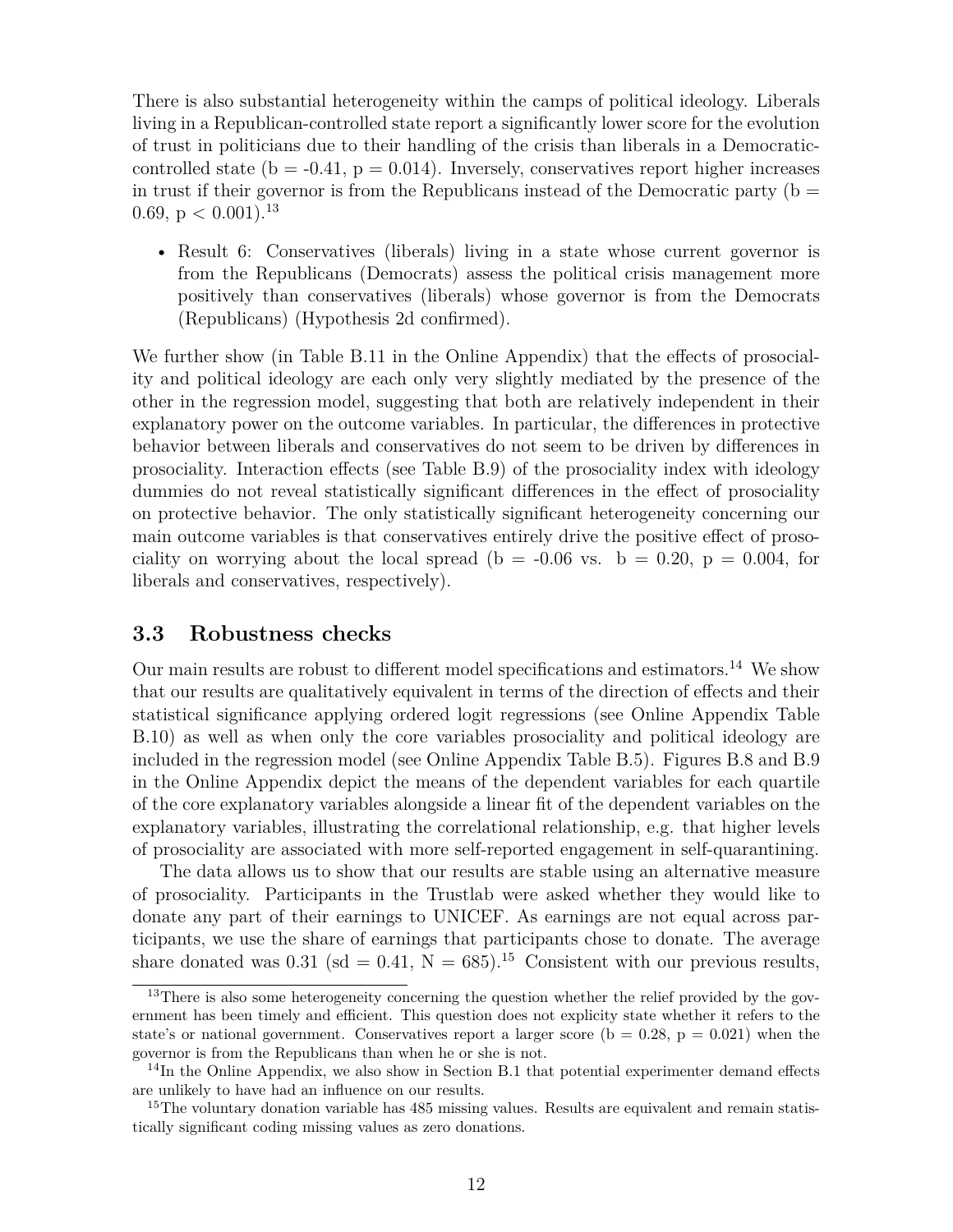voluntary donations show positive correlations that are statistically significant on selfquarantining ( $\beta = 0.07$ , p = 0.025), wearing of face masks ( $\beta = 0.12$ , p = 0.003), and worries about the local spread ( $\beta = 0.15$ , p < 0.001).

We also show that the effect of prosociality on self-quarantining, wearing of face masks, and worries about the local spread is partially moderated when controlling for contextual factors, i.e. self-reported vulnerability and worrying about getting infected (see Table B.8). Self-reported vulnerability to COVID-19 is strongly correlated with self-quarantine engagement ( $\beta = 0.19$ , p < 0.001), wearing of face masks ( $\beta = 0.22$ , p < 0.001), and worries about the local spread ( $\beta = 0.20$ , p < 0.001). While worries about getting infected show no statistically significant effect on self-quarantine behavior (β  $= 0.03$ ,  $p = 0.442$ ), it strongly correlates with wearing of face masks ( $\beta = 0.26$ , p < 0.001) and worries about the local spread ( $\beta = 0.66$ , p < 0.001). Nevertheless, even after controlling for both items, prosociality remains a (largely) statistically significant predictor for the outcome variables of self-quarantine behavior, wearing of face masks, and worries about the local spread ( $p = 0.007$ ,  $p = 0.122$ , and  $p = 0.007$ , respectively). As we are only reporting correlations which do not require to uncover causal pathways between our measures, it is beyond the scope of this paper to explain the interdependencies of prosociality with worries about infection and vulnerability. However, the fact that prosociality is itself positively correlated with self-reported vulnerability (Pearson's  $r = 0.11$ ,  $p < 0.001$ ) and worries about getting infected with COVID-19 (Pearson's r  $= 0.10$ , p  $< 0.001$ ) may indicate that prosocial individuals have higher levels of health awareness. Prosociality may potentially be related to fears about getting infected due to considering the risk of transmitting the virus to other people.

#### **3.4 Further results**

Previous research found that the adherence to protective behavior and perceptions of the COVID-19 pandemic differed along the line of demographic characteristics, e.g. between males and females (Pedersen and Favero, 2020; Zickfeld et al., 2020; Alsharawy et al., 2021; Zettler et al., 2021). In regressions with only demographic and county-level variables included, we find that women report to be more engaging in self-quarantine  $(b = 0.11, p = 0.084)$  and stated more frequently wearing their face masks  $(b = 0.15,$  $p = 0.028$ ) than men (see Table B.5). Interestingly, the gender difference becomes insignificant when adding the indicators for liberal and conservative political ideology, suggesting that a substantial part of the difference may be attributable to ideology. In fact, women are significantly less conservative than men as measured on the 0-to-10 Likert scale (MD =  $-0.87$ , p < 0.001, N = 1041).

Consistently, when controlling for the measures for prosociality and political ideology, there is no gender difference in self-quarantine, wearing a face mask, and the degree to which women or men worry about the spread in the local community. However, even controlling for prosociality and political ideology, the assessment of the political performance by female respondents remains statistically significantly less positive than that of male respondents ( $b = -0.15$ ,  $p = 0.002$  for the question on relief provision;  $b = -0.16$ ,  $p = 0.022$  for the evolution of trust at the state-level; and  $b = -0.25$ ,  $p < 0.001$  at the national level, respectively, see Table B.4).

Furthermore, African American participants report (relative to Whites) to be less engaged in self-quarantine (b =  $-0.29$ , p = 0.054) but to wear their face masks more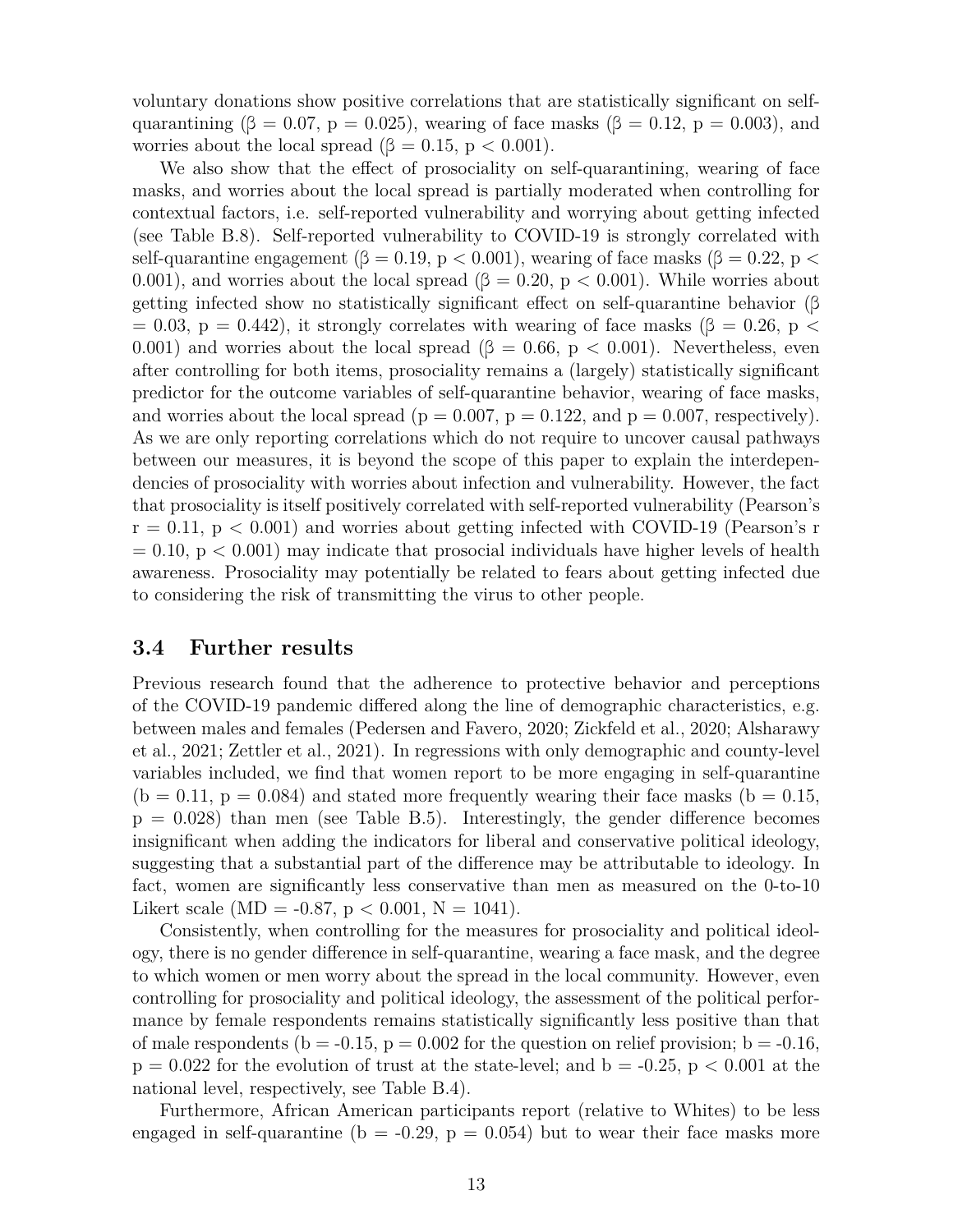often (b = 0.27, p = 0.006). This result may be due to African Americans being more likely to be active in occupations that cannot be conducted from home (Almagro and Orane-Hutchinson, 2020). African Americans report a lower degree of satisfaction with the relief provided by the government than do Whites ( $b = -0.25$ ,  $p = 0.005$ ) and report a less positive evolution of trust in politicians due to the crisis management ( $p < 0.01$ ) (see Table B.4).<sup>16</sup>

Several studies reported that political ideology explains substantial parts of the perceived risk from a COVID-19 infection (Bruine de Bruin, Saw and Goldman, 2020; Gadarian, Goodman and Pepinsky, 2021). Although we found that conservatives worry less about the spread in their local community than liberals, our data reveals only marginal differences in the more self-centered items concerning self-reported vulnerability  $(0.18 \text{ of a SD in the dependent variable, p = 0.065)$  and worries about getting infected. In fact, the difference between conservatives and liberals in the latter (amounting up to 0.1 of a standard deviation) is far from reaching statistical significance ( $p =$ 0.332). Finally, we find that reporting to be negatively affected by the COVID-19 crisis in the economic domain correlates negatively with the assessment of political crisis management (see Online Appendix Table B.7), relating to the literature showing that negative economic experiences have potentially strong and long-lasting effects on attitudes, behavior, and political preferences (Margalit, 2013; Giuliano and Spilimbergo, 2014; Fisman, Jakiela and Kariv,  $2015$ ).<sup>17</sup>

## **4 Concluding remarks**

This study uses data from a large-scale online experiment run on a broadly representative sample of the U.S. population during the summer of 2020. We examined differences between those on opposite ends of the ideological spectrum and correlations of prosociality measured in experimental economic games concerning COVID-19 related behavior, worries about the pandemic, and an assessment of its political management.

We document profound polarization, which has been trending upward in the U.S. for a long time (Iyengar et al., 2019), between liberals and conservatives. Both extremes of the ideological spectrum are substantially more polarized in their judgments of the political efforts to manage the crisis than their reported behavior and worries. Respondents who state to be relatively more conservative on the political ideology scale report to a lower extent to be engaged in self-quarantine, wear their face masks less often than liberals and worry less about the local spread of the virus. While differences between liberals and conservatives range between 0.2 standard deviations and 0.35 standard deviations for the variables measuring protective behavior and worries about the local spread, the polarization is considerably more substantial when assessing political crisis management. E.g., the difference between liberals and conservatives concerning the

<sup>&</sup>lt;sup>16</sup>All ethnicity-related results we report are from regressions underlying figure 1 controlling for prosociality and political ideology.

<sup>&</sup>lt;sup>17</sup>In Table B.7 we show that the index for economic affectedness (construction explained below the regression table) shows a negative effect on the evaluation of the relief provided by the government (β  $=$  -0.11, p < 0.001), on the development of trust in politicians at the state-level ( $\beta = -0.11$ , p = 0.002), as well as at the national level  $(\beta = -0.13, p < 0.001)$ . The estimated coefficients of the index on self-quarantine, face mask-wearing, and worries about the local spread are all positive and statistically significant.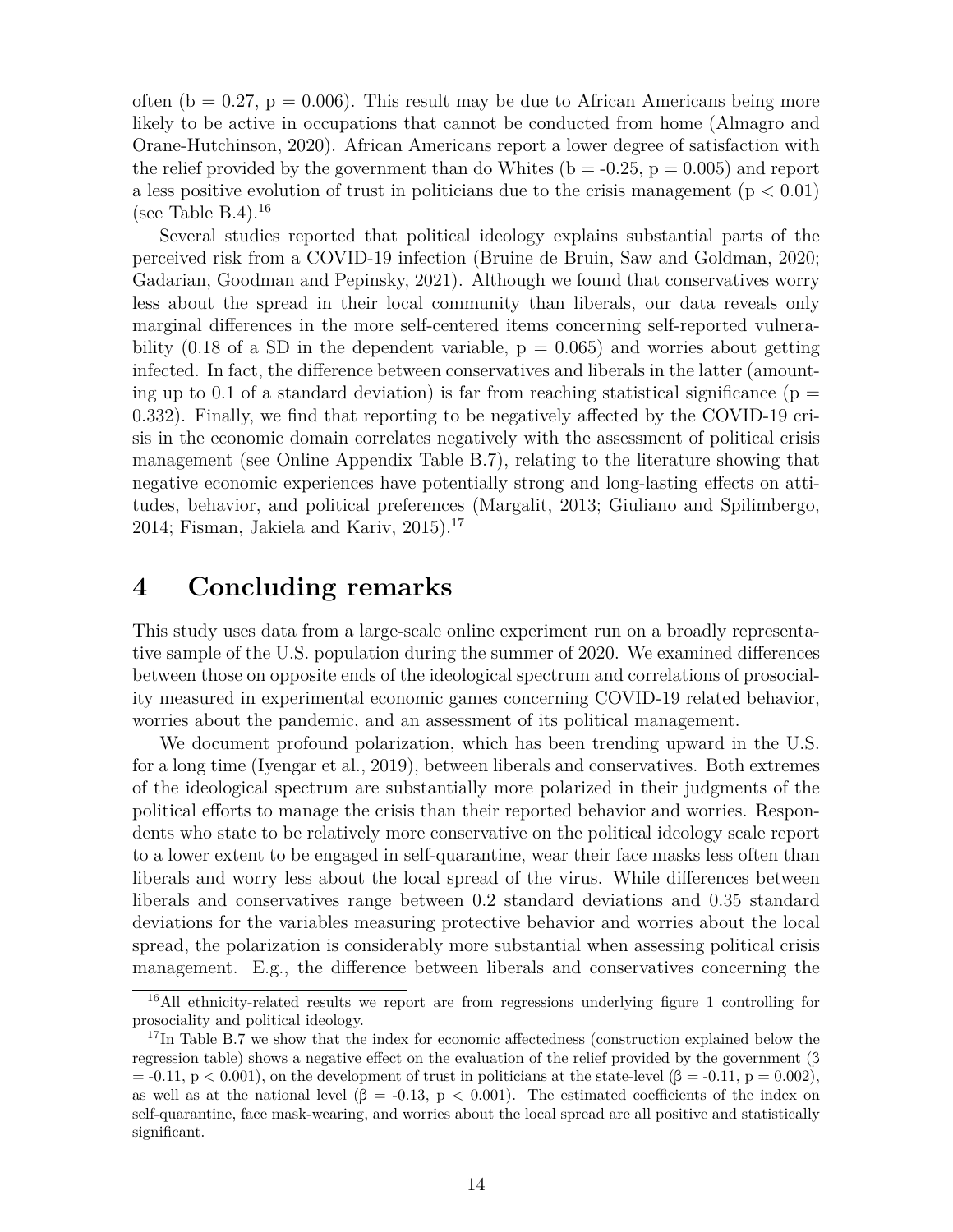question of whether trust in politicians and the national level increased for their handling of the crisis amounts up to 1.1 standard deviations. This finding may suggest that Donald Trump's communication which was overall more dividing people than trying to foster solidarity above party lines (Hatcher, 2020) had more potent polarizing effects on political opinions than on actual behavior during the first summer of the COVID-19 pandemic.

Consistent with previous studies, we find that prosociality is positively correlated with protective behavior and worrying about the virus' spread in respondents' local communities, suggesting that prosocial behavior in economic games is related to caring more about others in the real world (Levitt and List, 2007). An important difference to previous studies on the topic of COVID-19 related behavior and prosociality (Campos-Mercade et al., 2021; Müller and Rau, 2021; Dinić and Bodroža, 2021) is that we use standard versions of experimental games. We can thus pin down real-life prosocial behavior to standard measures of prosociality, ruling out additional effects related to risk tolerance. Although the standard dictator and public goods games come without a possibility of imposing risks on others or any reference to health issues, we nevertheless find a statistically significant correlation with behavior and worries about the COVID-19 pandemic, supporting findings from previous studies.

An important contribution of our study is that our data enable us to jointly investigate the role of political ideology and prosociality whereas previous studies focused on one factor at a time (Bruine de Bruin, Saw and Goldman, 2020; Campos-Mercade et al., 2021; Kerr, Panagopoulos and van der Linden, 2021; Müller and Rau, 2021). While we replicate the patterns of preceding articles, our analyses show that both factors are correlated with protective behavior in an autonomous way and do not lead to a significant mediation on each other, suggesting that there are profound differences between liberal and conservative ideology concerning following behavioral guidelines intended to control the pandemic which cannot be attributed to differences in prosocial behavior. This finding is underpinned by the fact that we do not observe any significant heterogeneity in the effect of prosociality on protective behavior between liberals and conservatives.

We believe that our results can help to inform the political debate on current troubles in fighting the ongoing pandemic. Despite effective vaccines being available in the industrialized countries, cases and deaths due to COVID-19 are on a high level again in the U.S. and many other countries. Apart from more transmissible virus variants, plateaued vaccine uptake and relatively careless behavior by large parts of the population have contributed to this new surge.<sup>18</sup> Recent studies suggest that prosociality not only strengthens people's adherence to protective behavior but is also related to COVID-19 vaccination intentions (Yu et al., 2021; Lindholt et al., 2021; Jørgensen et al., 2021), which further amplifies the need to promote prosocial behavior by calling on people's prosociality, promoting altruistic and cooperative behavior (van Bavel et al., 2020).<sup>19</sup> The political polarization which is reinforced by those politicians who deny the need to engage in protective measures such as mask-wearing mandates and social-distancing measures impedes the efforts to suppress the virus' spread. Promoting protective behavior will likely remain necessary for a longer time to avoid stress on the

<sup>18</sup>Andersson et al. (2021) argue that anticipation of vaccine availability even led to lower adherence to protective behavior, increasing the spread of COVD-19.

<sup>19</sup>See Böhm and Betsch (2021) for a review on the topic of prosocial vaccination.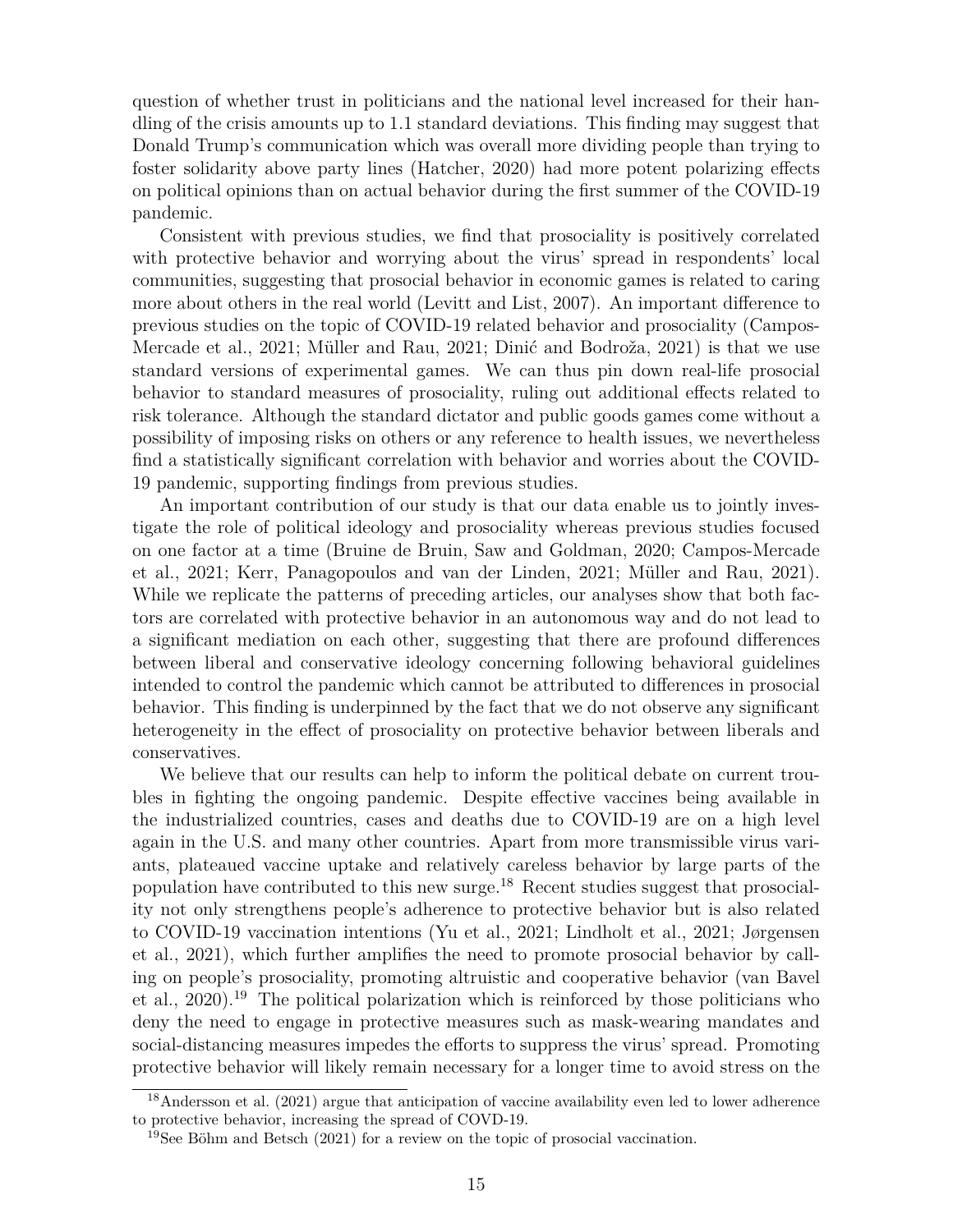healthcare system given large shares of the population not being vaccinated or having acquired immunity from natural infection and to protect people who either cannot be vaccinated (e.g. young children) or for which the vaccines do not offer the same level of protection, e.g. for immunocompromised people or due to other underlying health conditions. Further research is necessary to guide policies to find ways to cope with existing and emerging threats in this and future pandemics, not losing sight of increasing polarization along ideological lines.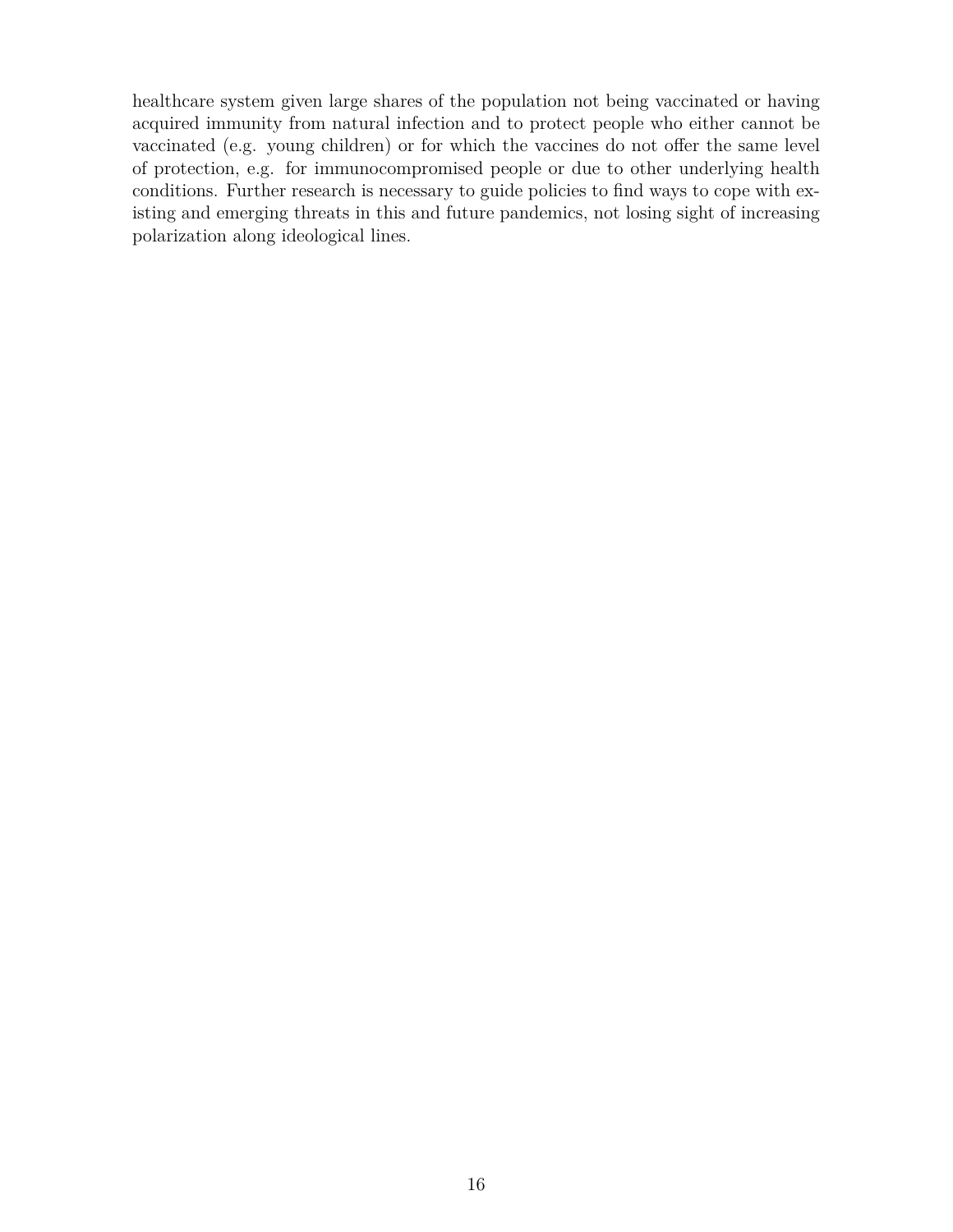## **References**

- **Allcott, Hunt, Levi Boxell, Jacob Conway, Matthew Gentzkow, Michael Thaler, and David Yang.** 2020. "Polarization and public health: Partisan differences in social distancing during the coronavirus pandemic." *Journal of Public Economics*, 191: 104254.
- **Almagro, Milena, and Angelo Orane-Hutchinson.** 2020. "JUE Insight: The determinants of the differential exposure to COVID-19 in New York city and their evolution over time." *Journal of Urban Economics*, 107(3): 103293.
- **Alsharawy, Abdelaziz, Ross Spoon, Alec Smith, and Sheryl Ball.** 2021. "Gender Differences in Fear and Risk Perception During the COVID-19 Pandemic." *Frontiers in psychology*, 12: 689467.
- **Andersson, Ola, Pol Campos-Mercade, Armando N. Meier, and Erik Wengström.** 2021. "Anticipation of COVID-19 Vaccines Reduces Willingness to Socially Distance." *Journal of Health Economics*, 86(11): 102530.
- **Bargain, Olivier, and Ulugbek Aminjonov.** 2020. "Trust and compliance to public health policies in times of COVID-19." *Journal of Public Economics*, 192: 104316.
- **Betsch, Cornelia, Lars Korn, Philipp Sprengholz, Lisa Felgendreff, Sarah Eitze, Philipp Schmid, and Robert Böhm.** 2020. "Social and behavioral consequences of mask policies during the COVID-19 pandemic." *Proceedings of the National Academy of Sciences of the United States of America*, 117(36): 21851–21853.
- **Bobba, Giuliano, and Nicolas Hubé,** ed. 2021. *Populism and the Politicization of the COVID-19 Crisis in Europe.* Cham:Springer International Publishing.
- **Böhm, Robert, and Cornelia Betsch.** 2021. "Prosocial vaccination." *Current opinion in psychology*, 43: 307–311.
- **Boxell, Levi, Matthew Gentzkow, and Jesse Shapiro.** 2020. "Cross-Country Trends in Affective Polarization."
- **Bruine de Bruin, Wändi, Htay-Wah Saw, and Dana P. Goldman.** 2020. "Political polarization in US residents' COVID-19 risk perceptions, policy preferences, and protective behaviors." *Journal of Risk and Uncertainty*, 1–18.
- **Bursztyn, Leonardo, Aakaash Rao, Christopher Roth, and David Yanagizawa-Drott.** 2020. "Misinformation During a Pandemic."
- **Campos-Mercade, Pol, Armando N. Meier, Florian H. Schneider, and Erik Wengström.** 2021. "Prosociality predicts health behaviors during the COVID-19 pandemic." *Journal of Public Economics*, 195: 104367.
- **Cappelen, Alexander W., Knut Nygaard, Erik Ø. Sørensen, and Bertil Tungodden.** 2015. "Social Preferences in the Lab: A Comparison of Students and a Representative Population." *The Scandinavian Journal of Economics*, 117(4): 1306– 1326.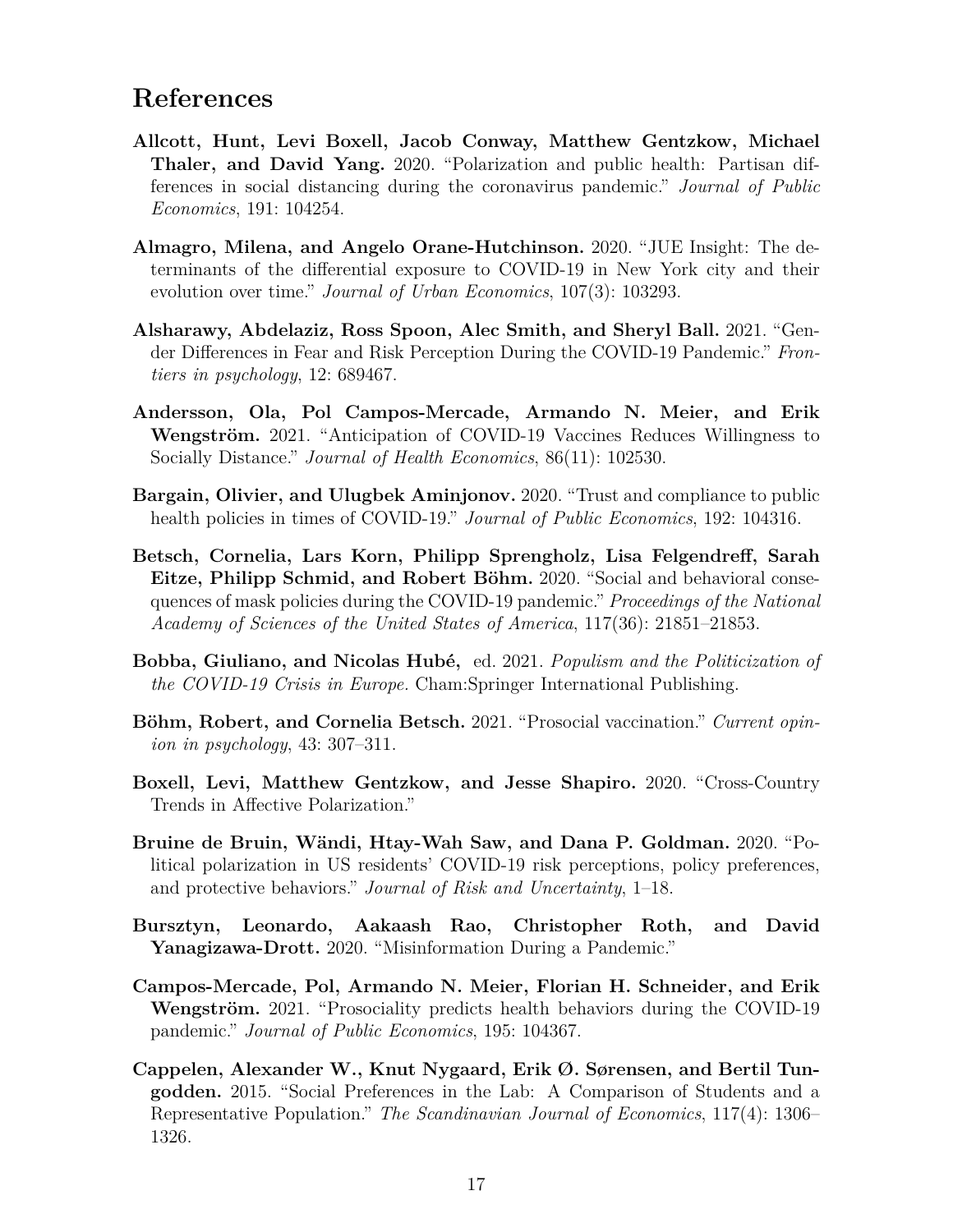- **Cappelen, Alexander W., Ranveig Falch, Erik Ø. Sørensen, and Bertil Tungodden.** 2021. "Solidarity and fairness in times of crisis." *Journal of Economic Behavior & Organization*, 186(2): 1–11.
- **CDC.** 2021. "Guidance for Wearing Masks: Help Slow the Spread of COVID-19."
- **Chavarría, Eliana, Farah Diba, Maja E. Marcus, Marthoenis, Anna Reuter, Lisa Rogge, and Sebastian Vollmer.** 2021. "Knowing Versus Doing: Protective Health Behaviour Against COVID-19 in Aceh, Indonesia." *The Journal of Development Studies*, 57(8): 1245–1266.
- **de Quidt, Jonathan, Johannes Haushofer, and Christopher Roth.** 2018. "Measuring and Bounding Experimenter Demand." *American Economic Review*, 108(11): 3266–3302.
- **Dinić, Bojana M., and Bojana Bodroža.** 2021. "COVID-19 Protective Behaviors Are Forms of Prosocial and Unselfish Behaviors." *Frontiers in psychology*, 12: 647710.
- **Dryhurst, Sarah, Claudia R. Schneider, John Kerr, Alexandra L. J. Freeman, Gabriel Recchia, Anne Marthe van der Bles, David Spiegelhalter, and Sander van der Linden.** 2020. "Risk perceptions of COVID-19 around the world." *Journal of Risk Research*, 23(7-8): 994–1006.
- **Falco, Paolo, and Sarah Zaccagni.** 2021. "Promoting social distancing in a pandemic: Beyond good intentions." *PloS one*, 16(12): e0260457.
- **Fieldstadt, Elisha, Natalie Obregon, and Doha Madani.** 10.9.2021. "Gov. De-Santis' ban on mask mandates in Florida schools reinstated for now." *NBC News*.
- **Fisman, Raymond, Pamela Jakiela, and Shachar Kariv.** 2015. "How did distributional preferences change during the Great Recession?" *Journal of Public Economics*, 128: 84–95.
- **Foa, Roberto Stefan, and Yascha Mounk.** 2017. "The Signs of Deconsolidation." *Journal of Democracy*, 28(1): 5–15.
- **Foa, Roberto Stefan, and Yascha Mounk.** 2021. "America after Trump: From "clean" to "dirty" democracy?" *Policy Studies*, 42(5-6): 455–472.
- **Franzen, Axel, and Sonja Pointner.** 2013. "The external validity of giving in the dictator game." *Experimental Economics*, 16(2): 155–169.
- **Gadarian, Shana Kushner, Sara Wallace Goodman, and Thomas B. Pepinsky.** 2021. "Partisanship, health behavior, and policy attitudes in the early stages of the COVID-19 pandemic." *PloS one*, 16(4): e0249596.
- **Galizzi, Matteo M., and Daniel Navarro-Martinez.** 2019. "On the External Validity of Social Preference Games: A Systematic Lab-Field Study." *Management Science*, 65(3): 976–1002.
- **Gidron, Noam, James Adams, and Will Horne.** 2020. *American Affective Polarization in Comparative Perspective.* Cambridge University Press.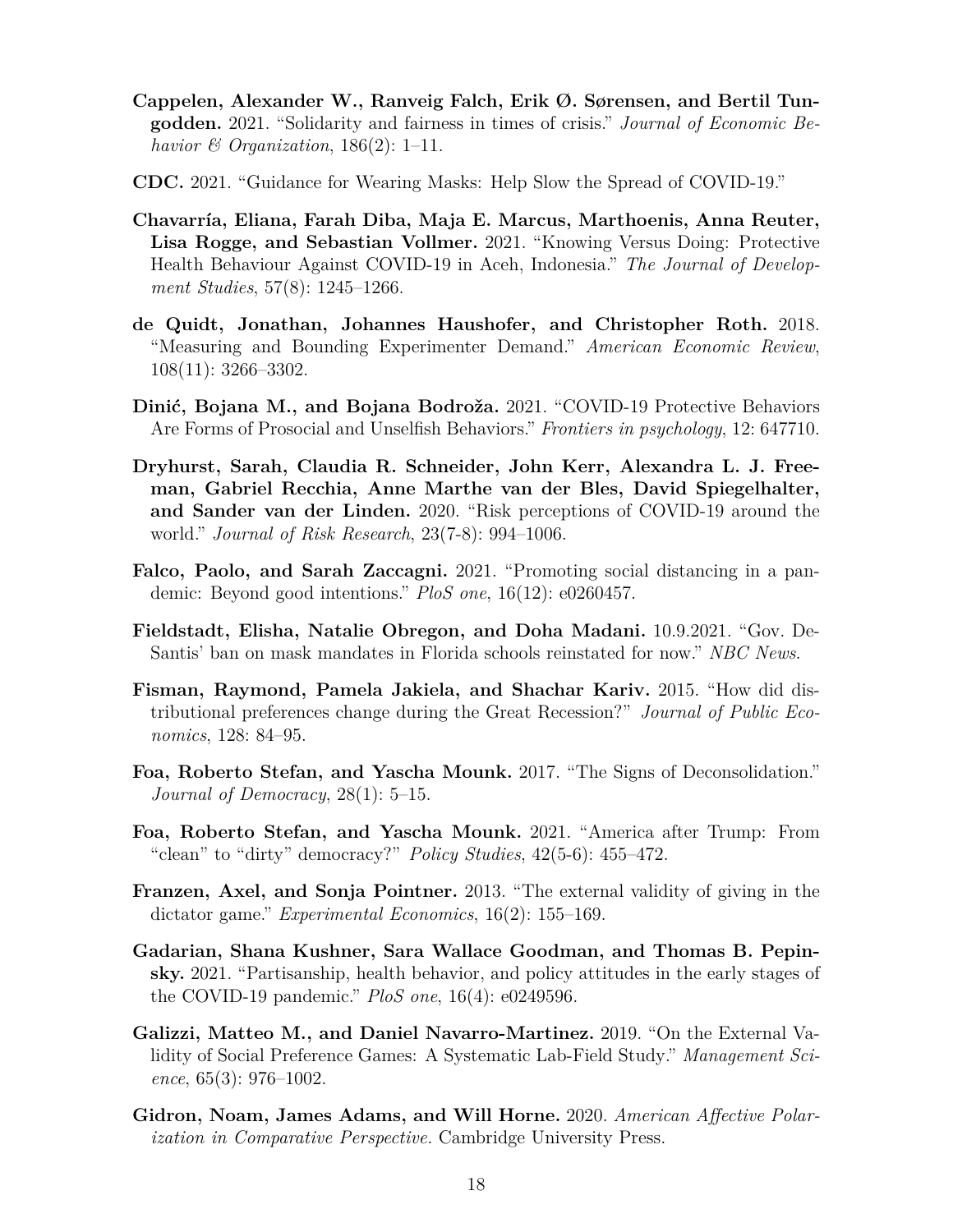- **Giuliano, P., and A. Spilimbergo.** 2014. "Growing up in a Recession." *The Review of Economic Studies*, 81(2): 787–817.
- **Gollwitzer, Anton, Cameron Martel, William J. Brady, Philip Pärnamets, Isaac G. Freedman, Eric D. Knowles, and Jay J. van Bavel.** 2020. "Partisan differences in physical distancing are linked to health outcomes during the COVID-19 pandemic." *Nature human behaviour*, 4(11): 1186–1197.
- **Grimalda, Gianluca, Nancy R. Buchan, Orgul D. Ozturk, Adriana C. Pinate, Giulia Urso, and Marilynn B. Brewer.** 2021. "Exposure to COVID-19 is associated with increased altruism, particularly at the local level." *Scientific reports*, 11(1): 18950.
- **Grossman, Guy, Soojong Kim, Jonah M. Rexer, and Harsha Thirumurthy.** 2020. "Political partisanship influences behavioral responses to governors' recommendations for COVID-19 prevention in the United States." *Proceedings of the National Academy of Sciences of the United States of America*, 117(39): 24144–24153.
- **Hart, P. Sol, Sedona Chinn, and Stuart Soroka.** 2020. "Politicization and Polarization in COVID-19 News Coverage." *Science Communication*, 42(5): 679–697.
- **Hatcher, William.** 2020. "A Failure of Political Communication Not a Failure of Bureaucracy: The Danger of Presidential Misinformation During the COVID-19 Pandemic." *The American Review of Public Administration*, 50(6-7): 614–620.
- **Healy, Kieran.** 2020. "covdata: COVID-19 Case and Mortality Time Series."
- **Howard, Jeremy, Austin Huang, Zhiyuan Li, Zeynep Tufekci, Vladimir Zdimal, Helene-Mari van der Westhuizen, Arne von Delft, Amy Price, Lex Fridman, Lei-Han Tang, Viola Tang, Gregory L. Watson, Christina E. Bax, Reshama Shaikh, Frederik Questier, Danny Hernandez, Larry F. Chu, Christina M. Ramirez, and Anne W. Rimoin.** 2021. "An evidence review of face masks against COVID-19." *Proceedings of the National Academy of Sciences of the United States of America*, 118(4).
- **Huynh, Toan Luu Duc.** 2020. ""If You Wear a Mask, Then You Must Know How to Use It and Dispose of It Properly! ": A Survey Study in Vietnam." *Review of Behavioral Economics*, 7(2): 145–158.
- **Inglehart, R., C. Haerpfer, A. Morena, Christian Welzel, K. Kizilova, H. Diez-Medrano, M. Lagos, P. Norris, E. Ponarin, and B. Puranten.** 2021. "World Values Survey (WVS): Rounds 3-7 (1995-2020)."
- **Iyengar, Shanto, Yphtach Lelkes, Matthew Levendusky, Neil Malhotra, and Sean J. Westwood.** 2019. "The Origins and Consequences of Affective Polarization in the United States." *Annual Review of Political Science*, 22(1): 129–146.
- **Jørgensen, Frederik, Alexander Bor, Marie Fly Lindholt, and Michael Bang Petersen.** 2021. "Public support for government responses against COVID-19: Assessing levels and predictors in eight Western democracies during 2020." *West European Politics*, 44(5-6): 1129–1158.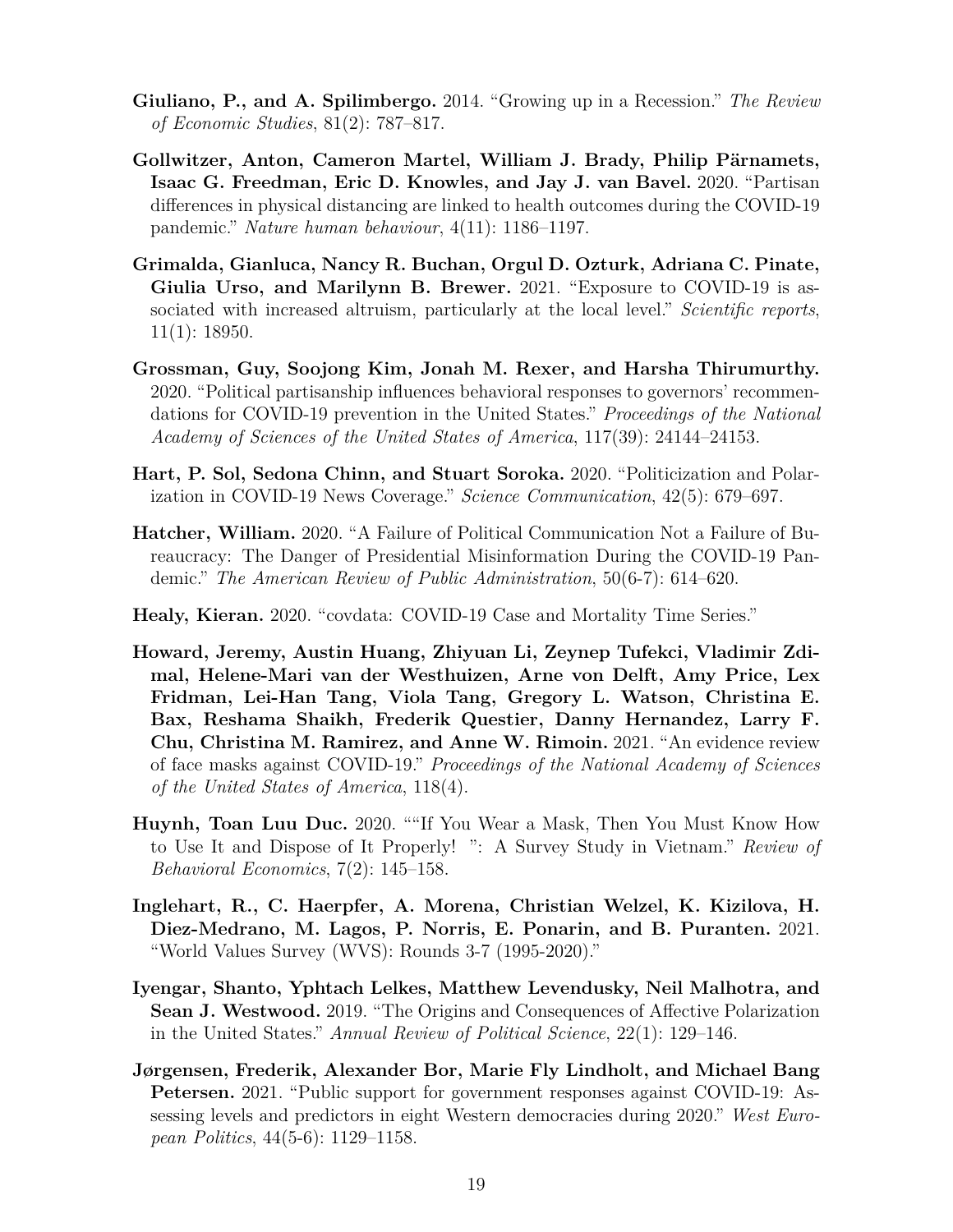- **Jost, John T., Sander van der Linden, Costas Panagopoulos, and Curtis D. Hardin.** 2018. "Ideological asymmetries in conformity, desire for shared reality, and the spread of misinformation." *Current opinion in psychology*, 23: 77–83.
- **Kerr, John, Costas Panagopoulos, and Sander van der Linden.** 2021. "Political polarization on COVID-19 pandemic response in the United States." *Personality and individual differences*, 179(5): 110892.
- **Levitt, Steven D., and John A. List.** 2007. "What Do Laboratory Experiments Measuring Social Preferences Reveal About the Real World?" *Journal of Economic Perspectives*, 21(2): 153–174.
- **Lindholt, Marie Fly, Frederik Jørgensen, Alexander Bor, and Michael Bang Petersen.** 2021. "Public acceptance of COVID-19 vaccines: Cross-national evidence on levels and individual-level predictors using observational data." *BMJ open*, 11(6): e048172.
- **Margalit, Yotam.** 2013. "Explaining Social Policy Preferences: Evidence from the Great Recession." *American Political Science Review*, 107(1): 80–103.
- **McCoy, Jennifer, and Murat Somer.** 2021. "Overcoming Polarization." *Journal of Democracy*, 32(1): 6–21.
- **McGovern, Tony, Stephen Larson, Bill Morris, and Matt Hodges.** 2020. "United States General Election Presidential Results by County from 2008 to 2020."
- **Mitze, Timo, Reinhold Kosfeld, Johannes Rode, and Klaus Wälde.** 2020. "Face masks considerably reduce COVID-19 cases in Germany." *Proceedings of the National Academy of Sciences of the United States of America*, 117(51): 32293–32301.
- **Motta, Matt, Dominik Stecula, and Christina Farhart.** 2020. "How Right-Leaning Media Coverage of COVID-19 Facilitated the Spread of Misinformation in the Early Stages of the Pandemic in the U.S." *Canadian Journal of Political Science*, 53(2): 335–342.
- **Müller, Stephan, and Holger A. Rau.** 2021. "Economic preferences and compliance in the social stress test of the COVID-19 crisis." *Journal of Public Economics*, 194(5): 104322.
- **Murtin, Fabrice, Lara Fleischer, Vincent Siegerink, Arnstein Aassve, Yann Algan, Romina Boarini, Santiago González, Zsuzsanna Lonti, Gianluca Grimalda, Rafael Hortala Vallve, Soonhe Kim, David Lee, Louis Putterman, and Conal Smith.** 2018. "Trust and its determinants."
- **Nielsen, Julie Hassing, and Johannes Lindvall.** 2021. "Trust in government in Sweden and Denmark during the COVID-19 epidemic." *West European Politics*, 44(5- 6): 1180–1204.
- **Pedersen, Mogens Jin, and Nathan Favero.** 2020. "Social Distancing During the COVID-19 Pandemic: Who Are the Present and Future Non-compliers?" *Public administration review*.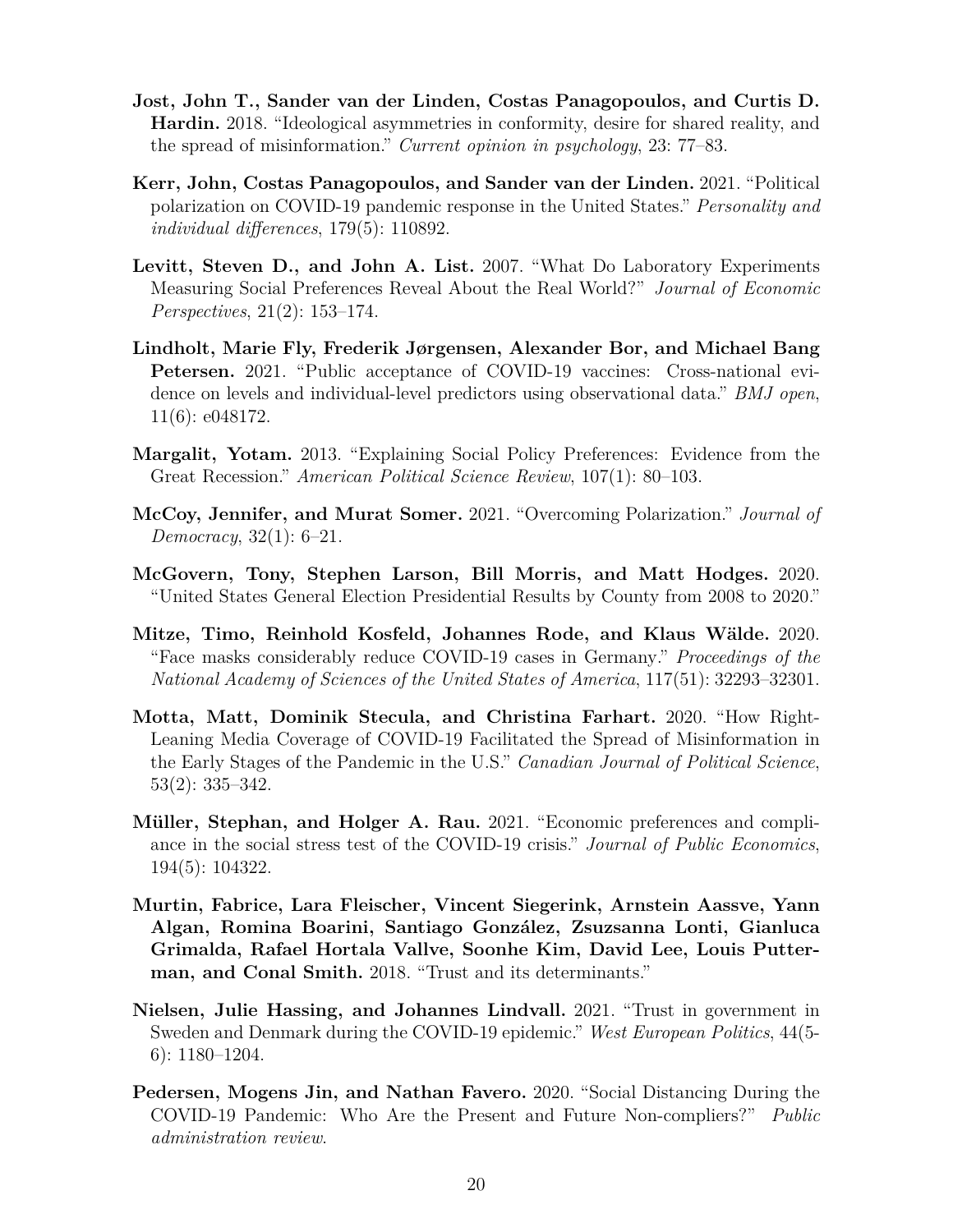**Pew Research Center.** 2014. "Political Polarization in the American Public."

**Pew Research Center.** 2019. "Partisan Antipathy: More Intense, More Personal."

- **Pittinsky, Todd L.** 2015. "America's crisis of faith in science." *Science*, 348(6234): 511–512.
- **Romano, Angelo, Giuliana Spadaro, Daniel Balliet, Jeff Joireman, Caspar van Lissa, Shuxian Jin, Maximilian Agostini, Jocelyn J. Bélanger, Ben Gützkow, Jannis Kreienkamp, N. Pontus Leander, and PsyCorona Collaboration.** 2021. "Cooperation and Trust Across Societies During the COVID-19 Pandemic." *Journal of Cross-Cultural Psychology*, 1–21.
- **Rozzi, Gavin C.** 2021. "zipcodeR: Advancing the analysis of spatial data at the ZIP code level in R." *Software Impacts*, 9: 100099.
- **Simonov, Andrey, Szymon K. Sacher, Jean-Pierre H. Dubé, and Shirsho Biswas.** 2020. "The persuasive effect of fox news: non-compliance with social distancing during the covid-19 pandemic."
- **Sterling, Joanna, John T. Jost, and Curtis D. Hardin.** 2019. "Liberal and Conservative Representations of the Good Society: A (Social) Structural Topic Modeling Approach." *SAGE Open*, 9(2): 215824401984621.
- **Svolik, Milan W.** 2019. "Polarization versus Democracy." *Journal of Democracy*, 30(3): 20–32.
- **Terrier, Camille, Daniel L. Chen, and Matthias Sutter.** 2021. "COVID-19 within families amplifies the prosociality gap between adolescents of high and low socioeconomic status." *Proceedings of the National Academy of Sciences of the United States of America*, 118(46).
- **Thunström, Linda, Madison Ashworth, Jason F. Shogren, Stephen Newbold, and David Finoff.** 2021. "Testing for COVID-19: Willful ignorance or selfless behavior?" *Behavioural Public Policy*, 5(2): 135–152.

**United States Census Bureau.** 2021. "County Population Totals: 2010-2020."

**van Bavel, Jay J., Katherine Baicker, Paulo S. Boggio, Valerio Capraro, Aleksandra Cichocka, Mina Cikara, Molly J. Crockett, Alia J. Crum, Karen M. Douglas, James N. Druckman, John Drury, Oeindrila Dube, Naomi Ellemers, Eli J. Finkel, James H. Fowler, Michele Gelfand, Shihui Han, S. Alexander Haslam, Jolanda Jetten, Shinobu Kitayama, Dean Mobbs, Lucy E. Napper, Dominic J. Packer, Gordon Pennycook, Ellen Peters, Richard E. Petty, David G. Rand, Stephen D. Reicher, Simone Schnall, Azim Shariff, Linda J. Skitka, Sandra Susan Smith, Cass R. Sunstein, Nassim Tabri, Joshua A. Tucker, Sander van der Linden, Paul van Lange, Kim A. Weeden, Michael J. A. Wohl, Jamil Zaki, Sean R. Zion, and Robb Willer.** 2020. "Using social and behavioural science to support COVID-19 pandemic response." *Nature human behaviour*, 4(5): 460–471.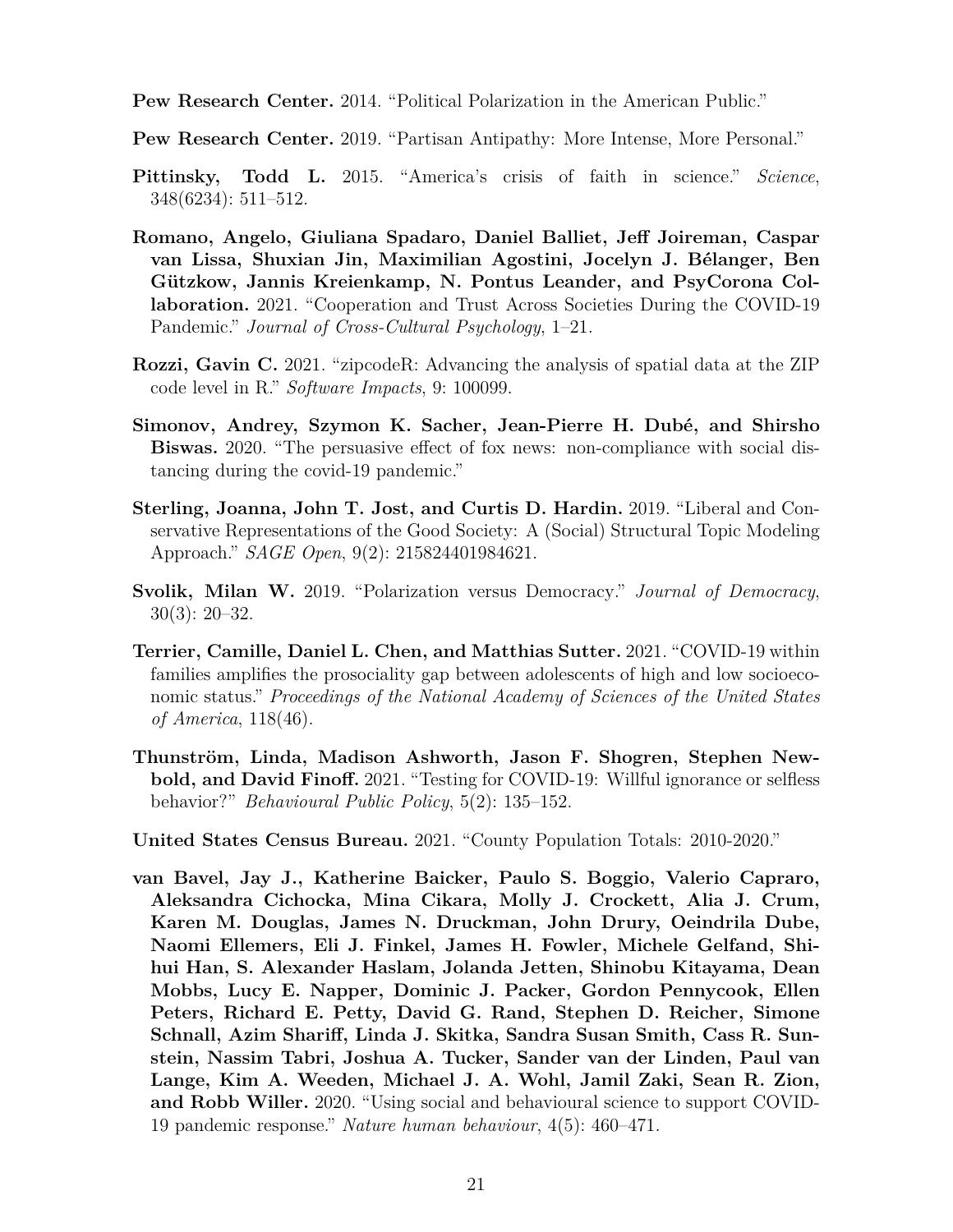- **Waller, Isaac, and Ashton Anderson.** 2021. "Quantifying social organization and political polarization in online platforms." *Nature*.
- **Wellenius, Gregory A., Swapnil Vispute, Valeria Espinosa, Alex Fabrikant, Thomas C. Tsai, Jonathan Hennessy, Andrew Dai, Brian Williams, Krishna Gadepalli, Adam Boulanger, Adam Pearce, Chaitanya Kamath, Arran Schlosberg, Catherine Bendebury, Chinmoy Mandayam, Charlotte Stanton, Shailesh Bavadekar, Christopher Pluntke, Damien Desfontaines, Benjamin H. Jacobson, Zan Armstrong, Bryant Gipson, Royce Wilson, Andrew Widdowson, Katherine Chou, Andrew Oplinger, Tomer Shekel, Ashish K. Jha, and Evgeniy Gabrilovich.** 2021. "Impacts of social distancing policies on mobility and COVID-19 case growth in the US." *Nature communications*, 12(1): 3118.
- **WHO.** 2020*a*. "Advice on the use of masks in the context of COVID-19: Interim guidance 5 June 2020."
- **WHO.** 2020*b*. "COVID-19 virtual press conference: Transcript, 8 April, 2020."
- **Yamey, Gavin, and Gregg Gonsalves.** 2020. "Donald Trump: A political determinant of covid-19." *BMJ (Clinical research ed.)*, 369: m1643.
- **Yu, Yanqiu, Sitong Luo, Phoenix Kit-Han Mo, Suhua Wang, Junfeng Zhao, Guohua Zhang, Lijuan Li, Liping Li, and Joseph Tak-Fai Lau.** 2021. "Prosociality and Social Responsibility Were Associated With Intention of COVID-19 Vaccination Among University Students in China." *International journal of health policy and management*.
- **Zettler, Ingo, Christoph Schild, Lau Lilleholt, Lara Kroencke, Till Utesch, Morten Moshagen, Robert Böhm, Mitja D. Back, and Katharina Geukes.** 2021. "The Role of Personality in COVID-19-Related Perceptions, Evaluations, and Behaviors: Findings Across Five Samples, Nine Traits, and 17 Criteria." *Social Psychological and Personality Science*, 194855062110016.
- **Zickfeld, Janis H., Thomas W. Schubert, Anders Kuvaas Herting, Jon Grahe, and Kate Faasse.** 2020. "Correlates of Health-Protective Behavior During the Initial Days of the COVID-19 Outbreak in Norway." *Frontiers in psychology*, 11: 564083.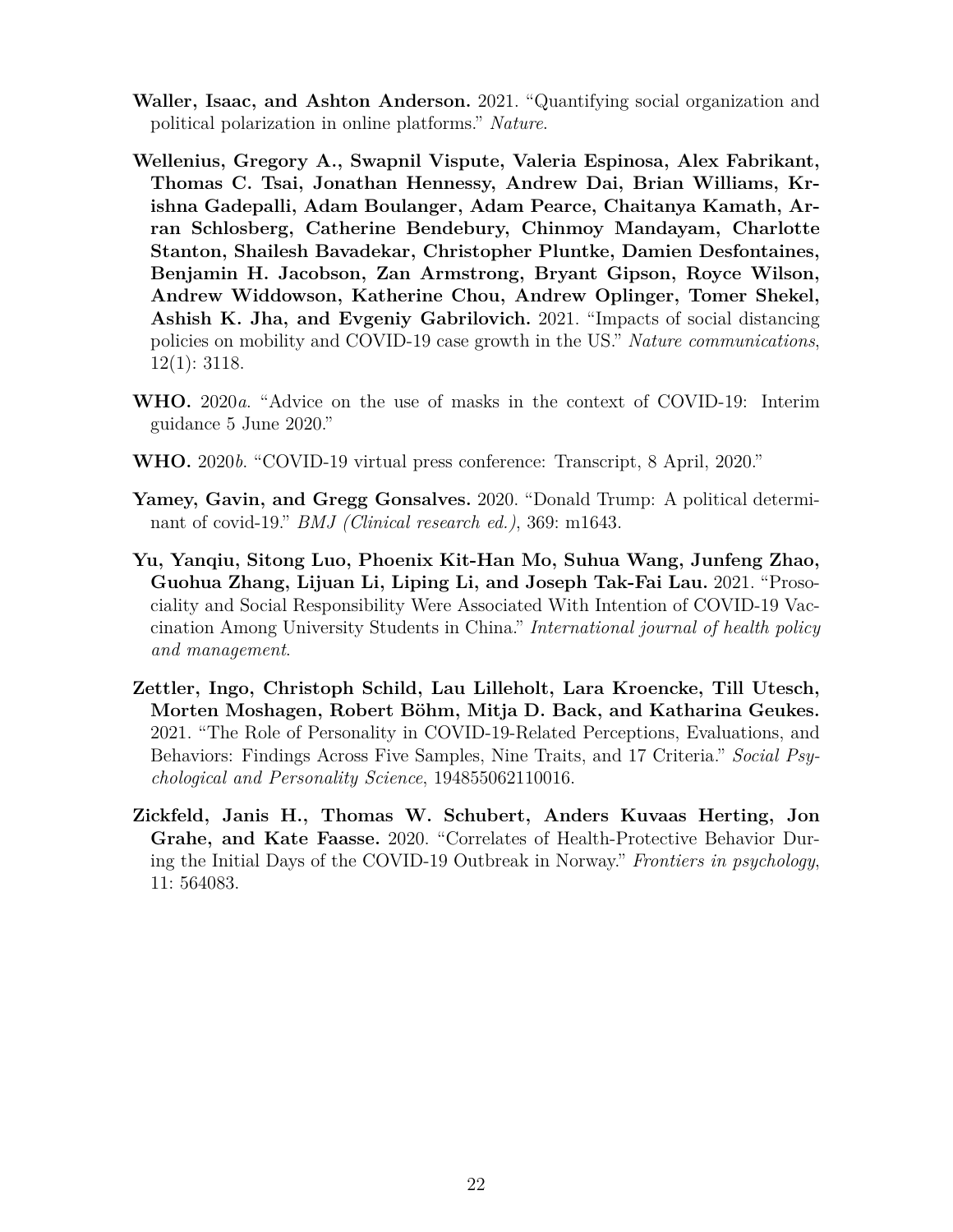## **A Appendix**

## **A.1 Descriptive Statistics**

|                                   | Mean   | $_{\rm SD}$  | Min              | Max            | N    |
|-----------------------------------|--------|--------------|------------------|----------------|------|
| Dependent Variables               |        |              |                  |                |      |
| Self-quarantine                   | 1.360  | 0.795        | $\Omega$         | $\overline{2}$ | 1120 |
| Face mask wearing                 | 3.273  | 1.124        | $\theta$         | 4              | 1120 |
| Worry local spread                | 2.463  | 1.348        | $\overline{0}$   | 4              | 1120 |
| Relief timely & efficient         | 4.808  | 3.214        | $\overline{0}$   | 10             | 1061 |
| Handling of crisis (State)        | 5.320  | 2.938        | 0                | 10             | 1072 |
| Handling of crisis (Nation)       | 4.348  | 3.051        | $\overline{0}$   | 10             | 1069 |
| Explanatory variables             |        |              |                  |                |      |
| Index: Prosociality               | 0.00   | 1            | $-2.10$          | 1.72           | 1120 |
| Altruism (DG)                     | 4.97   | 2.86         | $\Omega$         | 10             | 1120 |
| Cooperation (PGG)                 | 6.09   | 3.24         | $\theta$         | 10             | 1120 |
| Index: Econ. Affectedness         | 0.00   | $\mathbf{1}$ | $-3.26$          | 3.38           | 1039 |
| Income Loss/Gain                  | 3.23   | 1.62         | $\theta$         | 8              | 1120 |
| HH Expectations pre-COVID         | 6.18   | 2.38         | $\overline{0}$   | 10             | 1067 |
| HH Expectations during COVID      | 5.15   | 2.53         | $\overline{0}$   | 10             | 1048 |
| Political ideology (Conservatism) | 5.60   | 2.89         | 0                | 10             | 1041 |
| Liberal $(<=3)$                   | 0.24   | 0.43         | $\overline{0}$   | $\mathbf 1$    | 1041 |
| Conservative $(=> 7)$             | 0.41   | 0.49         | $\overline{0}$   | $\mathbf{1}$   | 1041 |
| ln(pop. density)                  | 6.500  | 1.696        | 1.065            | 11.149         | 1114 |
| ln(county pop.)                   | 13.041 | 1.497        | 8.365            | 16.122         | 1114 |
| ln(deaths per 100k last 7 days)   | 0.667  | 0.587        | $\boldsymbol{0}$ | 3.517          | 1113 |

**Table A.1:** Descriptive Statistics

Notes: The table shows number of observations, means, standard deviations, and minimum and maximum values for the variables.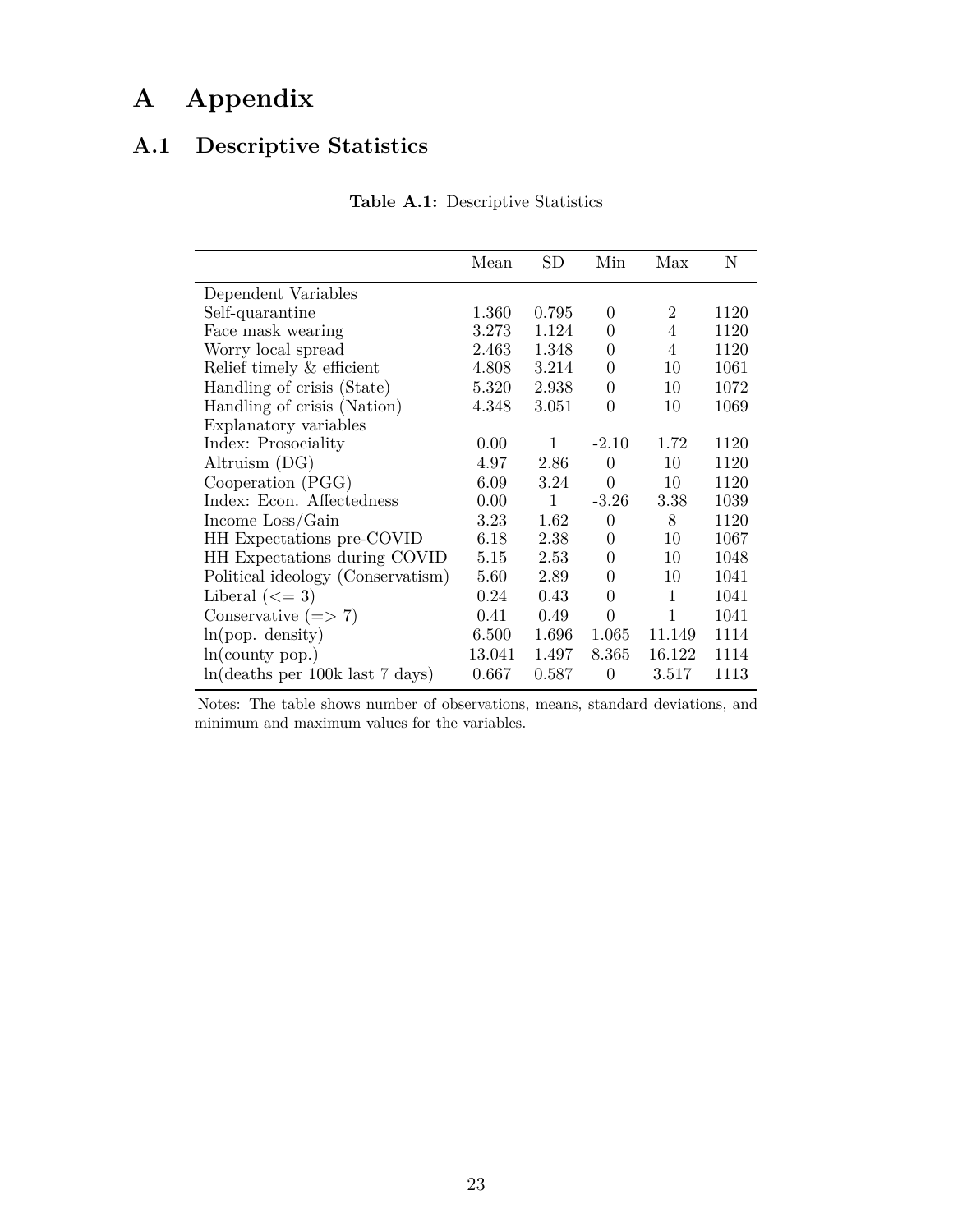### **A.2 Sample Characteristics and Corresponding Population Values**

|                        | Sample mean | Standard deviation | Population mean |
|------------------------|-------------|--------------------|-----------------|
| White                  | 0.743       | (0.437)            | 0.601           |
| African-American       | 0.112       | (0.315)            | 0.134           |
| Hispanic               | 0.088       | (0.284)            | 0.163           |
| Asian American         | 0.028       | (0.164)            | 0.059           |
| Other race             | 0.008       | (0.089)            | 0.043           |
| Female                 | 0.550       | (0.498)            | 0.508           |
| Age                    | 47.96       | (16.50)            |                 |
| Age (median)           | 48.50       |                    | 38.50           |
| Age 15-24              | 0.083       | (0.276)            | $0.158*$        |
| Age 25-54              | 0.544       | (0.498)            | $0.477*$        |
| Age 55-64              | 0.185       | (0.388)            | $0.158*$        |
| Age 65 and above       | 0.188       | (0.391)            | $0.207*$        |
| Low income             | 0.432       | (0.496)            | 0.400           |
| Med income             | 0.222       | (0.416)            | 0.200           |
| High income            | 0.346       | (0.476)            | 0.400           |
| High-school or less    | 0.172       | (0.378)            | 0.376           |
| Some college           | 0.327       | (0.469)            | 0.276           |
| Tertiary diploma       | 0.501       | (0.500)            | 0.348           |
| Employed               | 0.489       | (0.500)            | 0.532           |
| Self-employed          | 0.090       | (0.287)            | 0.036           |
| Unemployed             | 0.160       | (0.367)            | 0.050           |
| Out of the labor force | 0.261       | (0.439)            | 0.383           |
| Obs                    | 1120        |                    |                 |

**Table A.2:** Sample Characteristics

Notes: Table shows means and standard deviations of the Trustlab sample characteristics (column title "Sample mean") and respective population values (column title "Population mean"). All variables except Age and Age (median) are binary. (\*) Population age group shares were adjusted to the working age population (15 years and above). Labor force population statistics from U.S. Bureau of Labor Statistics (https://www.bls.gov/cps/cpsaat01.htm). Ethnicity statistics from United States Census Bureau (https://www.census.gov/quickfacts/fact/table/US/PST045219). Gender and age statistics from the CIA World Factbook (https://www.cia.gov/the-worldfactbook/countries/united-states/).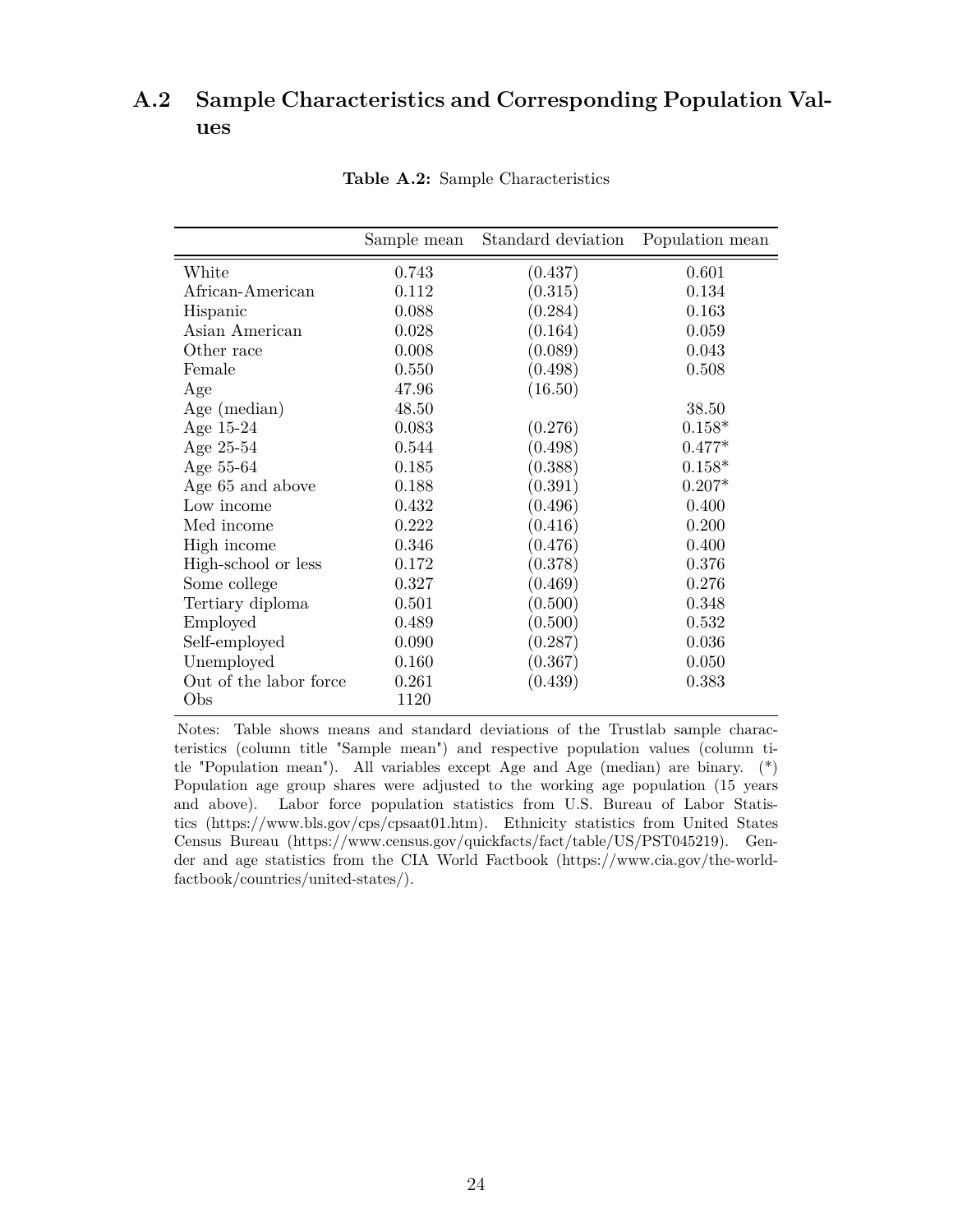## **B Online Appendix**

### **B.1 Experimenter demand effects**

The results of this study are based on self-reported behavior rather than real-life observations. In addition to self-reported behavior being possibly inconsistent with actual actions (Falco and Zaccagni, 2021), self-reported measures of behavior are prone to experimenter demand effects. That is, participants may feel urged to report behavior that aligns with what they perceive to be the researchers' expectations (de Quidt, Haushofer and Roth, 2018). This problem arises mainly when the survey enquires about behavior that may affect other people and is highly politicized. Therefore, we tried to measure experimenter demand effects through a question placed at the end of the survey, following the approach by de Quidt, Haushofer and Roth (2018).

The question asked participants whether they believed that researchers had a preference on their choices in the experimental module about interethnic relationships. Even if this question does not pertain to any outcome variables in the present paper, it may be taken as a general proxy to identify those participants who thought that researchers had expectations over their answers to the survey. Therefore, we construct a desirability dummy equal to one (labeled "Desirability" in table B.1) for participants answering that the researchers had certain expectations on their behavior. Participants who believed that researchers preferred specific allocations are more likely to be conservatives and less likely to be Liberals (see table B.1). They also worry more about the local spread of the virus and are more likely to state that their trust in national politicians increased because of their crisis management. In addition, such participants are somewhat more likely to adhere to self-quarantine. However, they do not differ significantly from others in terms of their prosociality score, face mask-wearing, and the variables related to political crisis management. In table B.2, we introduce the desirability dummy alongside our core explanatory variables. The mediation of the political ideology and prosociality coefficients on the outcome variables is negligible. This result suggests that experimenter demand effects may have had no crucial impact on our results.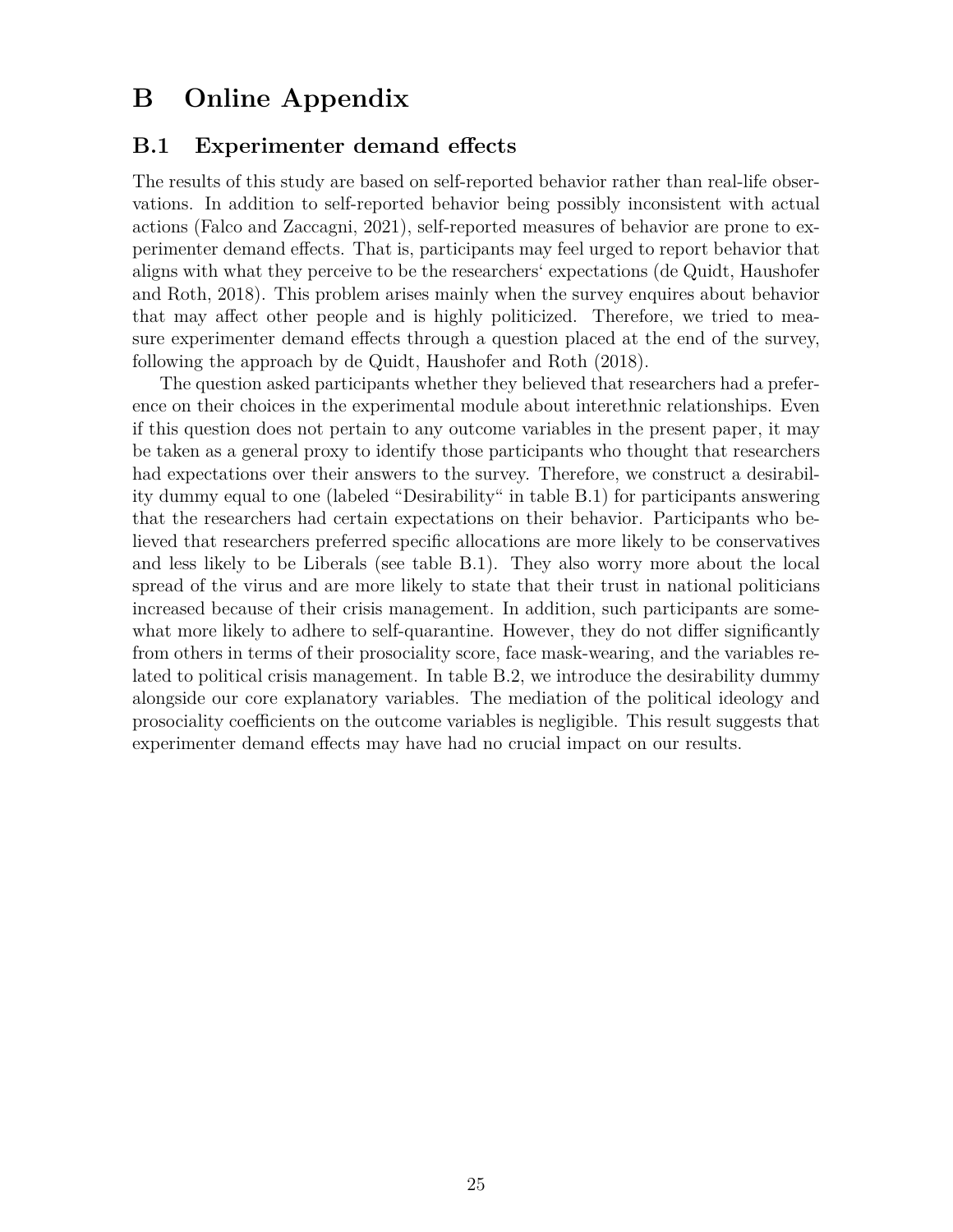|              | $\mathbf{1}$ | (2)        | (3)       |             | (5)           | (6)             |                 | (8)         |              |
|--------------|--------------|------------|-----------|-------------|---------------|-----------------|-----------------|-------------|--------------|
|              | Prosociality | Self-      | Face mask | Worry local | Relief timely | Trust increased | Trust increased | Liberal     | Conservative |
|              |              | quarantine | wearing   | spread      | and efficient | (State)         | (Nation)        |             |              |
| Desirability | $-0.0129$    | $0.127*$   | 0.127     | $0.163***$  | 0.0321        | $-0.0188$       | $0.120**$       | $-0.252***$ | $0.317***$   |
|              | (0.086)      | (0.064)    | (0.080)   | (0.055)     | (0.081)       | (0.067)         | (0.054)         | (0.055)     | (0.060)      |
| Obs.         | 1039         | 1039       | 1039      | 1039        | $1005\,$      | 1013            | 1011            | 1039        | 1039         |
| Clusters     | 50           | 50         | 50        | 50          | 50            | 50              | 50              | 50          | 50           |
| R2           | 0.056        | 0.073      | 0.138     | 0.080       | 0.336         | 0.134           | 0.342           |             |              |
| Adj. R2      | 0.035        | 0.053      | 0.120     | 0.060       | 0.321         | 0.114           | 0.327           | 0.042       | 0.067        |

**Table B.1:** Effect of Experimenter Demand on Prosociality, Ideology, and Outcomes

Notes: The table shows regression results. The dependent variables in the respective columns are (1) Prosociality index (2) Self-quarantine, (3) Face mask wearing, (4) Worry local spread, (5) Relief timely and efficient, (6) Trust increased (State), (7) Trust increased (Nation), (8) Liberal ideology dummy, (9) Conservative ideology dummy. Variables (except dummies) are standardized. Each regression includes controls for age, age-squared, sex, ethnicities, income categories, education categories (respondent's and parents' attainment), dummy for parents immigrated, population, density, deaths per 100k in the last <sup>7</sup> days, date of survey. Standard errors (clustered at the state-level) in parentheses. (\*\*\*\*, \*\*\*, \*\*, \*) indicate two-sided p-valuesbelow 0.001, 0.01, 0.05, and 0.1 respectively.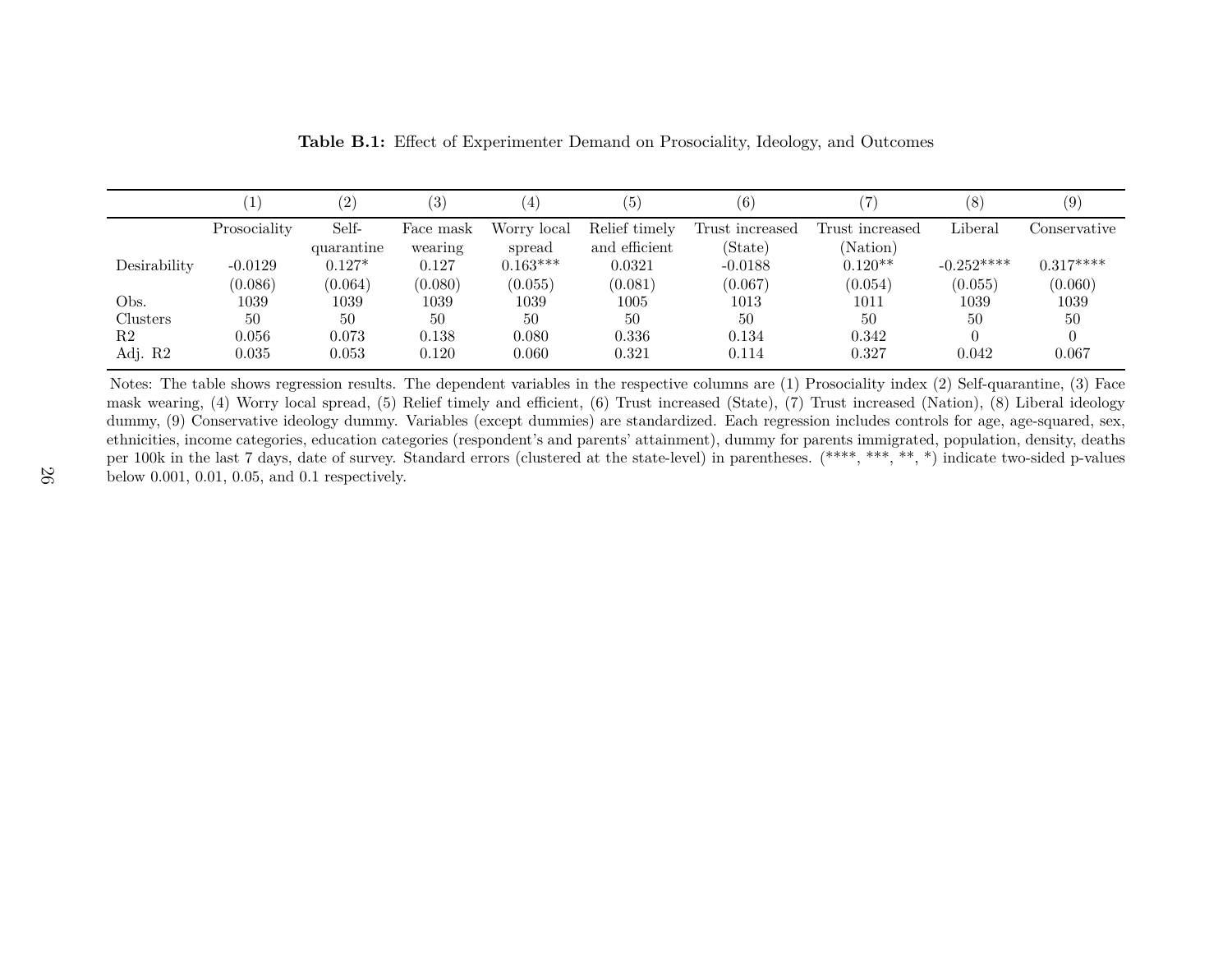| Without Desirability Question | Prosociality |        | Liberal     |        | Conservative |        |
|-------------------------------|--------------|--------|-------------|--------|--------------|--------|
| Self-quarantined              | $0.113***$   | (0.03) | 0.064       | (0.08) | $-0.219***$  | (0.08) |
| Facemask wearing              | $0.093***$   | (0.03) | 0.026       | (0.05) | $-0.317***$  | (0.06) |
| Worry local spread            | $0.122***$   | (0.03) | 0.09        | (0.06) | $-0.136*$    | (0.08) |
| Relief timely and efficient   | $0.087***$   | (0.03) | $-0.514***$ | (0.06) | $0.725***$   | (0.06) |
| Trust increased (State)       | $0.123***$   | (0.03) | $-0.168*$   | (0.09) | $0.347***$   | (0.11) |
| Trust increased (Nation)      | $0.106***$   | (0.03) | $-0.460***$ | (0.07) | $0.660***$   | (0.06) |
| With Desirability Question    | Prosociality |        | Liberal     |        | Conservative |        |
| Self-quarantined              | $0.113***$   | (0.03) | 0.073       | (0.08) | $-0.234***$  | (0.07) |
| Facemask wearing              | $0.094***$   | (0.03) | 0.034       | (0.05) | $-0.332***$  | (0.06) |
| Worry local spread            | $0.123***$   | (0.03) | 0.101       | (0.06) | $-0.155*$    | (0.08) |
| Relief timely and efficient   | $0.087***$   | (0.03) | $-0.512***$ | (0.06) | $0.721***$   | (0.06) |
| Trust increased (State)       | $0.123***$   | (0.03) | $-0.170*$   | (0.09) | $0.349***$   | (0.11) |
| Trust increased (Nation)      | $0.106***$   | (0.03) | $-0.452***$ | (0.07) | $0.645***$   | (0.06) |

**Table B.2:** Mediation: Experimenter Demand

Notes: The table shows regression coefficients of the variables in the heading row on the dependent variable indicated in the first column. The first 6 rows after the heading show coefficients from regressions where we do not control the experimenter demand dummy (1 <sup>=</sup> Respondent thinks that the researchers had <sup>a</sup> preference on what they should transfer in the interethnic games). The last <sup>6</sup> rows show coefficients from regressions with <sup>a</sup> dummy for the experimenter demand question included. All regressions include the same control variables as the main regressions. Standard errors (clustered at the state-level) in parentheses. (\*\*\*\*, \*\*\*, \*\*, \*) indicatetwo-sided p-values below 0.001, 0.01, 0.05, and 0.1 respectively.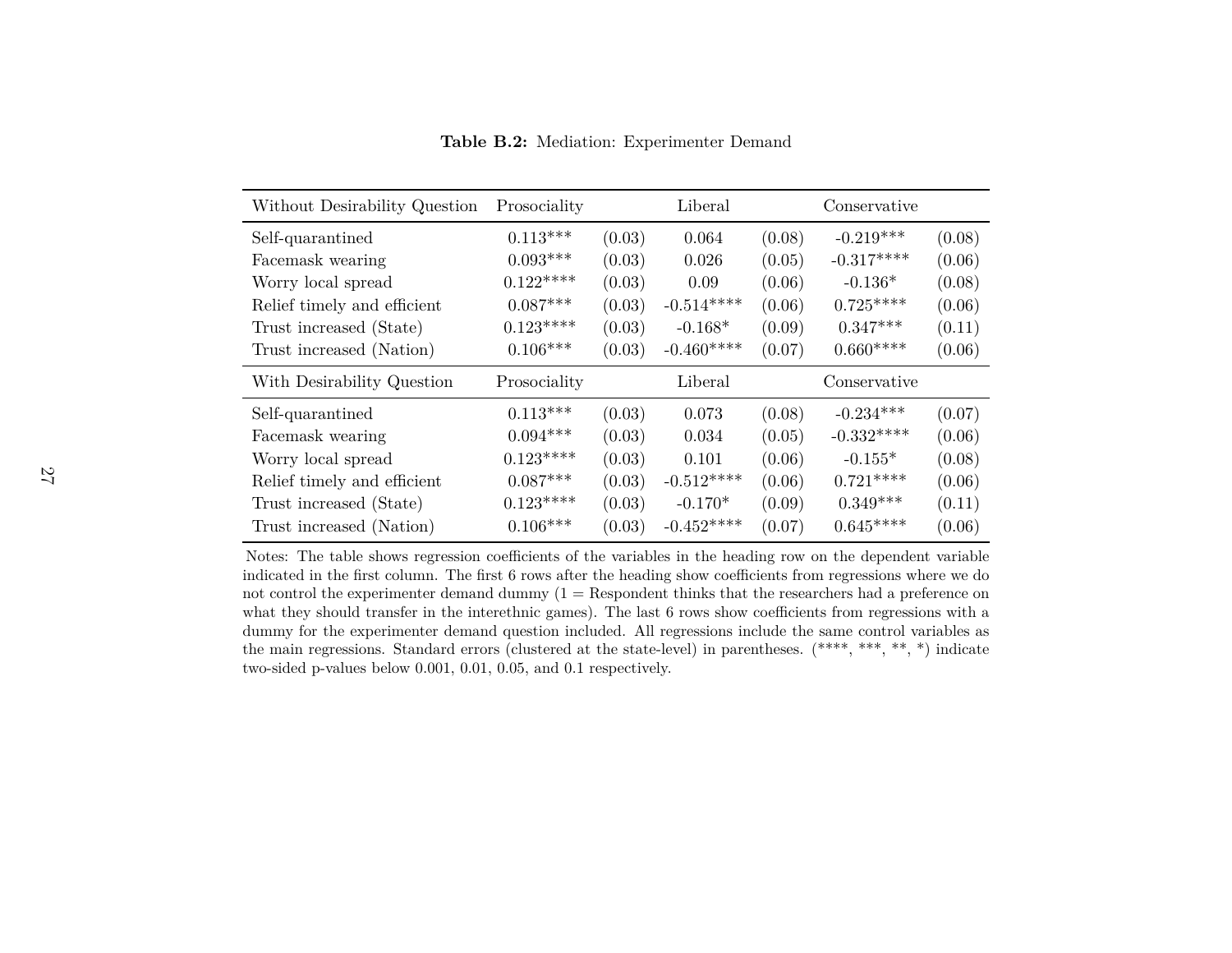## **B.2 Histograms of selected variables**

**Figure B.1:** Self-quarantine



Note: This figure shows the histogram referring to the question "Did you (perhaps with family or roommates) self-quarantine or self-isolate for a week or longer during the COVID-19 pandemic?". Possible answers: "Yes, I (we) self-quarantined", "To a limited extent, only" "No, I (we) engaged in no self-quarantine".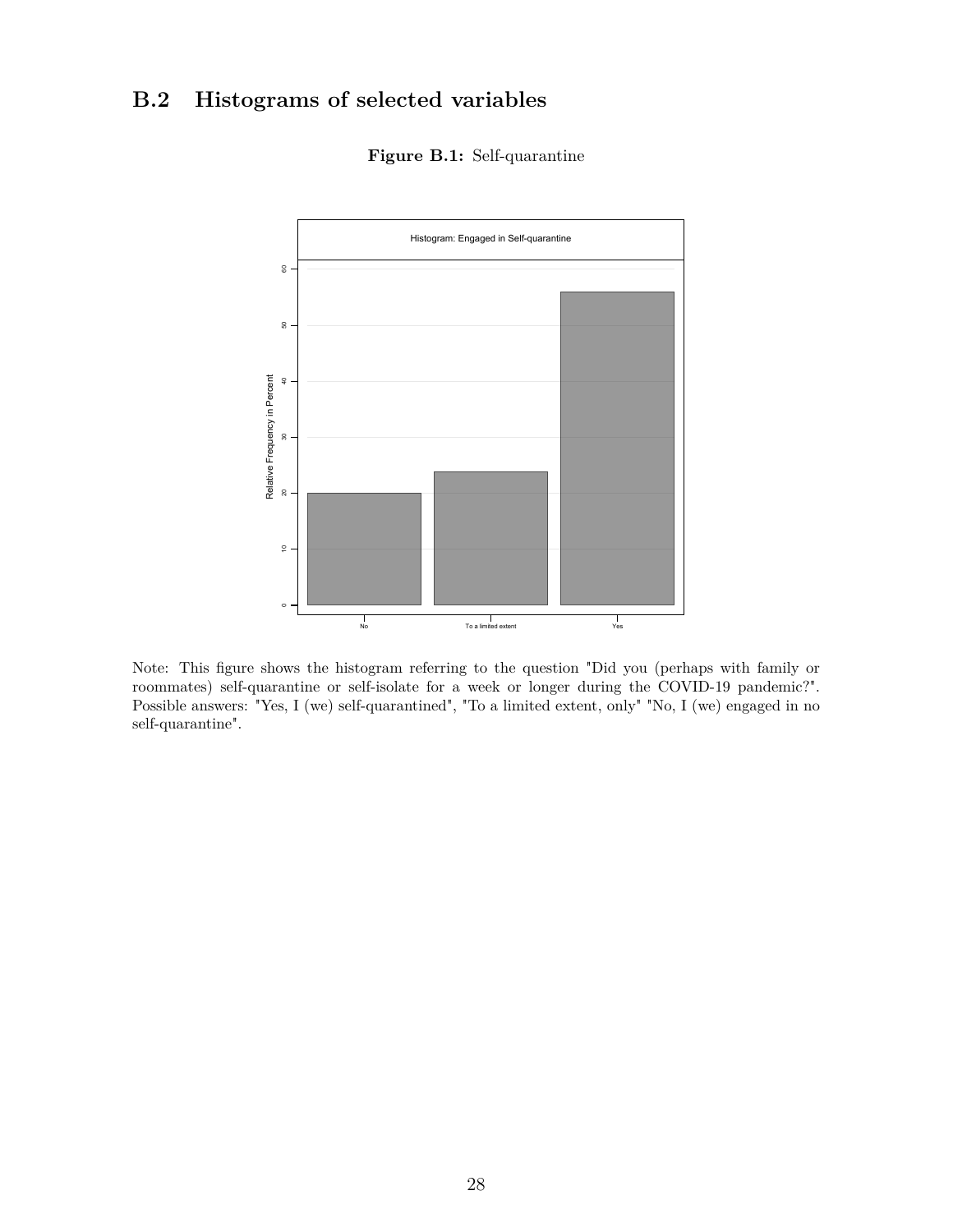### **Figure B.2:** Face mask



Note: This figure shows the histogram referring to the question "Do you or did you wear a face mask when going out because of the COVID-19 pandemic?". Possible answers: "Always", "Often", "Occasionally", "Rarely", "Never".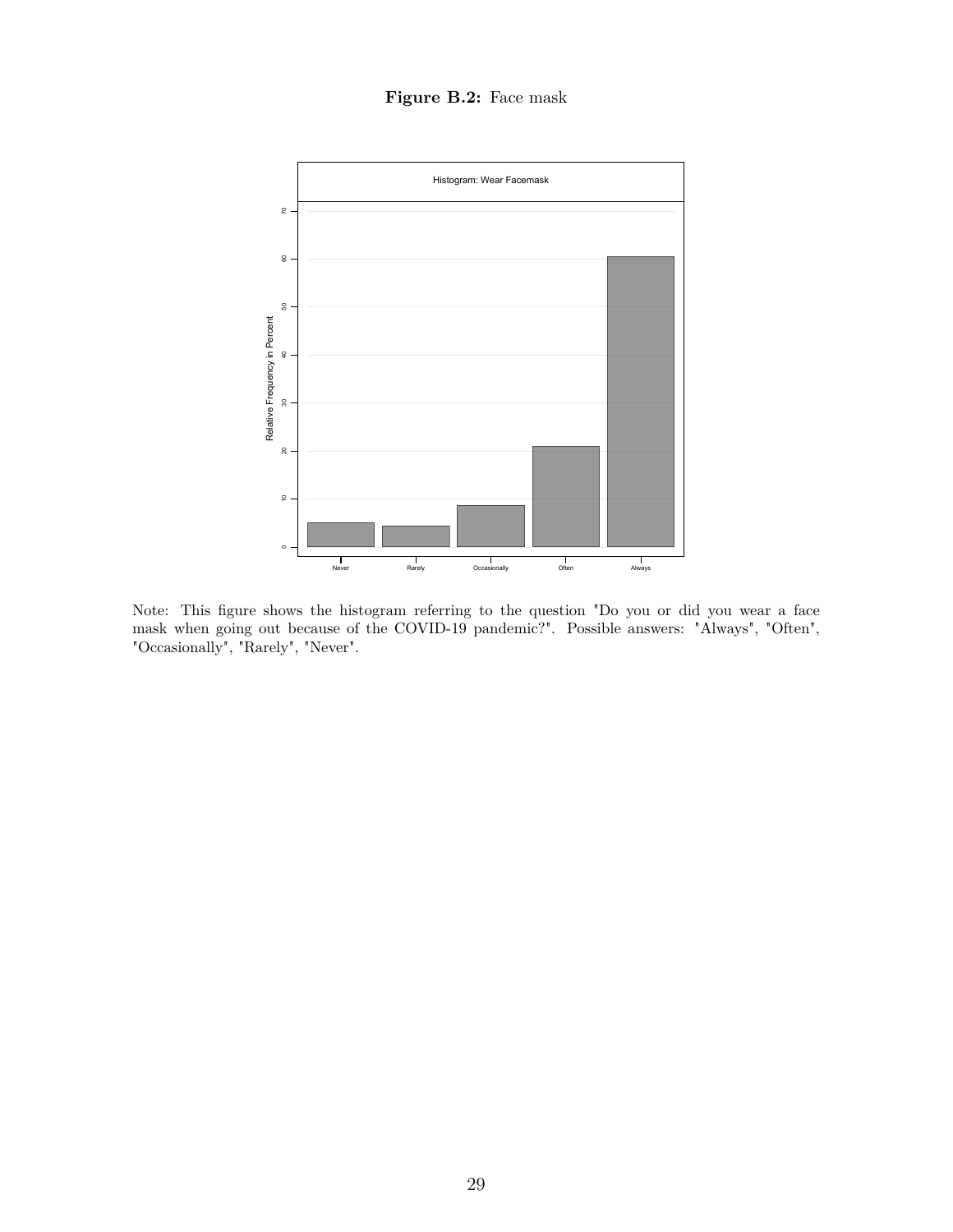### **Figure B.3:** Worry local spread



Note: This figure shows the histogram referring to the question "I worry about Covid-19 spreading in my local community". Possible answers: "Always", "Most of the time", "About half the time", "Sometimes", "Never".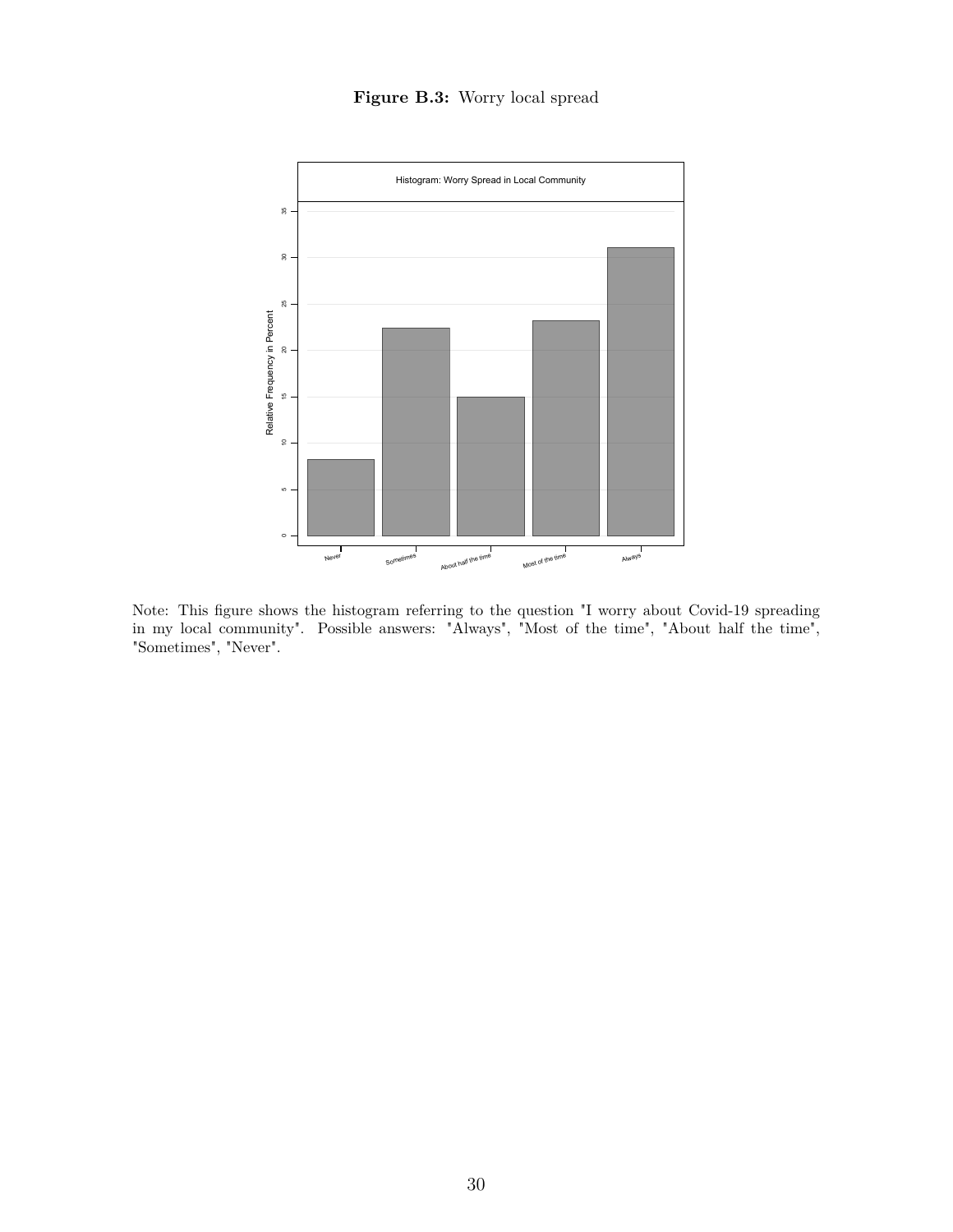#### Figure B.4: Relief timely and efficient



Note: This figure shows the histogram referring to the question "Now that the COVID-19 epidemic has occurred, do you think that the provision by government of adequate relief has been timely and efficient ?". Possible answers between 0 "Not at all timely and efficient" and 10 "Extremely timely and efficient".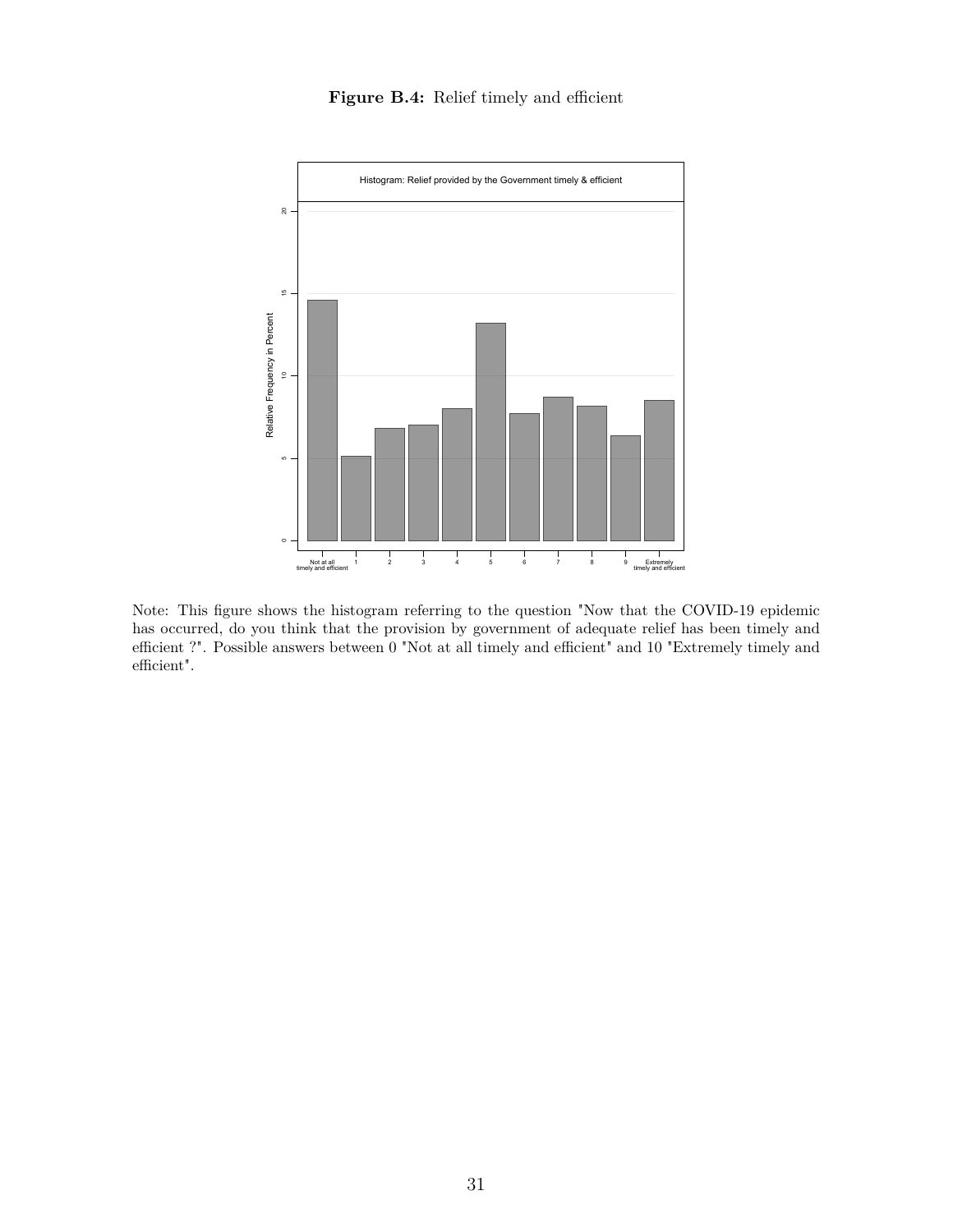



Note: This figure shows the histogram referring to the questions "Has your trust in politicians in your state (nationally) increased, decreased, or stayed stable for their handling of COVID-19?". Possible answers between 0 "Decreased", 5 "Stable", and 10 "Increased".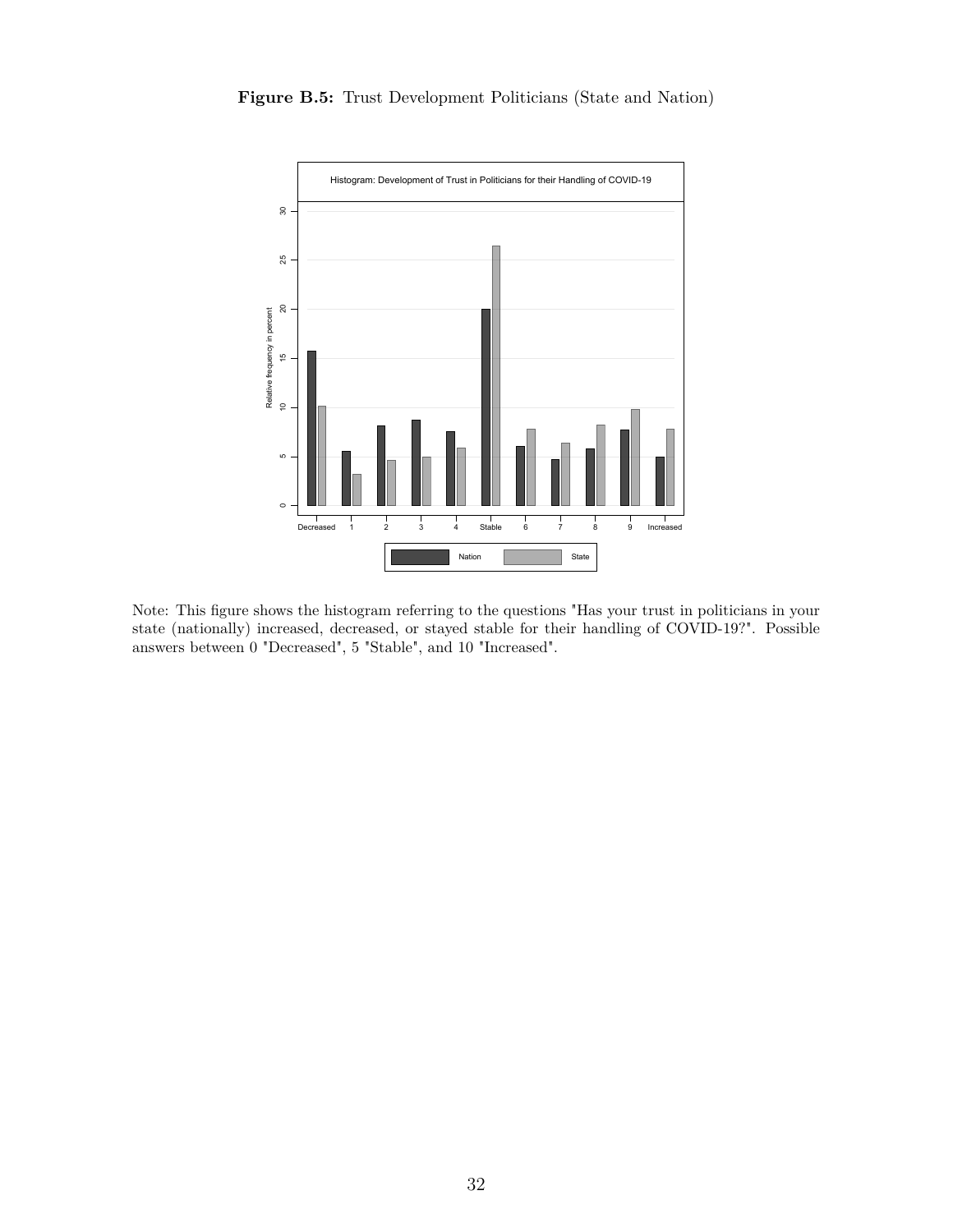**Figure B.6:** Income change because of COVID-19



Note: This figure shows the histogram referring to the question "Have you lost income or gained income because of COVID-19, or has your income stayed stable? Please check the option that best describes your situation."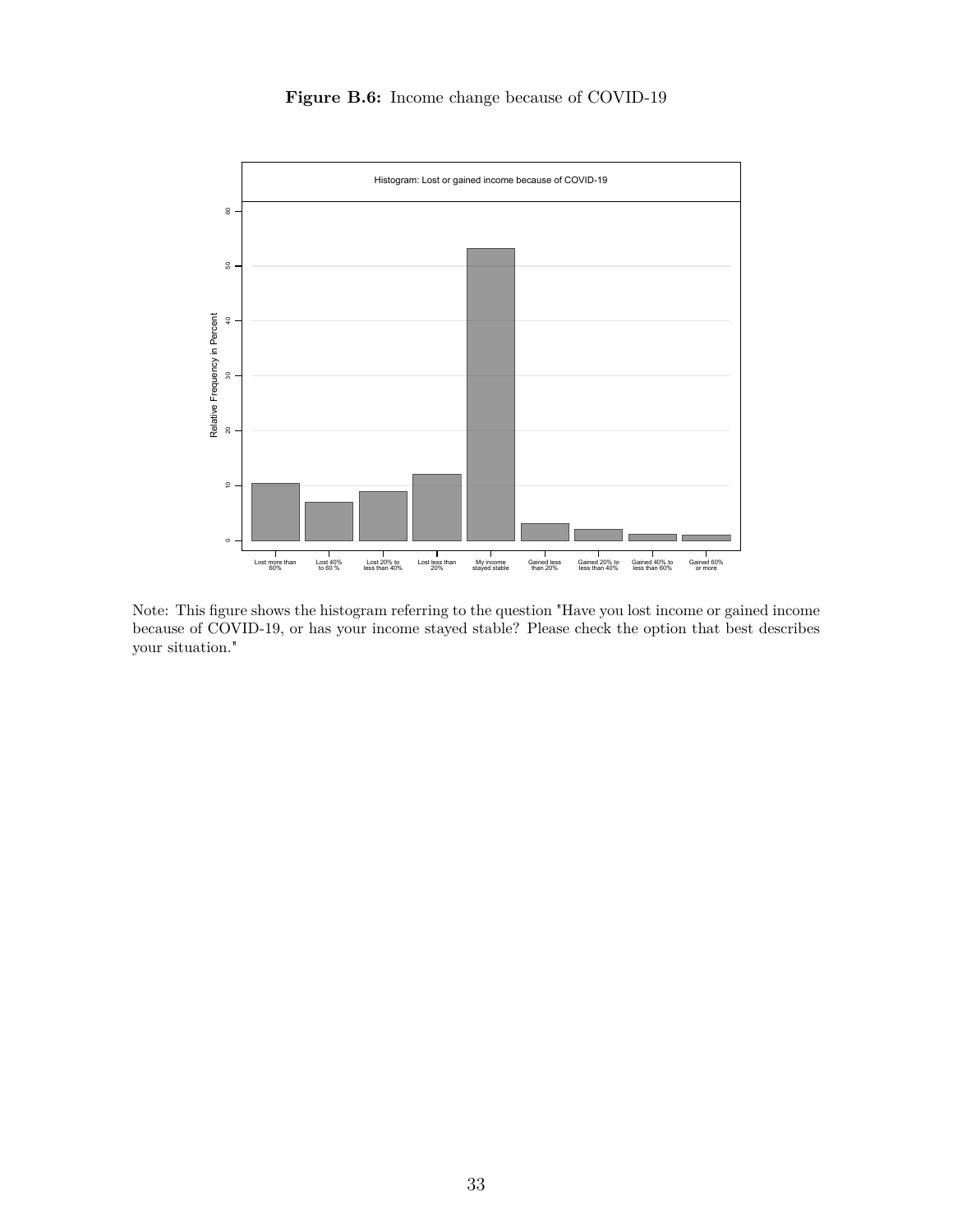**Figure B.7:** Expectations about the financial situation of the household



Note: This figure shows the histogram referring to the questions "Prior to the COVID-19 pandemic, when it came to the financial situation of your household, what were your expectations for the 12 months to come? Were you then expecting that the next 12 months be: better, worse, or the same?" and "Now that the COVID-19 pandemic has arrived, when it comes to the financial situation of your household, what are your expectations for the 12 months to come, will the next 12 months be better, worse, or the same?".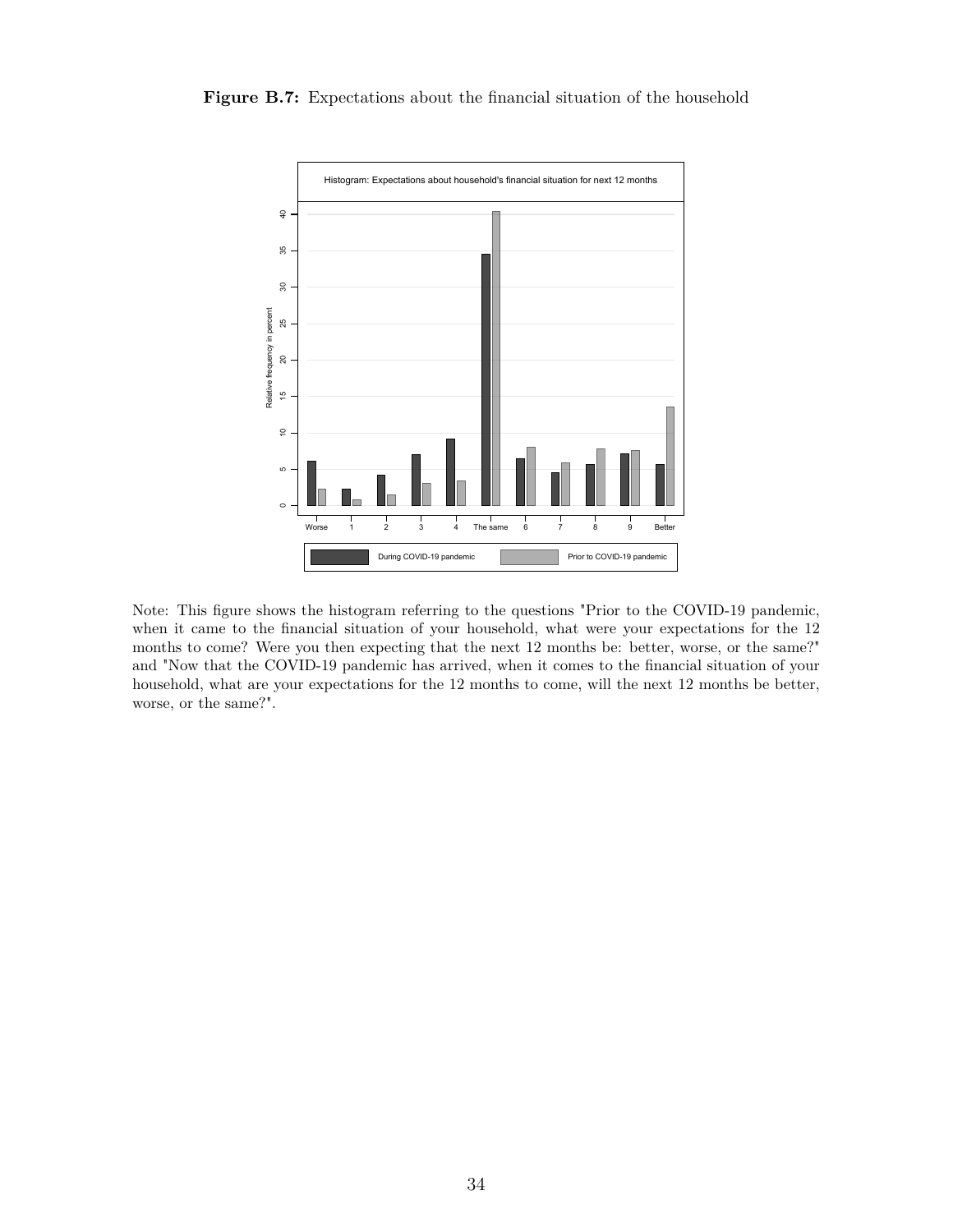

**Figure B.8:** Prosociality index

Note: This figure shows a linear regression fit of the standardized outcome variable on the y-axis on the standardized explanatory variable on the x-axis. Dots mark the means of the standardized outcome variable for each quartile of the standardized explanatory variable.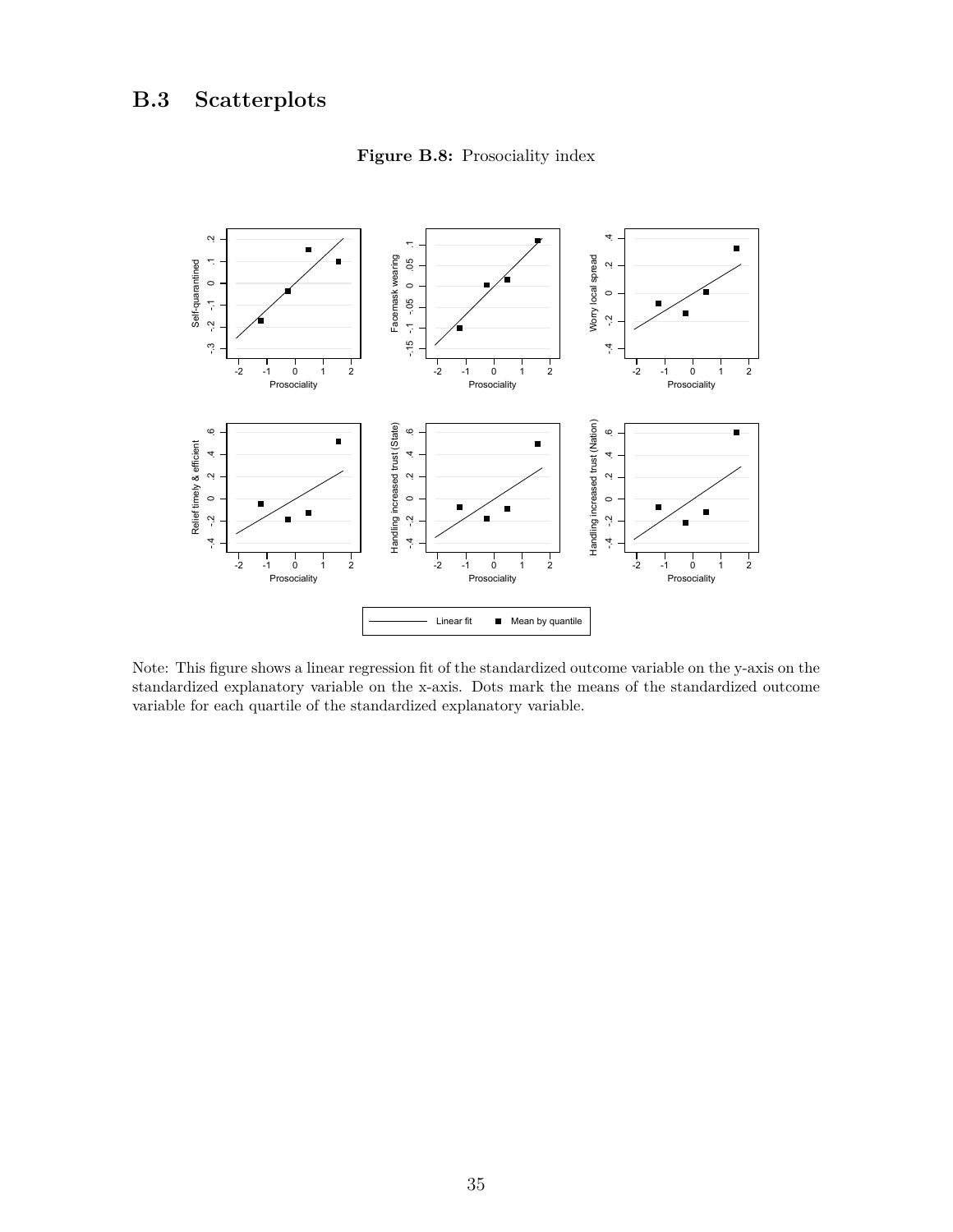

Note: This figure shows a linear regression fit of the standardized outcome variable on the y-axis on the standardized explanatory variable on the x-axis. Dots mark the means of the standardized outcome variable for each quartile of the standardized explanatory variable.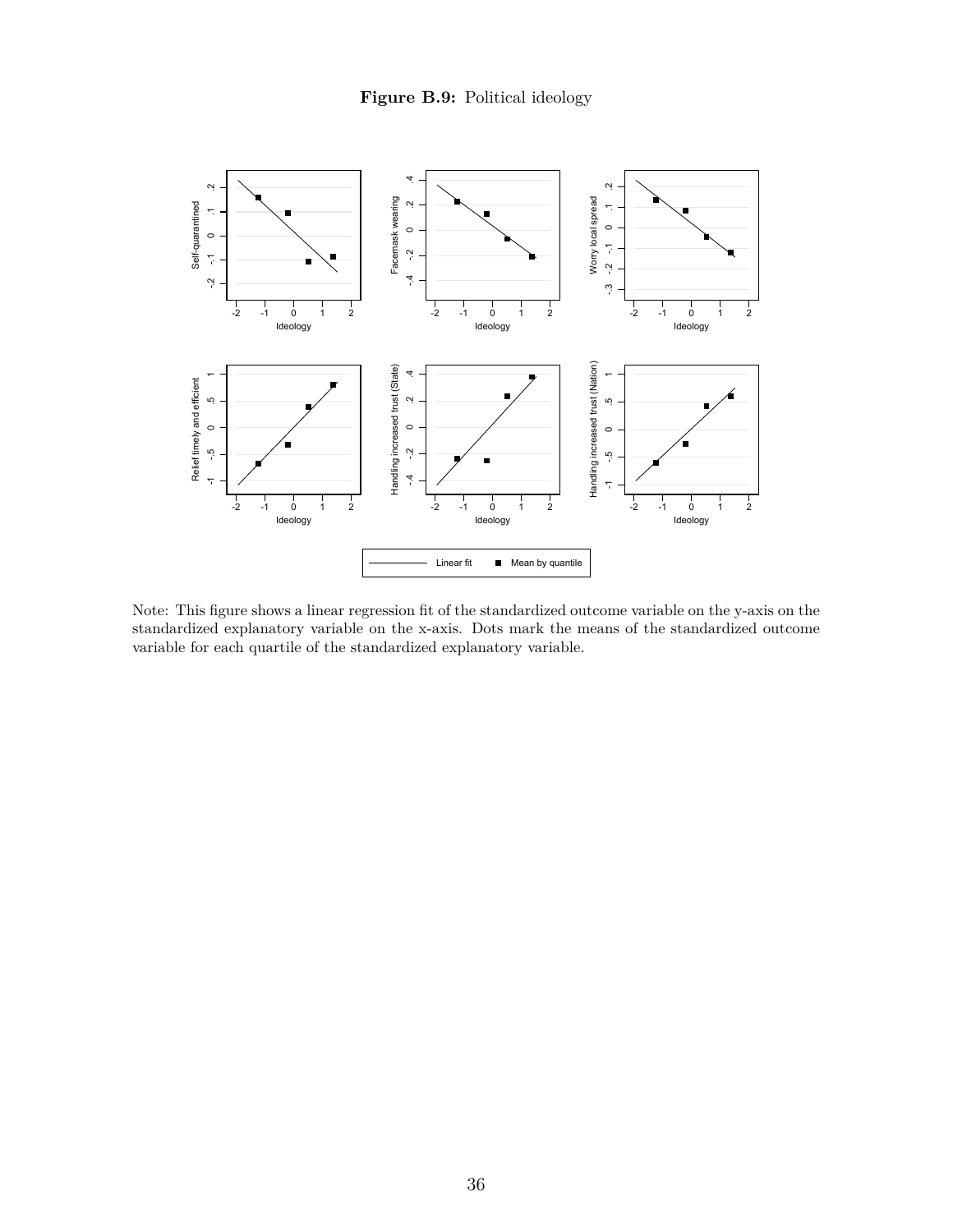## **B.4 Group differences (political ideology and gender) in explanatory variables**

|                              | Con.     | Lib.     | N   | p-val. | Male     | Fem.     | Ν    | p-val. |
|------------------------------|----------|----------|-----|--------|----------|----------|------|--------|
| High income                  | 0.406    | 0.341    | 679 | 0.094  | 0.438    | 0.269    | 1120 | 0.000  |
| Medium income                | 0.248    | 0.227    | 679 | 0.552  | 0.250    | 0.200    | 1120 | 0.044  |
| Low income                   | 0.347    | 0.431    | 679 | 0.028  | 0.312    | 0.531    | 1120 | 0.000  |
| Low education                | 0.165    | 0.110    | 679 | 0.047  | 0.135    | 0.203    | 1120 | 0.003  |
| Medium education             | 0.262    | 0.337    | 679 | 0.036  | 0.240    | 0.398    | 1120 | 0.000  |
| High education               | 0.573    | 0.553    | 679 | 0.608  | 0.625    | 0.399    | 1120 | 0.000  |
| Rural                        | 0.226    | 0.180    | 679 | 0.154  | 0.183    | 0.255    | 1120 | 0.004  |
| Town                         | 0.186    | 0.227    | 679 | 0.196  | 0.181    | 0.244    | 1120 | 0.011  |
| City                         | 0.587    | 0.592    | 679 | 0.900  | 0.637    | 0.502    | 1120 | 0.000  |
| Political ideology           | 8.450    | 1.584    | 679 | 0.000  | 6.076    | 5.206    | 1041 | 0.000  |
| Index: Prosociality          | 0.146    | $-0.060$ | 679 | 0.012  | 0.066    | $-0.054$ | 1120 | 0.045  |
| Index: Economic affectedness | $-0.184$ | 0.170    | 642 | 0.000  | $-0.117$ | 0.099    | 1039 | 0.001  |

**Table B.3:** Group differences in means of explanatory variables

Notes: The table shows means, number of observations, and p-values from two-sided t-tests of the nullhypothesis of equal means for the contrasted groups of conservatives vs. liberals and males vs. females.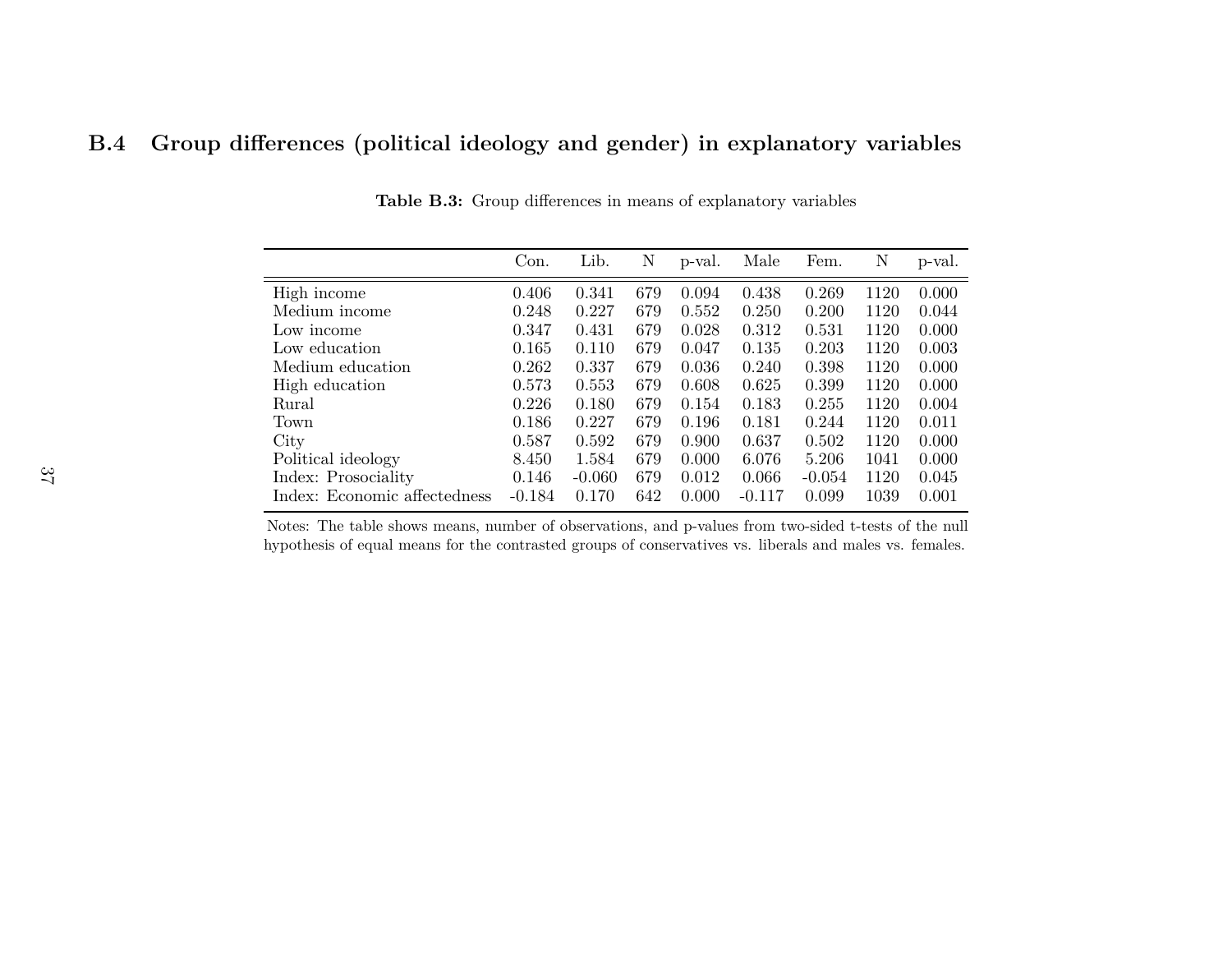### **B.5 Selected questionnaire items**

The complete questionnaire from the second wave of the Trustlab has been deposited under https://osf.io/ebnm8.

- In political matters, people often talk of 'Liberal' and 'Conservative.' Generally speaking, how would you place your views on this scale?
	- **–** Very Liberal 0 1 2 3 4 5 6 7 8 9 10 Very Conservative
- Did you (perhaps with family or roommates) self-quarantine or self-isolate for a week or longer during the COVID-19 pandemic?
	- **–** Yes, I (we) self-quarantined To a limited extent, only No, I (we) engaged in no self-quarantine
- Do you or did you wear a face mask when going out because of the COVID-19 pandemic?
	- **–** Always Often Occasionally Rarely Never
- I worry about getting infected with Covid-19:
	- **–** Always Most of the time About half the time Sometimes Never
- I feel vulnerable to Covid-19 infection:
	- **–** Strongly agree Agree Neither agree nor disagree Somewhat disagree Strongly disagree
- I worry about Covid-19 spreading in my local community.
	- **–** Always Most of the time About half the time Sometimes Never
- Have you lost income or gained income because of COVID-19, or has your income stayed stable? Please check the option that best describes your situation.
	- **–** Lost more than 60% Lost 40% to 60% Lost 20% to less than 40% Lost less than 20% • My income has stayed stable. • Gained less than 20% • Gained 20% to less than  $40\%$  • Gained  $40\%$  to less than  $60\%$  • Gained  $60\%$  or more
- Prior to the COVID-19 pandemic, when it came to the financial situation of your household, what were your expectations for the 12 months to come? Were you then expecting that the next 12 months be: better, worse, or the same?
	- **–** Worse 0 1 2 3 4 5 The same 6 7 8 9 10 Better Don't know
- Now that the COVID-19 pandemic has arrived, when it comes to the financial situation of your household, what are your expectations for the 12 months to come, will the next 12 months be better, worse, or the same?
	- **–** Worse 0 1 2 3 4 5 The same 6 7 8 9 10 Better Don't know
- Now that the COVID-19 epidemic has occurred, do you think that the provision by government of adequate relief has been timely and efficient ?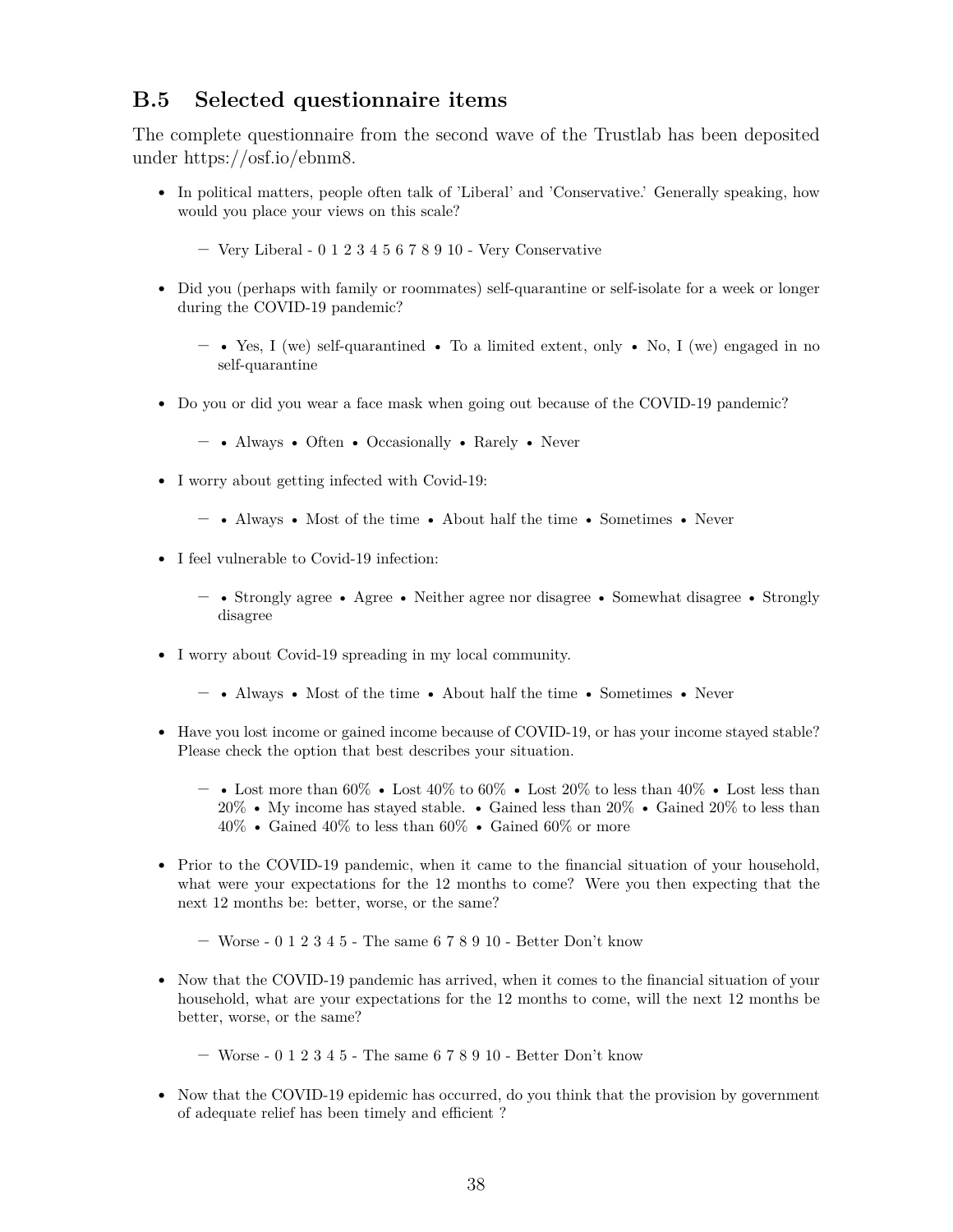- **–** Not at all timely and efficient 0 1 2 3 4 5 6 7 8 9 10 Extremely timely and efficient Don't know
- Has your trust in politicians in your state increased, decreased, or stayed stable for their handling of COVID-19?
	- **–** Decreased 0 1 2 3 4 5 Stable 6 7 8 9 10 Increased Don't know
- Has your trust in politicians nationally increased, decreased, or stayed stable for their handling of COVID-19?
	- **–** Decreased 0 1 2 3 4 5 Stable 6 7 8 9 10 Increased Don't know
- Do you think that the researchers had any preference on how you should transfer money to some groups – among non-Hispanic Whites, African Americans, and Hispanics, in comparison to others?
	- **–** Yes No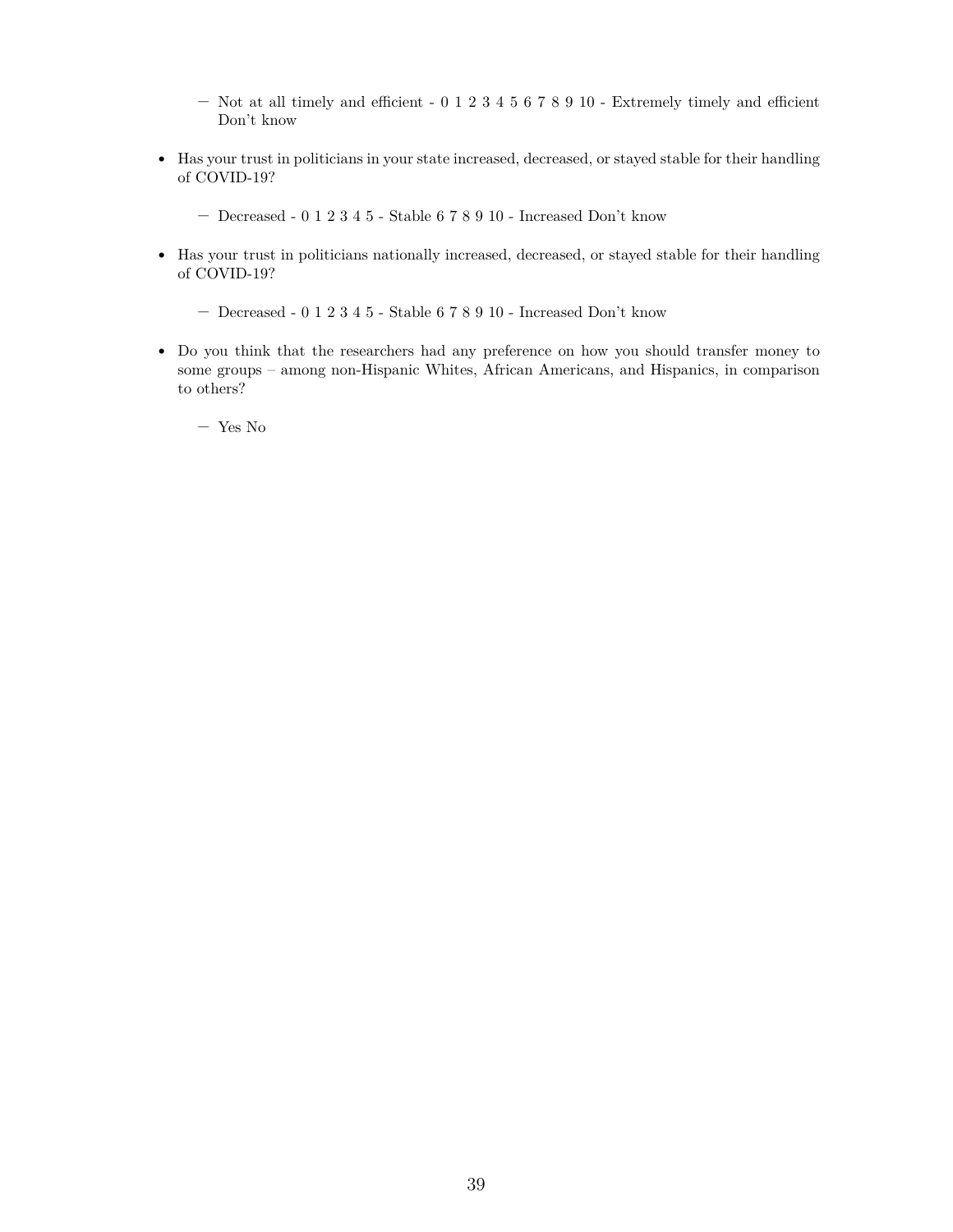## **B.6 Regression Tables**

|                  | (1)         | (2)                  | (3)             | (4)             | (5)                  | (6)                 |
|------------------|-------------|----------------------|-----------------|-----------------|----------------------|---------------------|
| Prosociality     | $0.113***$  | $0.093***$           | $0.122***$      | $0.087***$      | $0.123***$           | $0.106***$          |
|                  | (0.03)      | (0.03)               | (0.03)          | (0.03)          | (0.03)               | (0.03)              |
| Liberal          | 0.064       | 0.026                | 0.09            | $-0.514***$     | $-0.168*$            | $-0.460***$         |
|                  | (0.08)      | (0.05)               | (0.06)          | (0.06)          | (0.09)               | (0.07)              |
| Conservative     | $-0.219***$ | $-0.317***$          | $-0.136^*$      | $0.725***$      | $0.347***$           | $0.660***$          |
|                  | (0.08)      | (0.06)               | (0.08)          | (0.06)          | (0.11)               | (0.06)              |
| Female           | 0.057       | $0.113*$             | $-0.007$        | $-0.146***$     | $-0.160**$           | $-0.243***$         |
|                  | (0.06)      | (0.07)               | (0.08)          | (0.05)          | (0.07)               | (0.06)              |
| Age              | $-0.688***$ | 0.115                | $0.195\,$       | 0.121           | $-0.117$             | $-0.185$            |
|                  | (0.20)      | (0.19)               | (0.27)          | (0.16)          | (0.19)               | (0.21)              |
| Age squared      | $0.582***$  | $-0.068$             | $-0.255$        | $-0.213$        | 0.054                | 0.041               |
|                  | (0.18)      | (0.17)               | (0.26)          | (0.14)          | (0.19)               | (0.21)              |
| High income      | 0.053       | 0.005                | $-0.017$        | 0.002           | $-0.06$              | $-0.115$            |
|                  | (0.07)      | (0.08)               | (0.12)          | (0.06)          | (0.06)               | (0.09)              |
| Low income       | $-0.035$    | $-0.153*$            | $-0.067$        | $-0.085$        | $-0.064$             | $-0.066$            |
|                  | (0.08)      | (0.09)               | (0.10)          | (0.08)          | (0.09)               | (0.08)              |
| Med. Educ.       | $0.101\,$   | $-0.025$             | $-0.07$         | $-0.114$        | $-0.077$             | $-0.129*$           |
|                  | (0.09)      | (0.09)               | (0.10)          | (0.09)          | (0.07)               | (0.07)              |
| High Educ.       | 0.065       | $0.05\,$             | $-0.089$        | $-0.061$        | 0.106                | $-0.102$            |
|                  | (0.11)      | (0.11)               | (0.08)          | (0.11)          | (0.09)               | (0.09)              |
| Parents med.     | $-0.124*$   | $-0.016$             | $-0.075$        | 0.107           | 0.022                | $0.157**$           |
|                  | (0.07)      | (0.10)               | (0.11)          | (0.07)          | (0.07)               | (0.06)              |
|                  | $-0.01$     | $\,0.015\,$          | 0.131           | 0.082           | 0.061                | $0.160*$            |
| Parents high     |             |                      |                 |                 |                      |                     |
|                  | (0.09)      | (0.11)<br>$0.241***$ | (0.10)          | (0.08)          | (0.07)               | (0.09)<br>$-0.063$  |
| Parents imm.     | $-0.101$    |                      | 0.111           | $-0.019$        | $-0.033$             |                     |
|                  | (0.07)      | (0.06)               | (0.08)          | (0.06)<br>0.073 | (0.09)<br>0.124      | (0.08)              |
| Town             | 0.102       | $0.196*$             | $0.115\,$       |                 |                      | 0.023               |
|                  | (0.11)      | (0.11)               | (0.08)          | (0.10)          | (0.08)<br>$0.220***$ | (0.10)<br>$0.211**$ |
| City             | 0.187       | $0.255**$            | $0.205*$        | $0.197*$        |                      |                     |
|                  | (0.12)      | (0.11)               | (0.10)          | (0.10)          | (0.08)               | (0.09)              |
| ln(Deaths)       | $-0.033$    | $-0.027$             | $0.046\,$       | $\,0.004\,$     | $-0.019$             | $-0.024$            |
|                  | (0.04)      | (0.03)               | (0.03)          | (0.04)          | (0.03)               | (0.03)              |
| ln(county pop.)  | $0.038\,$   | $\,0.081\,$          | 0.066           | $\,0.029\,$     | $-0.01$              | $\,0.034\,$         |
|                  | (0.05)      | (0.06)               | (0.06)          | (0.06)          | (0.05)               | (0.05)              |
| ln(pop. den.)    | $\,0.033\,$ | $0.103\,$            | $-0.008$        | $-0.042$        | $\,0.092\,$          | $0.058\,$           |
|                  | (0.04)      | (0.06)               | (0.06)          | (0.04)          | (0.06)               | (0.05)              |
| Date survey      | $-0.019$    | $0.085***$           | $0.105***$      | $-0.001$        | $\,0.003\,$          | $0.002\,$           |
|                  | (0.05)      | (0.02)               | (0.03)          | (0.03)          | (0.03)               | (0.02)              |
| African American | $-0.286*$   | $0.265***$           | $0.042\,$       | $-0.245***$     | $-0.198*$            | $-0.257***$         |
|                  | (0.15)      | (0.09)               | (0.10)          | (0.08)          | (0.12)               | (0.08)              |
| Hispanic         | $-0.198$    | $-0.01$              | $\text{-}0.035$ | $-0.03$         | $-0.144$             | $-0.049$            |

**Table B.4:** Regressions (OLS): Main Results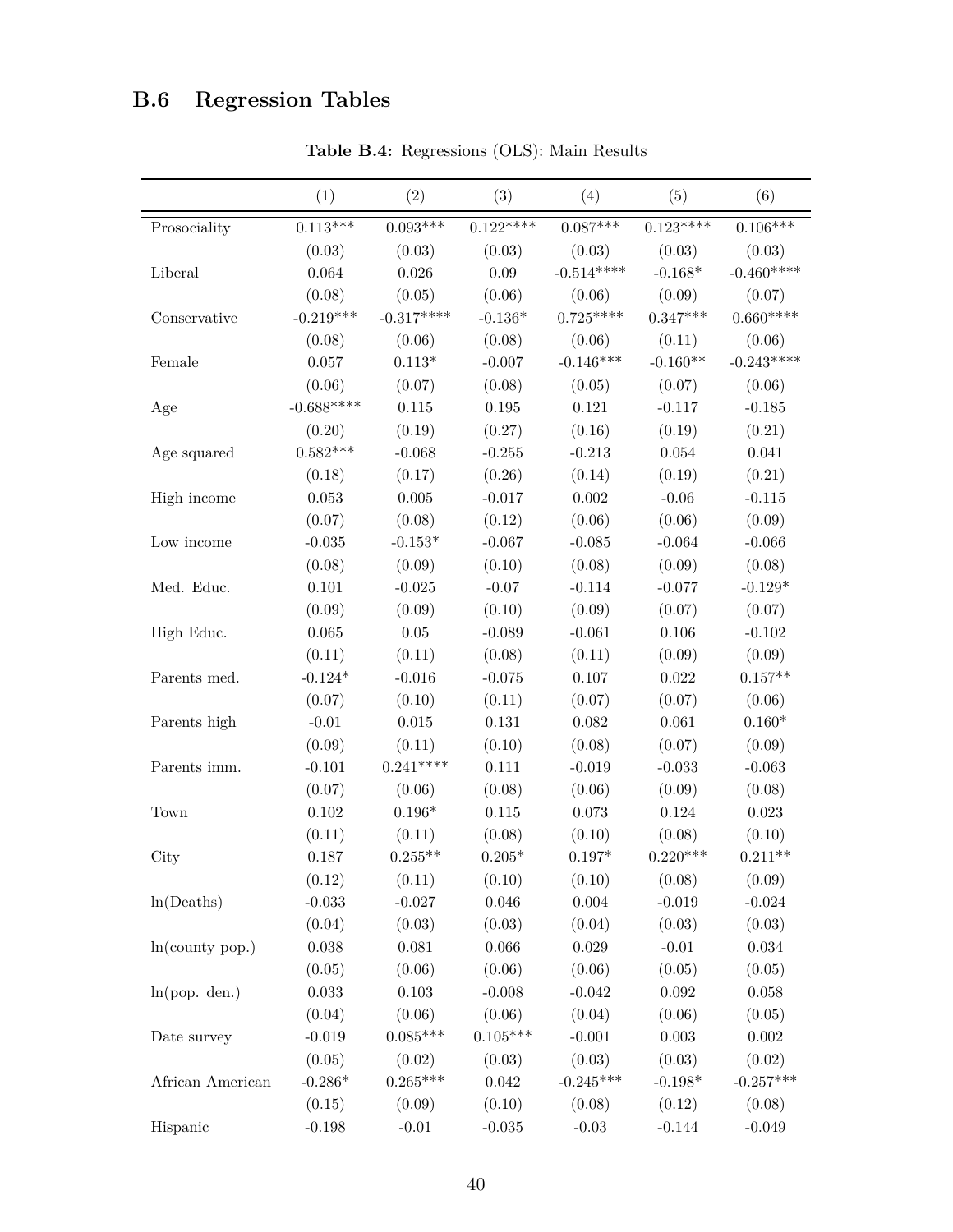|                   | $\left(1\right)$ | $\left( 2\right)$ | $\left( 3\right)$ | $\left( 4\right)$ | (5)       | $\left( 6\right)$ |
|-------------------|------------------|-------------------|-------------------|-------------------|-----------|-------------------|
|                   | (0.15)           | (0.13)            | (0.12)            | (0.13)            | (0.14)    | (0.10)            |
| Other Ethnicities | 0.005            | $-0.052$          | 0.082             | $-0.211*$         | $-0.274*$ | $-0.224**$        |
|                   | (0.11)           | (0.13)            | (0.20)            | (0.11)            | (0.16)    | (0.09)            |
| Constant          | $-0.055$         | $-0.155$          | $-0.059$          | $-0.136$          | $-0.126$  | $-0.034$          |
|                   | (0.13)           | (0.15)            | (0.15)            | (0.11)            | (0.15)    | (0.12)            |
| Obs.              | 1039             | 1039              | 1039              | 1005              | 1013      | 1011              |
| No. Clusters      | 50               | 50                | 50                | 50                | 50        | 50                |
| R <sub>2</sub>    | 0.082            | 0.143             | 0.088             | 0.343             | 0.148     | 0.350             |
| Adj. R2           | 0.062            | 0.125             | 0.069             | 0.328             | 0.129     | 0.335             |
| Tests (p-values)  |                  |                   |                   |                   |           |                   |
| $Lib. = Con.$     | 0.000            | 0.000             | 0.023             | 0.000             | 0.003     | 0.000             |

**Table B.4:** Regressions (OLS): Main Results

Notes: The table shows OLS regression results. The dependent variables in the respective columns are (1) Self-quarantine, (2) face mask wearing, (3) Worry local spread, (4) Relief timely and efficient, (5) Trust increased (State), (6) Trust increased (Nation). The dependent and independent variables (except dummies) are standardized. Standard errors (clustered at the state-level) in parentheses. (\*\*\*\*, \*\*\*, \*\*, \*) indicate two-sided p-values below 0.001, 0.01, 0.05, and 0.1 respectively.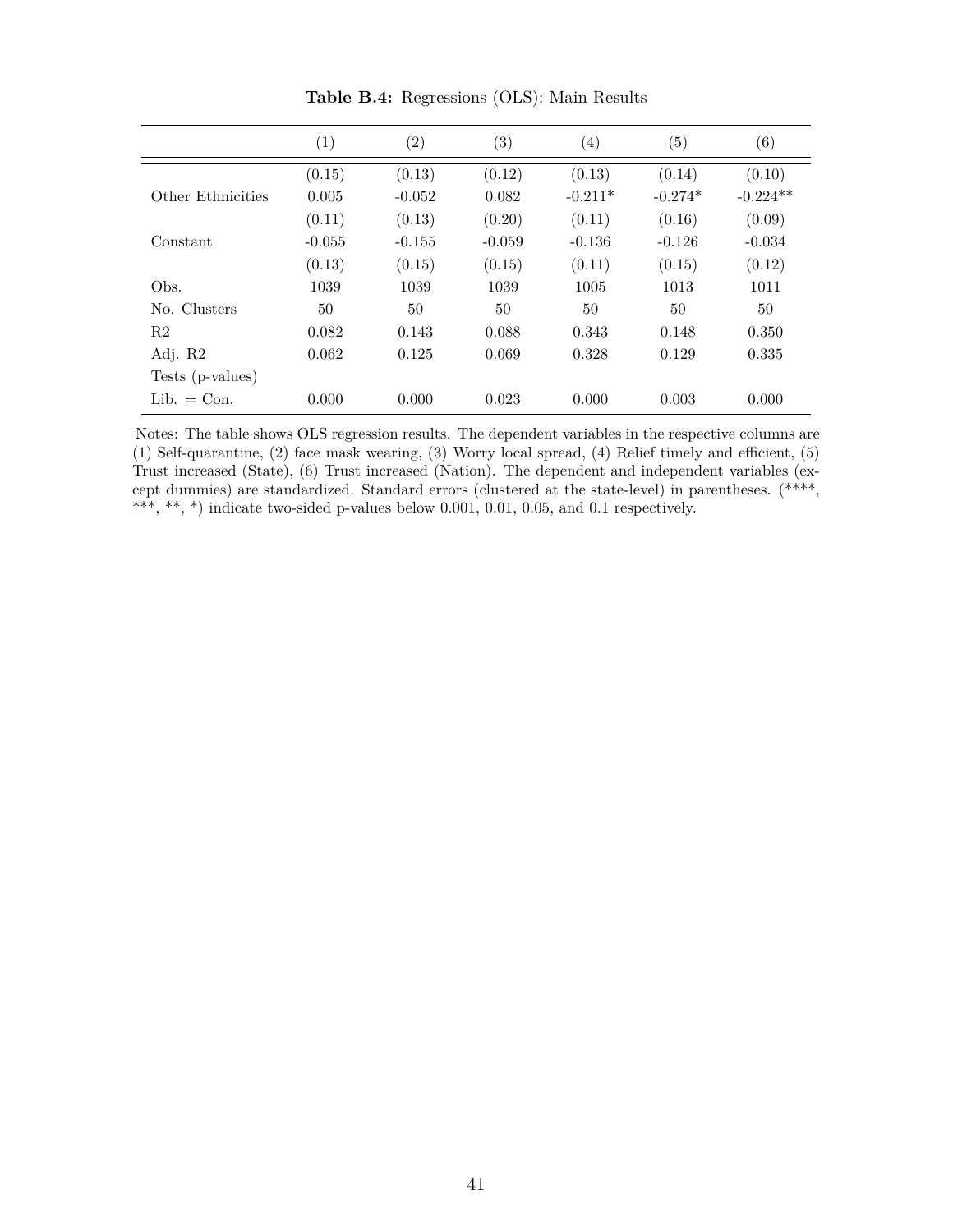|                        | (1)            | (2)            | (3)            | (4)         | (5)              | (6)         |
|------------------------|----------------|----------------|----------------|-------------|------------------|-------------|
| Female                 | $0.105^{\ast}$ | $0.153**$      | 0.042          | $-0.289***$ | $-0.228***$      | $-0.360***$ |
|                        | (0.06)         | (0.07)         | (0.08)         | (0.07)      | (0.06)           | (0.08)      |
| Age                    | $-0.718***$    | $0.107\,$      | 0.223          | 0.109       | $-0.056$         | $-0.11$     |
|                        | (0.17)         | (0.18)         | (0.24)         | (0.20)      | (0.19)           | (0.24)      |
| Age squared            | $0.611***$     | $-0.06$        | $-0.283$       | $-0.182$    | $0.002\,$        | $-0.013$    |
|                        | (0.16)         | (0.17)         | (0.23)         | (0.19)      | (0.19)           | (0.25)      |
| High income            | 0.041          | 0.014          | $-0.009$       | 0.006       | $-0.045$         | $-0.104$    |
|                        | (0.07)         | (0.07)         | (0.12)         | (0.07)      | (0.06)           | (0.10)      |
| Low income             | $-0.057$       | $-0.174**$     | $-0.078$       | $-0.162*$   | $-0.089$         | $-0.123$    |
|                        | (0.09)         | (0.08)         | (0.09)         | (0.09)      | (0.10)           | (0.10)      |
| Med. Educ.             | $0.146*$       | $\,0.032\,$    | 0.008          | $-0.222**$  | $-0.126**$       | $-0.215***$ |
|                        | (0.08)         | (0.08)         | (0.10)         | (0.08)      | (0.06)           | (0.07)      |
| High Educ.             | 0.083          | 0.068          | $-0.027$       | $-0.159$    | 0.075            | $-0.171*$   |
|                        | (0.10)         | (0.11)         | (0.09)         | (0.10)      | (0.08)           | (0.10)      |
| Parents med.           | $-0.056$       | $-0.012$       | $-0.045$       | 0.111       | $0.038\,$        | $0.174**$   |
|                        | (0.07)         | (0.09)         | (0.10)         | (0.08)      | (0.07)           | (0.07)      |
| Parents high.          | $0.06\,$       | 0.006          | 0.129          | $0.11\,$    | 0.08             | $0.191**$   |
|                        | (0.09)         | (0.11)         | (0.11)         | (0.09)      | (0.06)           | (0.08)      |
| Parents imm.           | $-0.084$       | $0.273***$     | $0.127*$       | 0.035       | $\boldsymbol{0}$ | $-0.003$    |
|                        | (0.08)         | (0.05)         | (0.07)         | (0.09)      | (0.09)           | (0.10)      |
| Town                   | $0.11\,$       | 0.128          | 0.096          | 0.033       | 0.111            | $-0.011$    |
|                        | (0.11)         | (0.12)         | (0.09)         | (0.10)      | (0.09)           | (0.10)      |
| City                   | $0.215*$       | 0.188          | 0.169          | $0.209**$   | $0.256***$       | $0.238**$   |
|                        | (0.11)         | (0.12)         | (0.11)         | (0.08)      | (0.07)           | (0.09)      |
| ln(Deaths per 100k)    | $-0.025$       | $-0.016$       | $0.054^{\ast}$ | 0.034       | $\,0.012\,$      | 0.011       |
|                        | (0.03)         | (0.03)         | (0.03)         | (0.05)      | (0.03)           | (0.04)      |
| ln(county pop.)        | $\,0.016\,$    | 0.077          | $0.06\,$       | 0.007       | $-0.019$         | $\,0.013\,$ |
|                        | (0.05)         | (0.06)         | (0.06)         | (0.06)      | (0.06)           | (0.06)      |
| ln(population density) | $\,0.043\,$    | $0.110*$       | $\,0.003\,$    | $-0.064$    | $0.073\,$        | 0.037       |
|                        | (0.05)         | (0.06)         | (0.07)         | (0.04)      | (0.06)           | (0.06)      |
| Date survey            | $-0.037$       | $0.064^{\ast}$ | $0.073**$      | 0.001       | $0.003\,$        | $0.003\,$   |
|                        | (0.05)         | (0.04)         | (0.03)         | (0.03)      | (0.03)           | (0.03)      |
| African American       | $-0.244*$      | $0.281***$     | $0.101\,$      | $-0.474***$ | $-0.332**$       | $-0.481***$ |
|                        | (0.13)         | (0.10)         | (0.09)         | (0.10)      | (0.13)           | (0.10)      |
| Hispanic               | $-0.12$        | 0.069          | $0.057\,$      | $-0.183$    | $-0.224$         | $-0.188*$   |
|                        | (0.15)         | (0.13)         | (0.11)         | (0.11)      | (0.14)           | (0.11)      |
| Other Ethnicities      | $\,0.034\,$    | $-0.046$       | $\,0.061\,$    | $-0.357**$  | $-0.351**$       | $-0.360***$ |
|                        | (0.13)         | (0.15)         | (0.19)         | (0.14)      | (0.16)           | (0.13)      |
| Constant               | $-0.238*$      | $-0.274*$      | $-0.17$        | $0.259**$   | 0.044            | $0.279**$   |
|                        | (0.13)         | (0.15)         | (0.15)         | (0.11)      | (0.14)           | (0.13)      |
| Obs.                   | 1118           | 1118           | 1118           | 1059        | 1070             | 1067        |
| No. Clusters           | $50\,$         | $50\,$         | $50\,$         | 50          | $50\,$           | $50\,$      |
| $\mathbf{R}2$          | 0.063          | $0.108\,$      | 0.061          | $\,0.093\,$ | $\,0.091\,$      | $0.136\,$   |

**Table B.5:** Regressions (OLS): Control Variables Only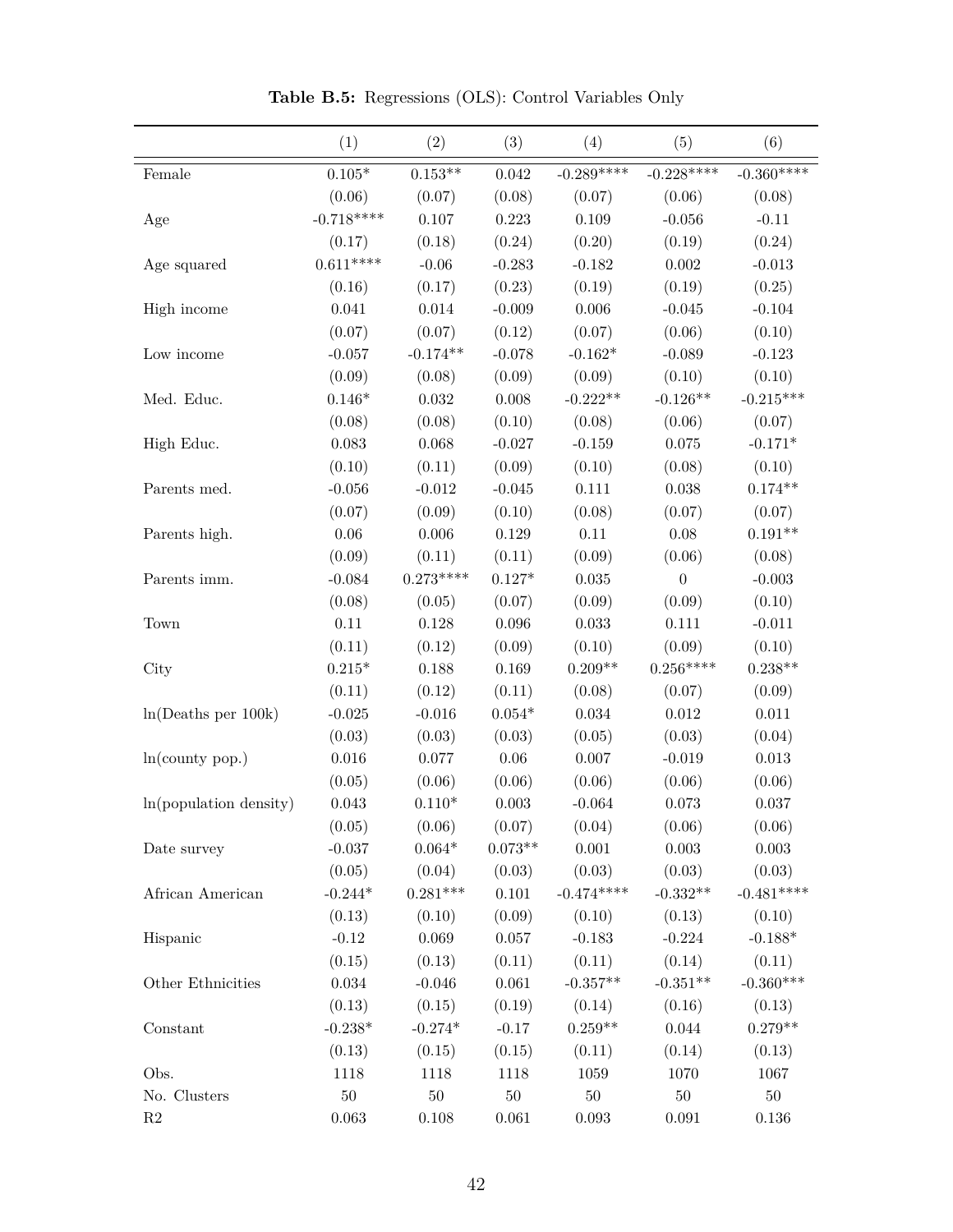|         | <b>T</b> | $^{'}2$ | (3)   | $\overline{4}$ | (5    | (6)  |
|---------|----------|---------|-------|----------------|-------|------|
| Adj. R2 | 0.047    | 0.092   | 0.044 | 0.076          | 0.074 | 0.12 |

**Table B.5:** Regressions (OLS): Control Variables Only

Notes: The table shows OLS regression results. The dependent variables in the respective columns are (1) Self-quarantine, (2) face mask wearing, (3) Worry local spread, (4) Relief timely and efficient, (5) Trust increased (State), (6) Trust increased (Nation). The dependent and independent variables (except dummies) are standardized. Standard errors (clustered at the state-level) in parentheses. (\*\*\*\*, \*\*\*, \*\*, \*) indicate two-sided p-values below 0.001, 0.01, 0.05, and 0.1 respectively.

|                  | (1)        | $\left( 2\right)$ | $\left( 3\right)$ | $\left( 4\right)$ | (5)        | (6)         |
|------------------|------------|-------------------|-------------------|-------------------|------------|-------------|
| Prosociality     | $0.127***$ | $0.085**$         | $0.133***$        | $0.112***$        | $0.143***$ | $0.142***$  |
|                  | (0.03)     | (0.03)            | (0.04)            | (0.03)            | (0.03)     | (0.04)      |
| Liberal          | 0.1        | 0.097             | $0.119*$          | $-0.515***$       | $-0.131$   | $-0.435***$ |
|                  | (0.08)     | (0.06)            | (0.06)            | (0.07)            | (0.10)     | (0.07)      |
| Conservative     | $-0.186**$ | $-0.315***$       | $-0.136*$         | $0.776***$        | $0.423***$ | $0.718***$  |
|                  | (0.08)     | (0.06)            | (0.08)            | (0.06)            | (0.11)     | (0.08)      |
| Constant         | 0.051      | $0.104**$         | 0.026             | $-0.193***$       | $-0.140**$ | $-0.184***$ |
|                  | (0.05)     | (0.05)            | (0.04)            | (0.05)            | (0.07)     | (0.05)      |
| Controls         | 1040       | 1040              | 1040              | 1006              | 1014       | 1012        |
| Obs.             | 50         | 50                | 50                | 50                | 50         | 50          |
| No. Clusters     | 0.027      | 0.036             | 0.025             | 0.299             | 0.085      | 0.256       |
| R <sub>2</sub>   | 0.024      | 0.033             | 0.023             | 0.297             | 0.082      | 0.253       |
| Adj. R2          |            |                   |                   |                   |            |             |
| Tests (p-values) |            |                   |                   |                   |            |             |
| $Lib. = Con.$    | 0.000      | 0.000             | 0.008             | 0.000             | 0.001      | 0.000       |

**Table B.6:** Regressions (OLS): Only Core Variables

Notes: The table shows OLS regression results. The dependent variables in the respective columns are (1) Self-quarantine, (2) face mask wearing, (3) Worry local spread, (4) Relief timely and efficient, (5) Trust increased (State), (6) Trust increased (Nation). The dependent and independent variables (except dummies) are standardized. Standard errors (clustered at the state-level) in parentheses. (\*\*\*\*, \*\*\*, \*\*, \*) indicate two-sided p-values below 0.001, 0.01, 0.05, and 0.1 respectively.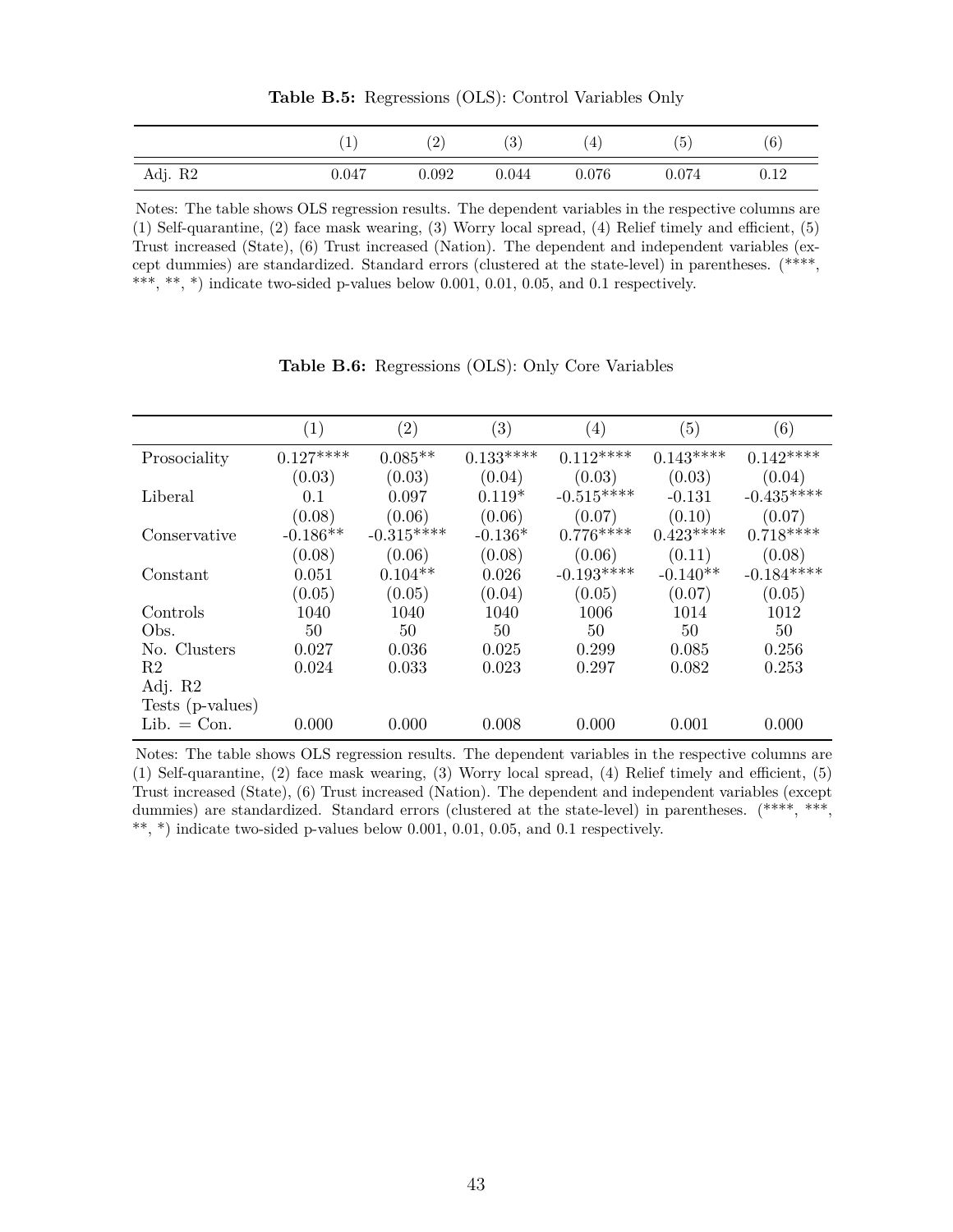|                  | $\left( 1\right)$ | $\left( 2\right)$ | (3)        | $\left( 4\right)$ | (5)         | (6)         |
|------------------|-------------------|-------------------|------------|-------------------|-------------|-------------|
| Prosociality     | $0.097***$        | $0.101***$        | $0.120***$ | $0.092***$        | $0.134***$  | $0.116***$  |
|                  | (0.03)            | (0.03)            | (0.04)     | (0.03)            | (0.03)      | (0.03)      |
| I: Econ. aff.    | $0.129***$        | $0.086***$        | $0.079**$  | $-0.107***$       | $-0.106***$ | $-0.127***$ |
|                  | (0.04)            | (0.03)            | (0.03)     | (0.02)            | (0.03)      | (0.02)      |
| Liberal          | 0.032             | $-0.02$           | 0.056      | $-0.510***$       | $-0.143$    | $-0.418***$ |
|                  | (0.08)            | (0.06)            | (0.07)     | (0.06)            | (0.10)      | (0.07)      |
| Conservative     | $-0.204***$       | $-0.335***$       | $-0.118$   | $0.688***$        | $0.306**$   | $0.621***$  |
|                  | (0.07)            | (0.06)            | (0.09)     | (0.07)            | (0.13)      | (0.06)      |
| Constant         | $-0.05$           | $-0.118$          | $-0.069$   | $-0.091$          | $-0.092$    | $-0.027$    |
|                  | (0.13)            | (0.16)            | (0.16)     | (0.12)            | (0.16)      | (0.12)      |
| Controls         | yes               | yes               | yes        | yes               | yes         | yes         |
| Obs.             | 974               | 974               | 974        | 949               | 960         | 953         |
| No. Clusters     | 50                | 50                | 50         | 50                | 50          | 50          |
| R2               | 0.096             | 0.156             | 0.091      | 0.357             | 0.164       | 0.368       |
| Adj. R2          | 0.075             | 0.136             | 0.069      | 0.341             | 0.143       | 0.353       |
| Tests (p-values) |                   |                   |            |                   |             |             |
| $Lib. = Con.$    | 0.000             | 0.001             | 0.120      | 0.000             | 0.014       | 0.000       |

**Table B.7:** Regressions (OLS): Economic affectedness

Notes: The table shows OLS regression results. The dependent variables in the respective columns are (1) Self-quarantine, (2) face mask wearing, (3) Worry local spread, (4) Relief timely and efficient, (5) Trust increased (State), (6) Trust increased (Nation). The dependent and independent variables (except dummies) are standardized. Standard errors (clustered at the state-level) in parentheses. (\*\*\*\*, \*\*\*, \*\*, \*) indicate two-sided p-values below 0.001, 0.01, 0.05, and 0.1 respectively. The index for economic affectednes is based on three survey items related to the respondents' financial situation. The first of them asks whether respondents experienced changes of their income because of COVID-19 ("Have you lost income or gained income because of COVID-19, or has your income stayed stable?"), allowing for the answers "Lost more than 60 percent", "Lost 40 percent to 60 percent", "Lost 20 percent to less than 40 percent", "Lost less than 20 percent", "My income has stayed stable.", "Gained less than 20 percent", "Gained 20 percent to less than 40 percent", "Gained 40 percent to less than 60 percent", and "Gained 60 percent or more". Two further questions focus on the expectations (prior to the COVID-19 pandemic and currently) about the financial situation of the respondents' household for the next year ("Prior to the COVID-19 pandemic, when it came to the financial situation of your household, what were your expectations for the 12 months to come? Were you then expecting that the next 12 months be: better, worse, or the same?" and the second question "Now that the COVID-19 pandemic has arrived, when it comes to the financial situation of your household, what are your expectations for the 12 months to come, will the next 12 months be better, worse, or the same?"). Respondents could place their answer between 0 "Worse", 5 "The same", and 10 "Better". We calculated the difference between the expectations prior and during the pandemic for each individual in the sample, such that larger numbers correspond to worsened expectations. We multiplied the question on income changes by (-1) to align the meaning with the change in expectations, i.e. that larger numbers are associated with a worse economic situation. To build the index, we standardized the difference in expectations as well as the inversed score in the question on income changes, took the average of both standardized measures and standardized again. Due to 81 missing values in this variable, we do not add it in our main specification. However, results are equivalent as shown in the table.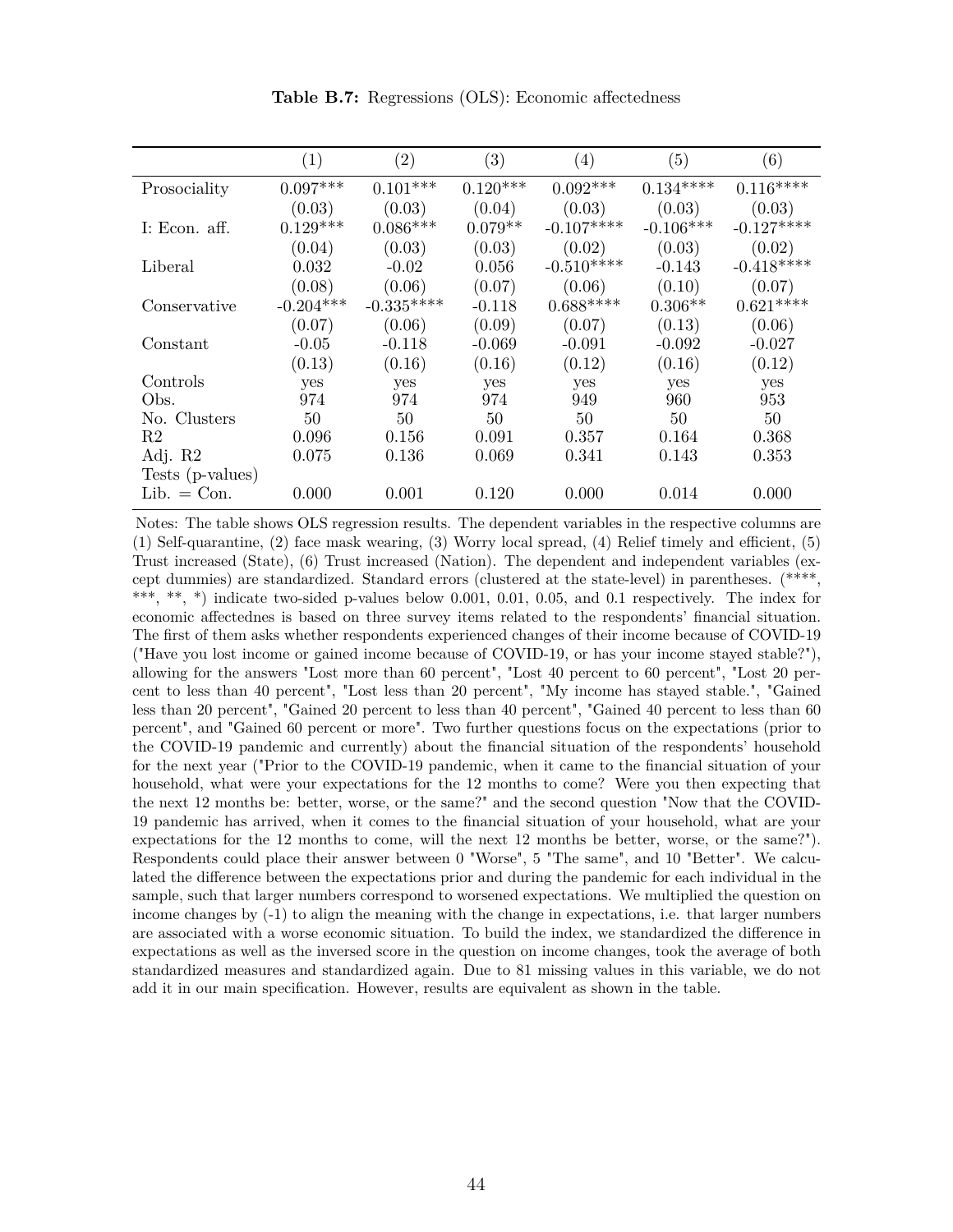|                  | (1)        | $\left( 2\right)$ | $\left( 3\right)$ | $\left( 4\right)$ | (5)        | (6)         |
|------------------|------------|-------------------|-------------------|-------------------|------------|-------------|
| I: Prosociality  | $0.089***$ | 0.044             | $0.036**$         | $0.083***$        | $0.098***$ | $0.095***$  |
|                  | (0.03)     | (0.03)            | (0.01)            | (0.03)            | (0.03)     | (0.03)      |
| Liberal          | 0.059      | 0.02              | $0.083*$          | $-0.513***$       | $-0.168*$  | $-0.457***$ |
|                  | (0.08)     | (0.05)            | (0.04)            | (0.06)            | (0.10)     | (0.07)      |
| Conservative     | $-0.194**$ | $-0.272***$       | $-0.063$          | $0.727***$        | $0.371***$ | $0.668***$  |
|                  | (0.07)     | (0.05)            | (0.05)            | (0.06)            | (0.11)     | (0.06)      |
| Vulnerability    | $0.189***$ | $0.221***$        | $0.205***$        | $-0.034$          | $0.113**$  | $-0.001$    |
|                  | (0.04)     | (0.04)            | (0.03)            | (0.04)            | (0.06)     | (0.04)      |
| Worry Infection  | 0.032      | $0.257***$        | $0.656***$        | $0.074*$          | $0.120**$  | $0.102***$  |
|                  | (0.04)     | (0.04)            | (0.02)            | (0.04)            | (0.05)     | (0.04)      |
| Controls         | yes        | yes               | yes               | yes               | yes        | yes         |
| Obs.             | 1039       | 1039              | 1039              | 1005              | 1013       | 1011        |
| No. Clusters     | 50         | 50                | 50                | 50                | 50         | 50          |
| R2               | 0.125      | 0.326             | 0.702             | 0.346             | 0.191      | 0.359       |
| Adj. R2          | 0.104      | 0.310             | 0.695             | 0.330             | 0.172      | 0.344       |
| Tests (p-values) |            |                   |                   |                   |            |             |
| $Lib. = Con.$    | 0.000      | 0.000             | 0.003             | 0.000             | 0.002      | 0.000       |

**Table B.8:** Regressions (OLS): Vulnerability and Worries about Infection

Notes: The table shows OLS regression results. The dependent variables in the respective columns are (1) Self-quarantine, (2) face mask wearing, (3) Worry local spread, (4) Relief timely and efficient, (5) Trust increased (State), (6) Trust increased (Nation). The dependent and independent variables (except dummies) are standardized. Standard errors (clustered at the state-level) in parentheses. (\*\*\*\*, \*\*\*,  $^{**},$   $^{*})$  indicate two-sided p-values below 0.001, 0.01, 0.05, and 0.1 respectively.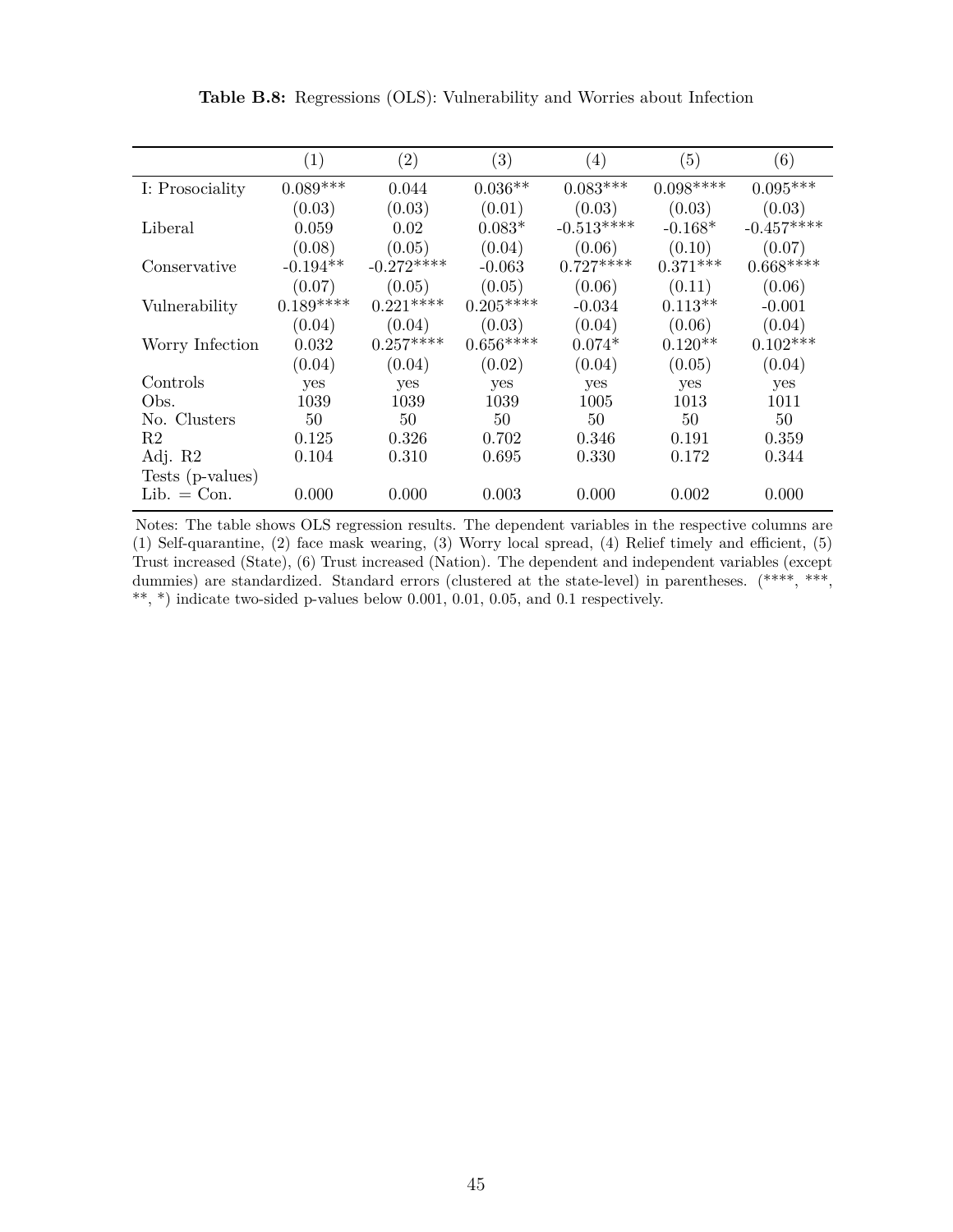|                                                  | (1)            | (2)             | (3)             |
|--------------------------------------------------|----------------|-----------------|-----------------|
|                                                  | Relief timely  | Trust increased | Trust increased |
|                                                  | and efficient  | (State)         | (Nation)        |
| Prosociality                                     | $0.085***$     | $0.120***$      | $0.106***$      |
|                                                  | (0.03)         | (0.03)          | (0.03)          |
| Liberal                                          | $-0.566***$    | 0.024           | $-0.462***$     |
|                                                  | (0.07)         | (0.09)          | (0.07)          |
| Conservative                                     | $0.613***$     | 0.024           | $0.627***$      |
|                                                  | (0.09)         | (0.10)          | (0.09)          |
| <b>GOP</b> Governor                              | $-0.115$       | $-0.322***$     | $-0.06$         |
|                                                  | (0.10)         | (0.10)          | (0.08)          |
| Liberal x GOP Governor                           | 0.111          | $-0.406**$      | 0.007           |
|                                                  | (0.12)         | (0.16)          | (0.14)          |
| Conservative x GOP Governor                      | $0.240**$      | $0.691***$      | 0.072           |
|                                                  | (0.11)         | (0.14)          | (0.12)          |
| Constant                                         | $-0.09$        | $-0.003$        | $-0.013$        |
|                                                  | (0.11)         | (0.16)          | (0.13)          |
| Controls                                         | yes            | yes             | yes             |
| Obs.                                             | 1005           | 1013            | 1011            |
| No. Clusters                                     | 50             | 50              | 50              |
| R <sub>2</sub>                                   | 0.346          | 0.201           | 0.35            |
| Adj. R2                                          | 0.329          | 0.181           | 0.334           |
| Tests (p-values)                                 |                |                 |                 |
| $Lib. = Con.$                                    | 0.000          | 0.995           | 0.000           |
| Lib. $x \text{ GOP} = 0$                         | 0.343          | 0.014           | 0.961           |
| Con. $x \text{ GOP} = 0$                         | 0.036          | 0.000           | 0.546           |
| $GOP + Con. x GOP = 0$<br>$GOP + Lib. x GOP = 0$ | 0.217          | 0.001           | 0.900<br>0.636  |
| $GOP = 0$                                        | 0.965<br>0.239 | 0.000<br>0.002  | 0.453           |
|                                                  |                |                 |                 |

**Table B.9:** Regressions (OLS): Heterogeneity State Governor Party Affiliation

Notes: The table shows OLS regression results. The dependent variables in the respective columns are (1) Relief timely and efficient, (2) Trust increased (State), (3) Trust increased (Nation). The dependent and independent variables (except dummies) are standardized. Each regression includes controls for age, age-squared, sex, ethnicities, income categories, education categories (respondent's and parents' attainment), dummy for parents immigrated, population, density, deaths per 100k in the last 7 days, date of survey. Standard errors (clustered at the state-level) in parentheses. (\*\*\*\*, \*\*\*, \*\*, \*) indicate two-sided p-values below 0.001, 0.01, 0.05, and 0.1 respectively.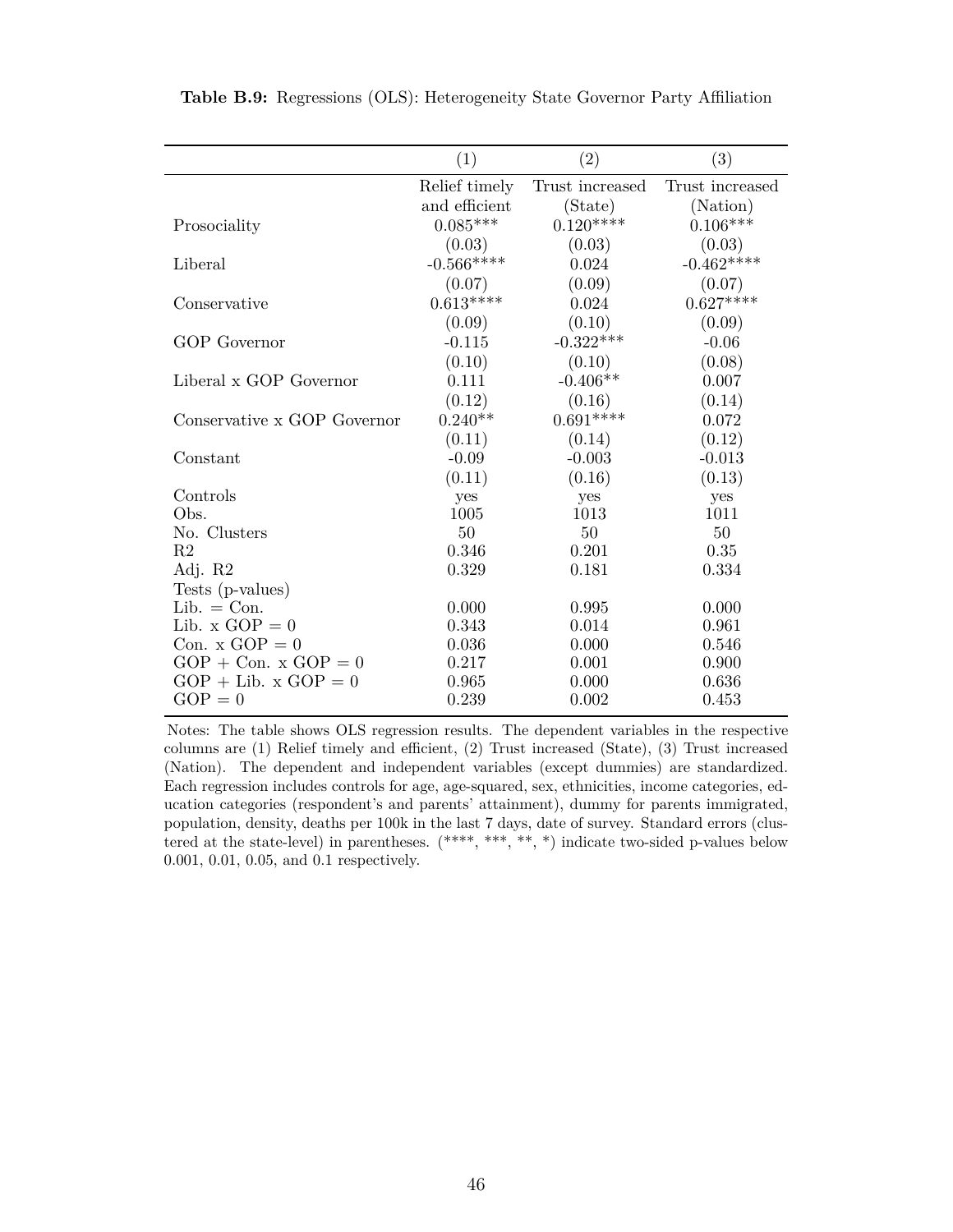|               | $\left( 1\right)$ | $\left( 2\right)$ | $\left( 3\right)$ | $\left( 4\right)$ | (5)        | $\left(6\right)$ |
|---------------|-------------------|-------------------|-------------------|-------------------|------------|------------------|
| Prosociality  | $1.249***$        | $1.226***$        | $1.265***$        | $1.170***$        | $1.272***$ | $1.274***$       |
|               | (0.09)            | (0.09)            | (0.09)            | (0.07)            | (0.07)     | (0.10)           |
| Liberal       | 1.184             | 1.028             | $1.234*$          | $0.321***$        | $0.720*$   | $0.353***$       |
|               | (0.20)            | (0.15)            | (0.16)            | (0.04)            | (0.13)     | (0.05)           |
| Conservative  | $0.647***$        | $0.498***$        | $0.787*$          | $4.823***$        | $2.043***$ | $4.106***$       |
|               | (0.10)            | (0.06)            | (0.11)            | (0.67)            | (0.42)     | (0.55)           |
| Female        | 1.134             | 1.25              | 0.983             | $0.720***$        | $0.681***$ | $0.582***$       |
|               | (0.13)            | (0.18)            | (0.16)            | (0.07)            | (0.09)     | (0.07)           |
| Controls      | yes               | yes               | yes               | yes               | yes        | yes              |
| Obs.          | 1039              | 1039              | 1039              | 1005              | 1013       | 1011             |
| No. Clusters  | 50                | 50                | 50                | 50                | 50         | 50               |
| <b>Tests</b>  |                   |                   |                   |                   |            |                  |
| Lib. Vs. Con. | 0.000             | 0.000             | 0.017             | 0.000             | 0.001      | 0.000            |

**Table B.10:** Ordered Logit Regressions: Main Results

Notes: The table shows ordered logit regression results. Odds ratios reported. The dependent variables in the respective columns are (1) Self-quarantine, (2) face mask wearing, (3) Worry local spread, (4) Relief timely and efficient, (5) Trust increased (State), (6) Trust increased (Nation). The independent variables (except dummies) are standardized. Each regression includes controls for age, age-squared, sex, ethnicities, income categories, education categories (respondent's and parents' attainment), dummy for parents immigrated, population, density, deaths per 100k in the last 7 days, date of survey. Standard errors (clustered at the state-level) in parentheses. (\*\*\*\*, \*\*\*, \*\*, \*) indicate two-sided p-values below 0.001, 0.01, 0.05, and 0.1 respectively.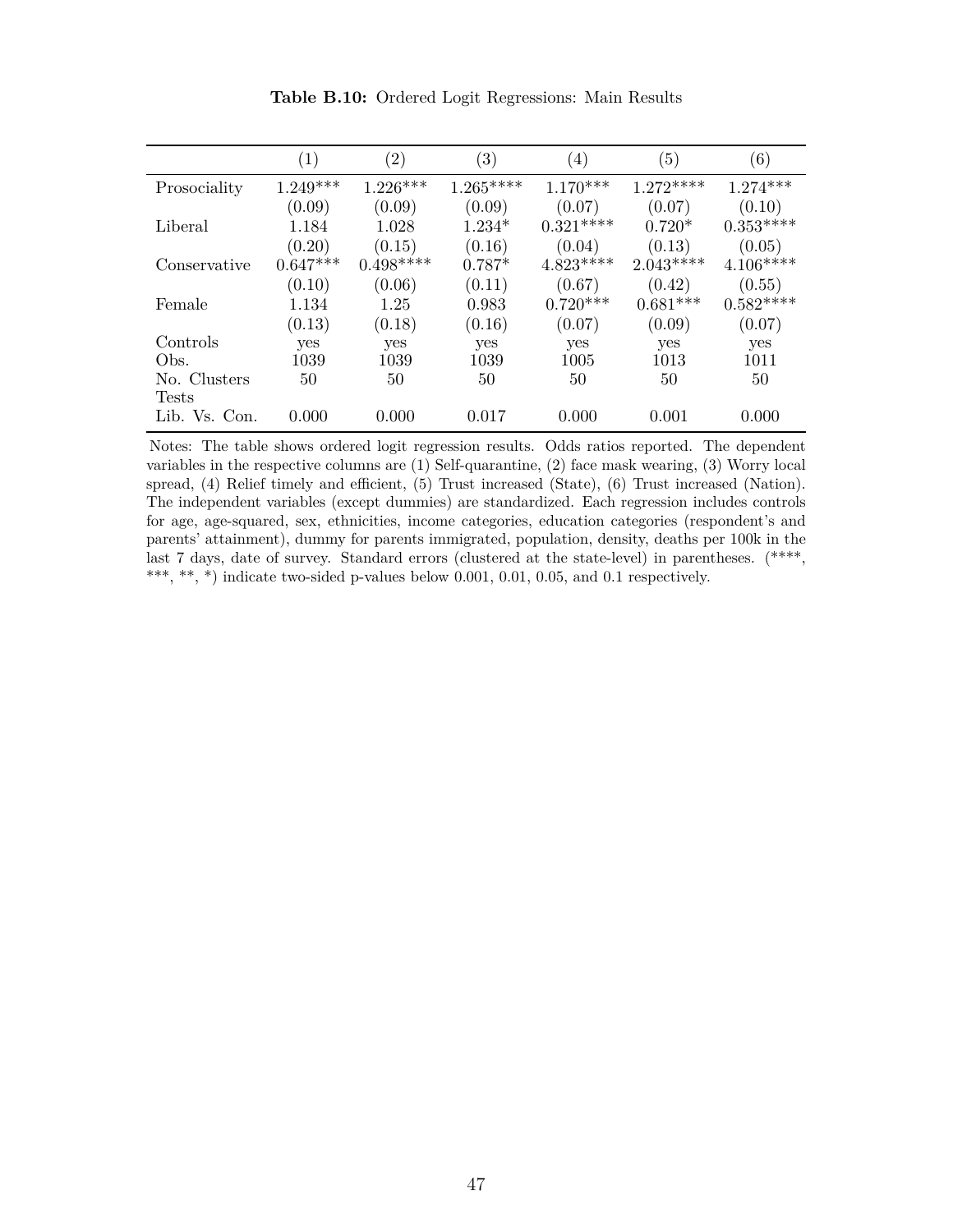| Separately                  | Prosociality    |        | Liberal     |        | Conservative |        |
|-----------------------------|-----------------|--------|-------------|--------|--------------|--------|
| Self-quarantine             | $0.108***$      | (0.03) | 0.069       | (0.08) | $-0.196**$   | (0.07) |
| face mask wearing           | $0.081***$      | (0.03) | 0.03        | (0.05) | $-0.299***$  | (0.06) |
| Worry local spread          | $0.121***$      | (0.03) | 0.095       | (0.06) | $-0.111$     | (0.08) |
| Relief timely and efficient | $0.114***$      | (0.03) | $-0.511***$ | (0.06) | $0.742***$   | (0.06) |
| Trust increased (State)     | $0.140***$      | (0.03) | $-0.164*$   | (0.10) | $0.371***$   | (0.11) |
| Trust increased (Nation)    | $0.129***$      | (0.04) | $-0.454***$ | (0.07) | $0.679***$   | (0.06) |
| Jointly                     | Prosociality    |        | Liberal     |        | Conservative |        |
| Self-quarantine             | $0.113***$      | (0.03) | 0.064       | (0.08) | $-0.219***$  | (0.08) |
| face mask wearing           | $0.093***$      | (0.03) | 0.026       | (0.05) | $-0.317***$  | (0.06) |
| Worry local spread          | $0.122***$      | (0.03) | 0.09        | (0.06) | $-0.136*$    | (0.08) |
| Relief timely and efficient | $0.087***$      | (0.03) | $-0.514***$ | (0.06) | $0.725***$   | (0.06) |
| Trust increased (State)     | $0.123***$      | (0.03) | $-0.168*$   | (0.09) | $0.347***$   | (0.11) |
| Trust increased (Nation)    | $0.106^{***}\,$ | (0.03) | $-0.460***$ | (0.07) | $0.660***$   | (0.06) |

**Table B.11:** Mediation: Ideology and Prosociality

Notes: The table shows regression coefficients of the variables in the heading row on the dependent variable indicated in the first column. The first 6 rows after the heading show coefficients from regressions where either only the prosociality index or only the ideology dummies are included. The last 6 rows show coefficients from regressions with both, the prosociality index and the ideology dummies, included. All regressions include the same control variables as the main regressions. Standard errors (clustered at the state-level) in parentheses. (\*\*\*\*, \*\*\*, \*\*, \*) indicate two-sided p-values below 0.001, 0.01, 0.05, and 0.1 respectively.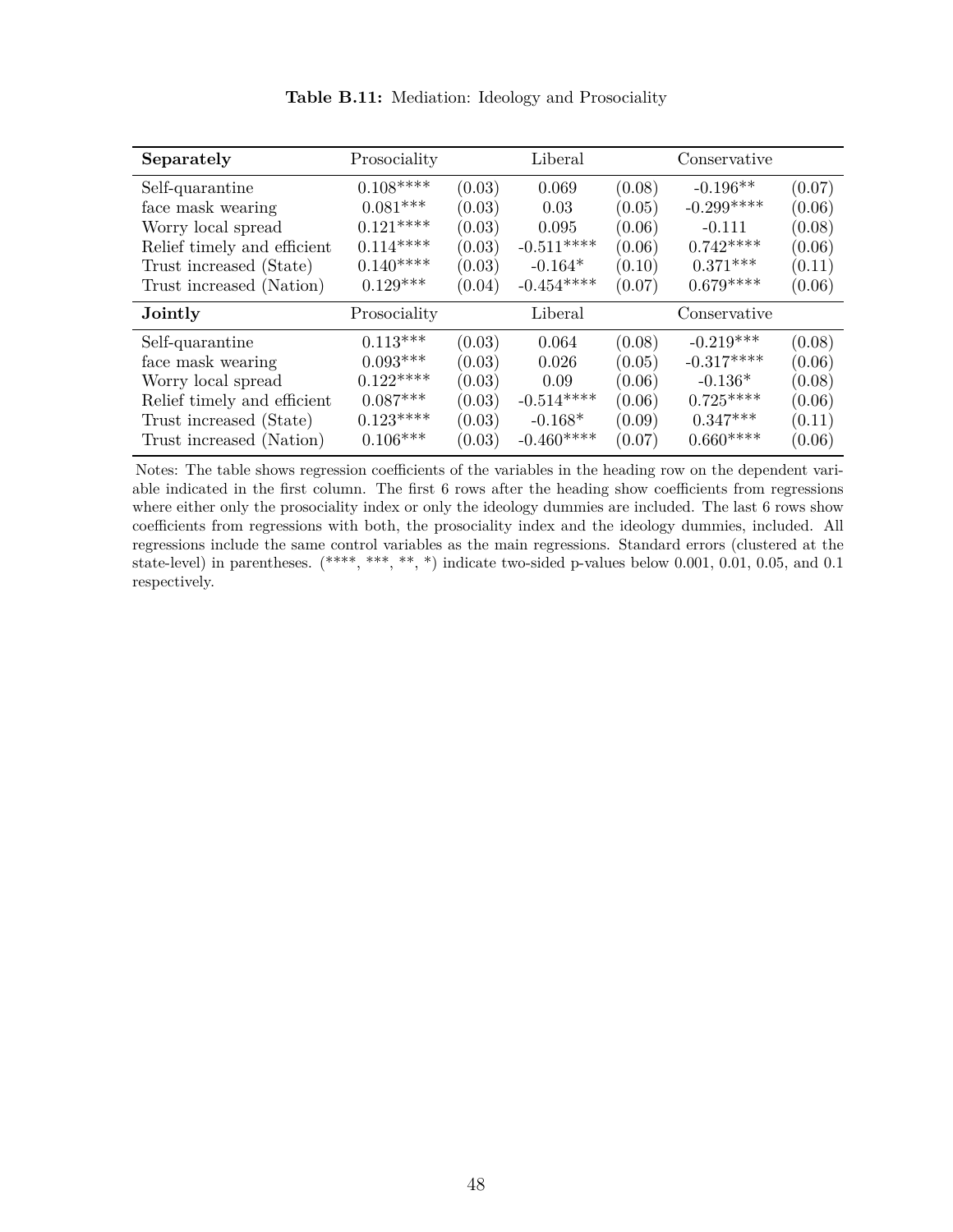|                             | (1)             | $\left( 2\right)$ | $\left( 3\right)$ |
|-----------------------------|-----------------|-------------------|-------------------|
|                             | Self-quarantine | face mask         | Worry local       |
|                             |                 | wearing           | spread            |
| Prosociality                | $0.155***$      | 0.081             | $0.101*$          |
|                             | (0.05)          | (0.05)            | (0.05)            |
| Liberal x Prosociality      | $-0.036$        | $-0.037$          | $-0.163**$        |
|                             | (0.08)          | (0.07)            | (0.07)            |
| Conservative x Prosociality | $-0.068$        | 0.037             | 0.097             |
|                             | (0.07)          | (0.05)            | (0.07)            |
| Liberal                     | 0.06            | 0.024             | 0.08              |
|                             | (0.08)          | (0.06)            | (0.06)            |
| Conservative                | $-0.221***$     | $-0.319***$       | $-0.142*$         |
|                             | (0.08)          | (0.06)            | (0.08)            |
| Controls                    | yes             | yes               | yes               |
| Obs.                        | 1039            | 1039              | 1039              |
| No. Clusters                | 50              | 50                | 50                |
| <b>Tests</b>                |                 |                   |                   |
| Prosociallity: Con vs. Lib  | 0.641           | 0.206             | 0.004             |

**Table B.12:** Heterogeneity of Prosociality w.r.t. Ideology

Notes: The table shows regressions where the prosociality index is interacted with the dummies for liberal and conservative ideology. Below tests we report p-values of the tests against the null hypothesis that the effect of prosociality is equal for liberals and conservatives. All regressions include the same control variables as the main regressions. Standard errors (clustered at the state-level) in parentheses.  $(****, **, **, *)$  indicate two-sided p-values below 0.001, 0.01, 0.05, and 0.1 respectively.